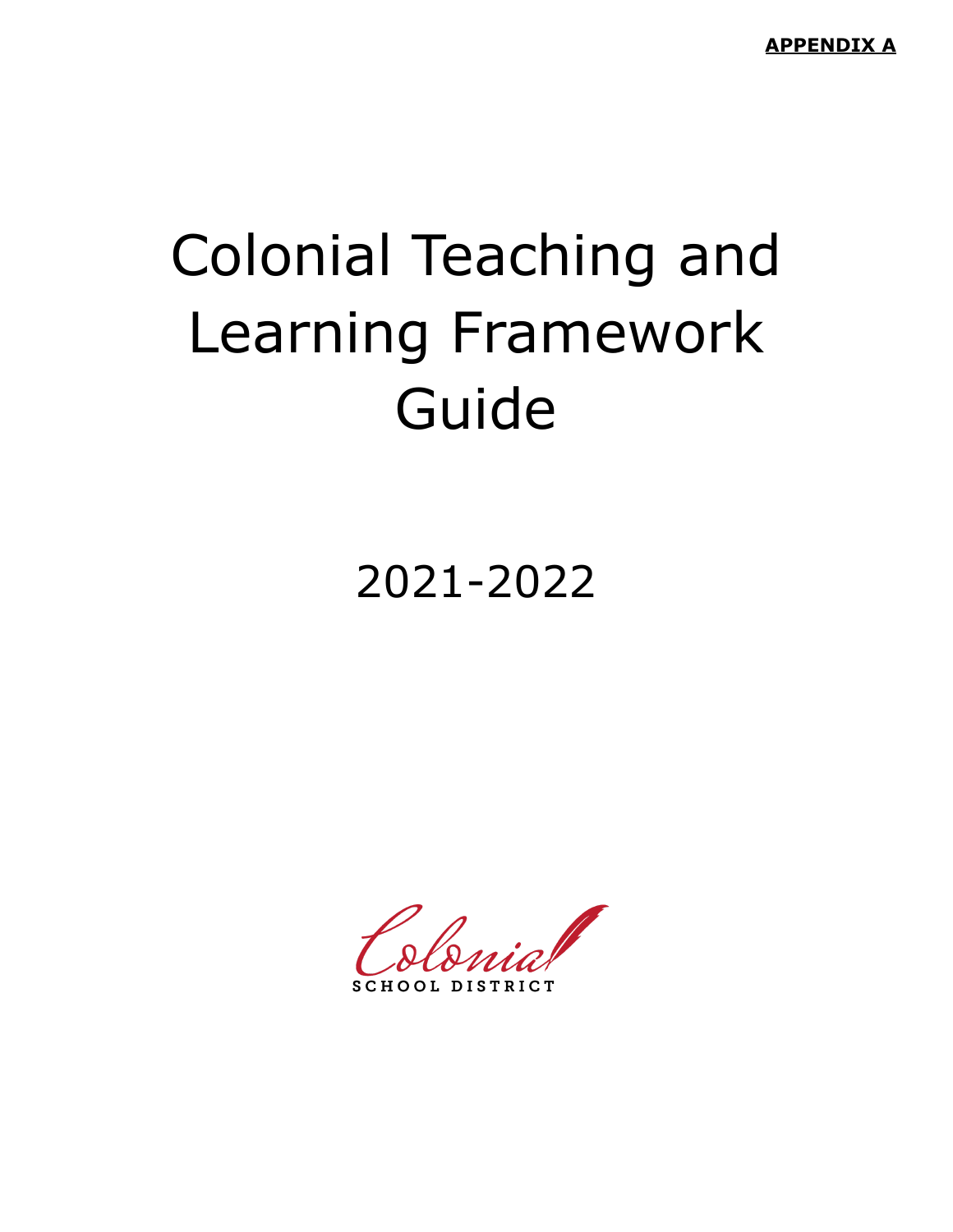#### *Table of Contents*

**[Overview](#page-2-0)** 

[Workgroup](#page-3-0) Members

[Introduction](#page-4-0) to the TLF

TLF: [Process](#page-5-0) At-A Glance

[Performance](#page-11-0) Indicators and Rubric Ratings

[Summative](#page-19-0) Scoring Chart

Model for [Implementation](#page-20-0)

Observers and [Conferences](#page-21-0)

[Training/Credentialing](#page-23-0)

[Expectations/Improvement](#page-25-0) Plan Process

Appendices

Appendix [A-Formative](#page-28-0) Form

Appendix [B-Summative](#page-33-0) Form

Appendix [C-Professional](#page-39-0) Growth Focus Form

Appendix [D-Professional](#page-40-0) Reflection Form

Appendix [E-Improvement](#page-41-0) Plan Form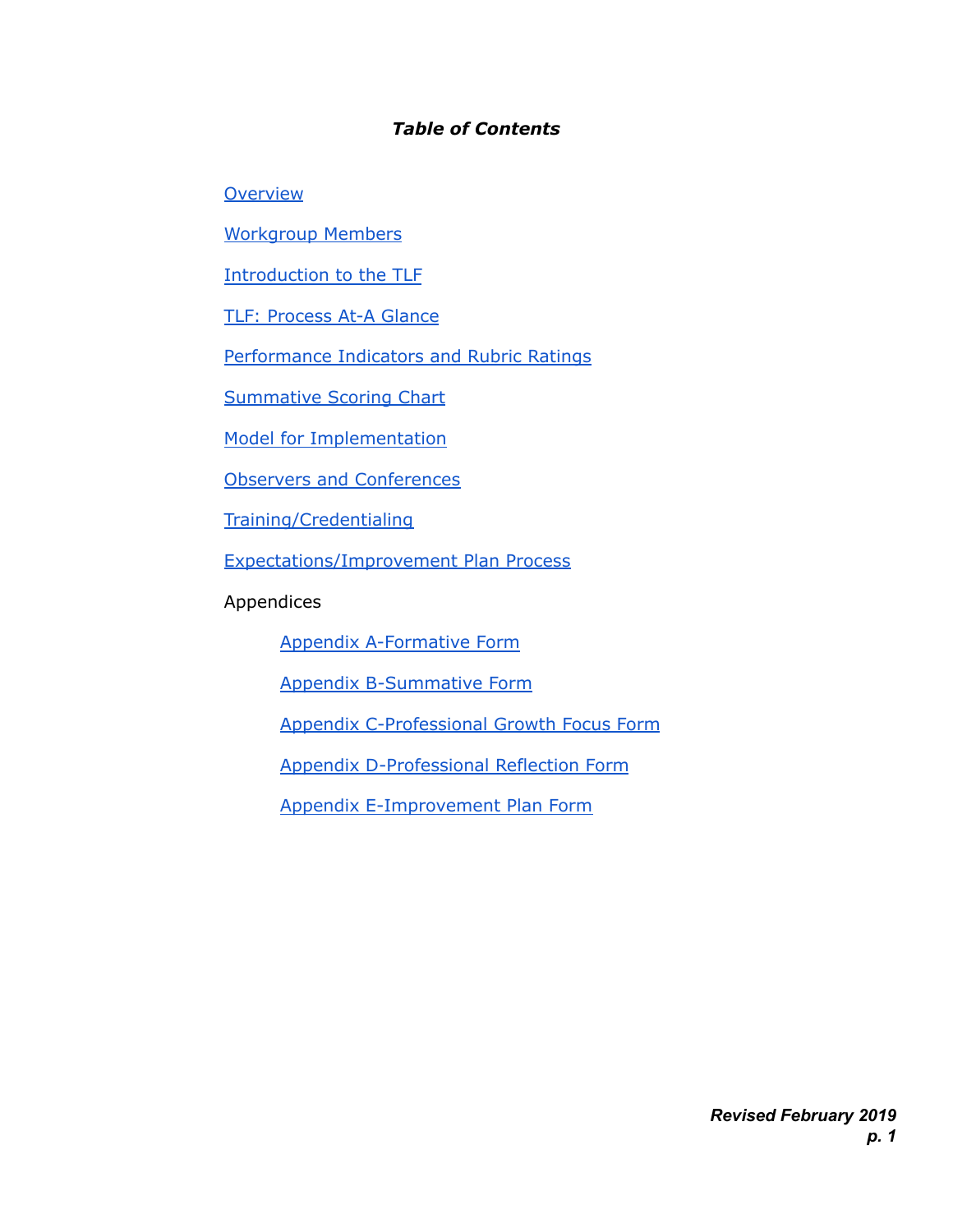## <span id="page-2-0"></span>**Overview**

Seeking to improve the quality of practice-improving discussion and coaching via the required evaluation processes, cross-functional work groups (comprised of district observers, specialists, teachers, related-services professionals, Colonial Education Association representatives, etc.) convened in 2015 to design an evaluation system to help them, within a single system, reach their professional-development objectives. Over the course of multiple day-long work sessions, these work groups examined all elements of the current DPAS-II system to identify shortcomings and discuss possible alternatives in light of other models operating nationally. The work groups spent considerable time identifying potential implementation obstacles and reaching consensus on best ways forward.

As a result of the discussions, the workgroup developed the Colonial Teaching and Learning Framework (TLF). The TLF was implemented in the Fall of 2015 with an ongoing cycle of surveys and review by the workgroup team. In May 2016, the group made revisions to the 2015 TLF, which was ratified by the CEA and approved by the Delaware Department of Education in June 2016. A cycle of monitoring, evaluating, and refining the TLF will continue through the 2017-18 school year by the TLF Workgroup.

The contents of this guide reflect the work of this group to date.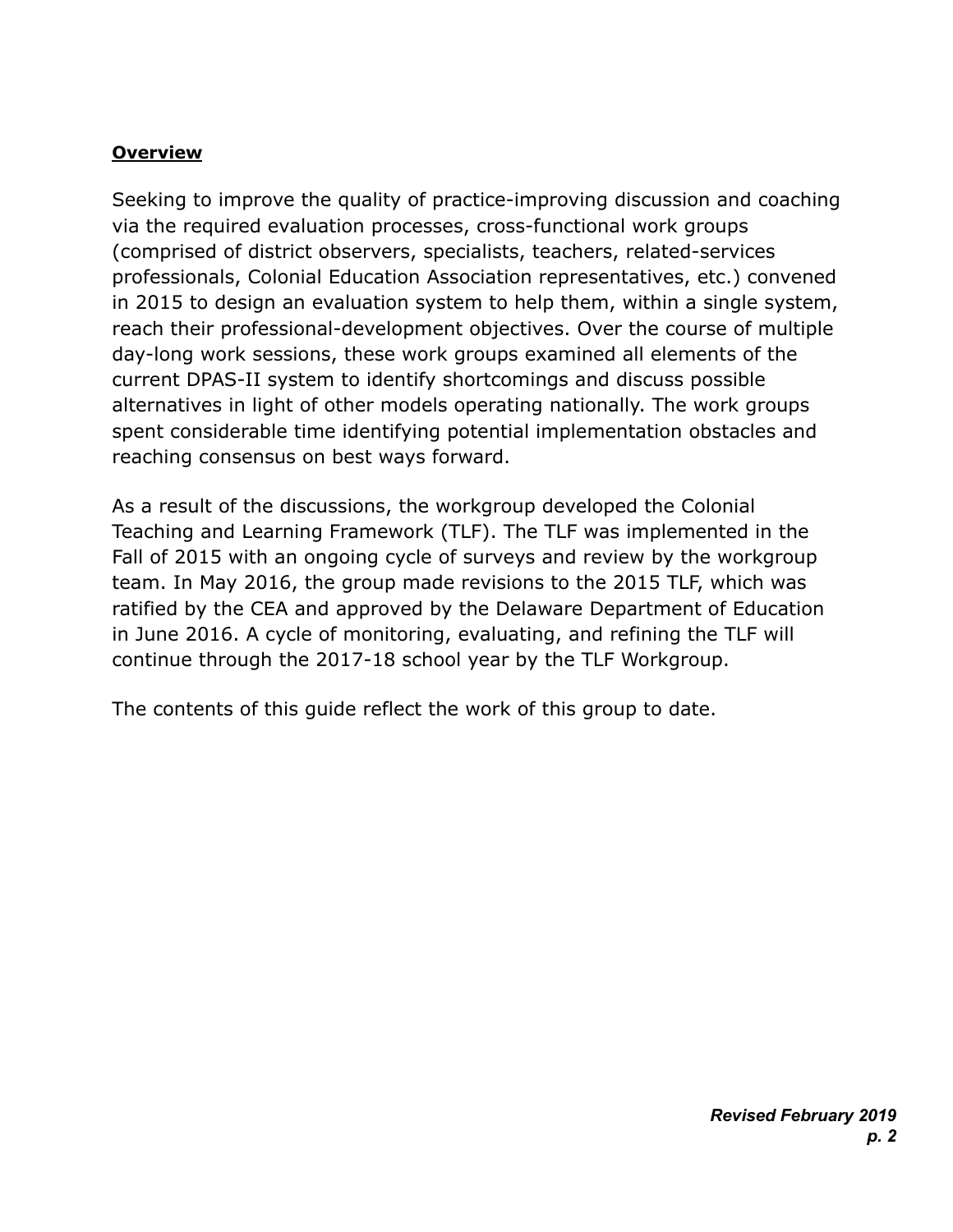# <span id="page-3-0"></span>**Teaching and Learning Framework Workgroup Members**

Kevin Wright-Teacher Pam Ward-Teacher Elaine Autry-Teacher Rebecca Krieg-Teacher Beth Wagner-Teacher Cindi Price-Teacher Cecilia Hann-Teacher Melissa Johnson-Teacher Carla Hood-Teacher Victoria Ward-Teacher Donna Fesmire-Teacher Renee Griffith-Student Advisor Dan Bartnik-Principal Nikki Jones-Principal Holly Sage-Principal Janissa Nuneville-Principal Pete Leida-Director of Schools Jeff Menzer-Director of Schools

(Includes current and past workgroup members.)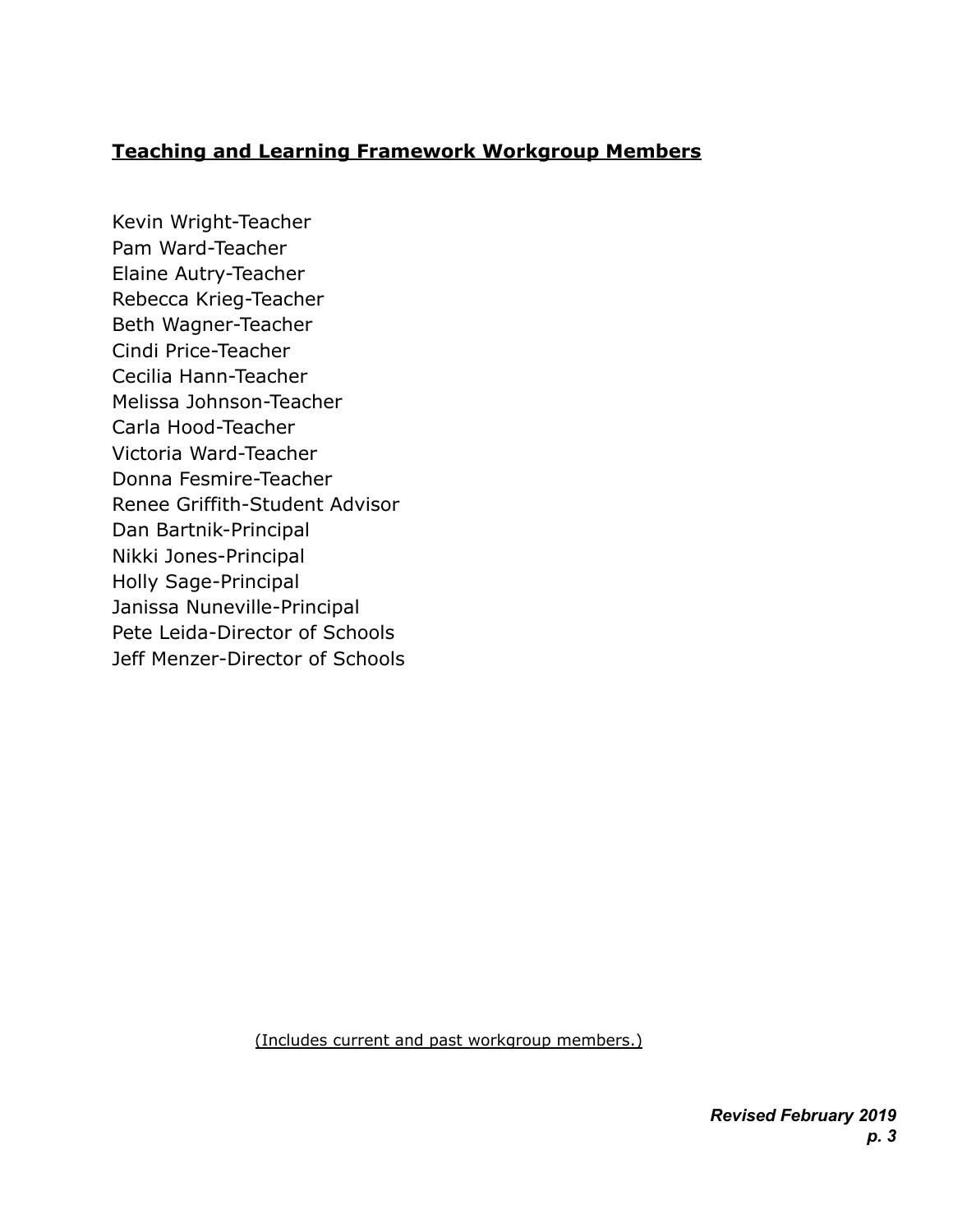# <span id="page-4-0"></span>**Introduction to the Teaching and Learning Framework**

# *Vision for the TLF*

- Improving the quality of feedback to educators
- Increasing the frequency of feedback to educators
- Continuing to grow as professionals and educators

The ultimate goal is to make the evaluation and feedback process more effective and efficient for teachers, specialists, and observers in Colonial.

# *Guiding Principles*

Through adoption of the Teaching and Learning Framework (TLF), Colonial Teachers and Observers seek to improve instruction and learning in the Colonial School District. As such, TLF was developed with the following values and guiding principles:

1. Genuine commitments to both developing professionals' practice and assessing professionals' performance

2. Generation of more meaningful, timely, and actionable feedback for all system professionals

3. Improved support and development of the district's less-experienced professionals

4. Streamlined and flexible (where possible) process elements, in order to focus on most important, highest-leverage elements of professional practice

5. Enable higher-quality discussion about instruction, learning, professional practice and actions system-wide—from educator to educator, educator to observer, and observer to observer—toward a stronger learning culture

This guide describes the elements of the TLF, their connection and interplay to best provide feedback to teachers and evaluate performance. These elements include TLF Performance Standards, Indicators, Rubrics and the Model.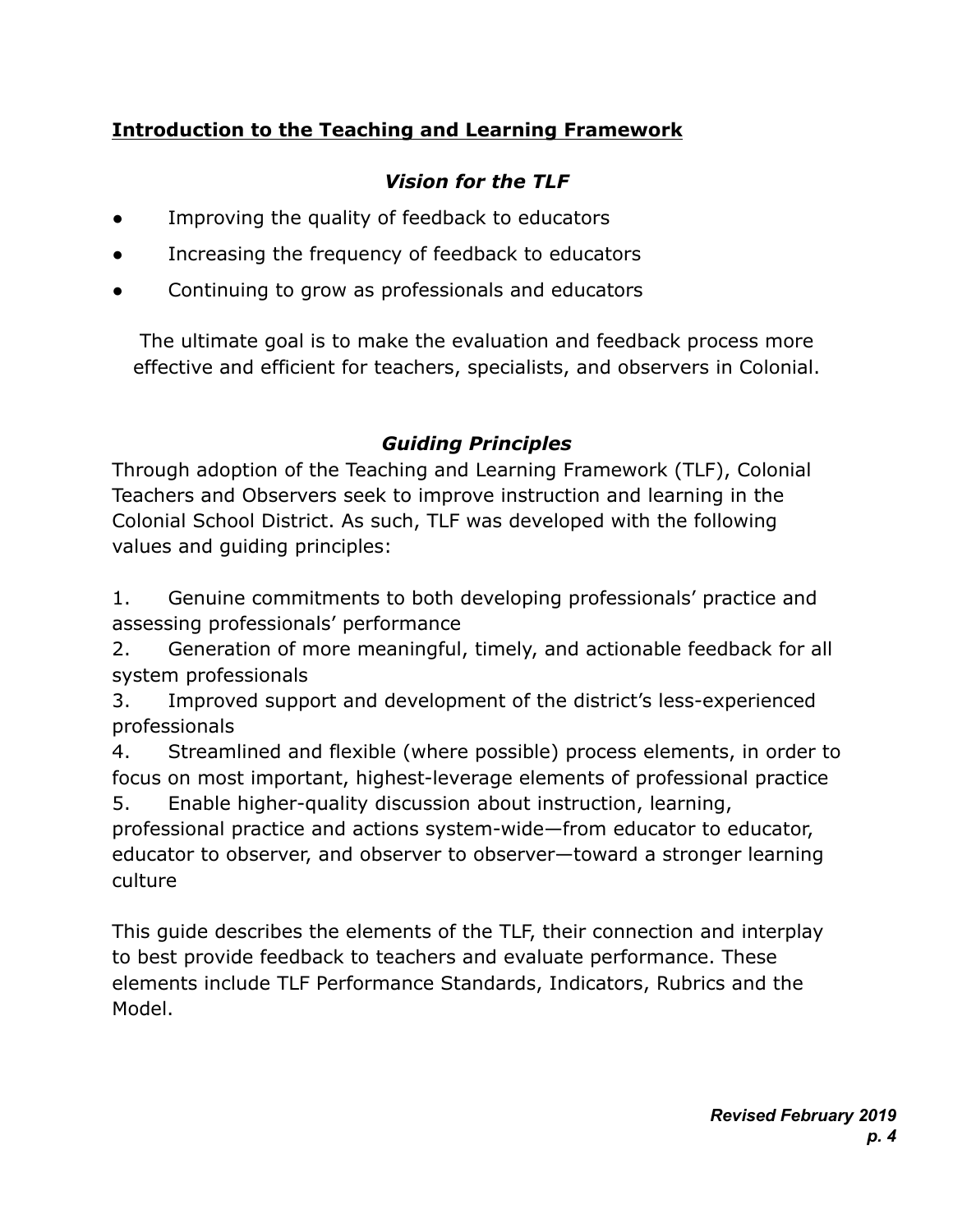# <span id="page-5-0"></span>**TLF: Process At-A Glance**

## **Evaluation Timeline**

Observations shall not begin until students have been in attendance for five (5) full school days, unless an Improvement Plan calls for such an observation. Observations shall be completed before the last five (5) school days with full day student attendance. The completed Formative Feedback documentation must be provided to the teacher within *ten (10) working days of the post-conference.*

# **Step 1: Measures/Target Selection and Professional Growth Focus Conferences**

# **Component Five Forms/Online Tool and Conference**

The Component Five Forms/Online Tool and conference provide the teacher and observer with information about how the teacher's Component Five rating will be determined.

It is recommended that this conference be completed by October 31st each year. The observer may choose to meet with groups of teachers with common measures or the observer may schedule individual conferences to address both Measures/Target Selection (Component V) and Professional Growth Focus. When possible, measures should be agreed upon collaboratively.

## **Professional Growth Focus Form and Conference**

The purpose of the form and conference is to provide a Professional Growth Focus for the coming school year. It should be connected to one or more of the Performance Standards and be used as a starting point of conversation and feedback between the teacher/specialist and observer. It allows the teacher and observer to plan appropriate and relevant professional growth activities.

The Professional Growth Conference is highly recommended to be held by September 30th each year. The Fall Conference *may* also be held at this time.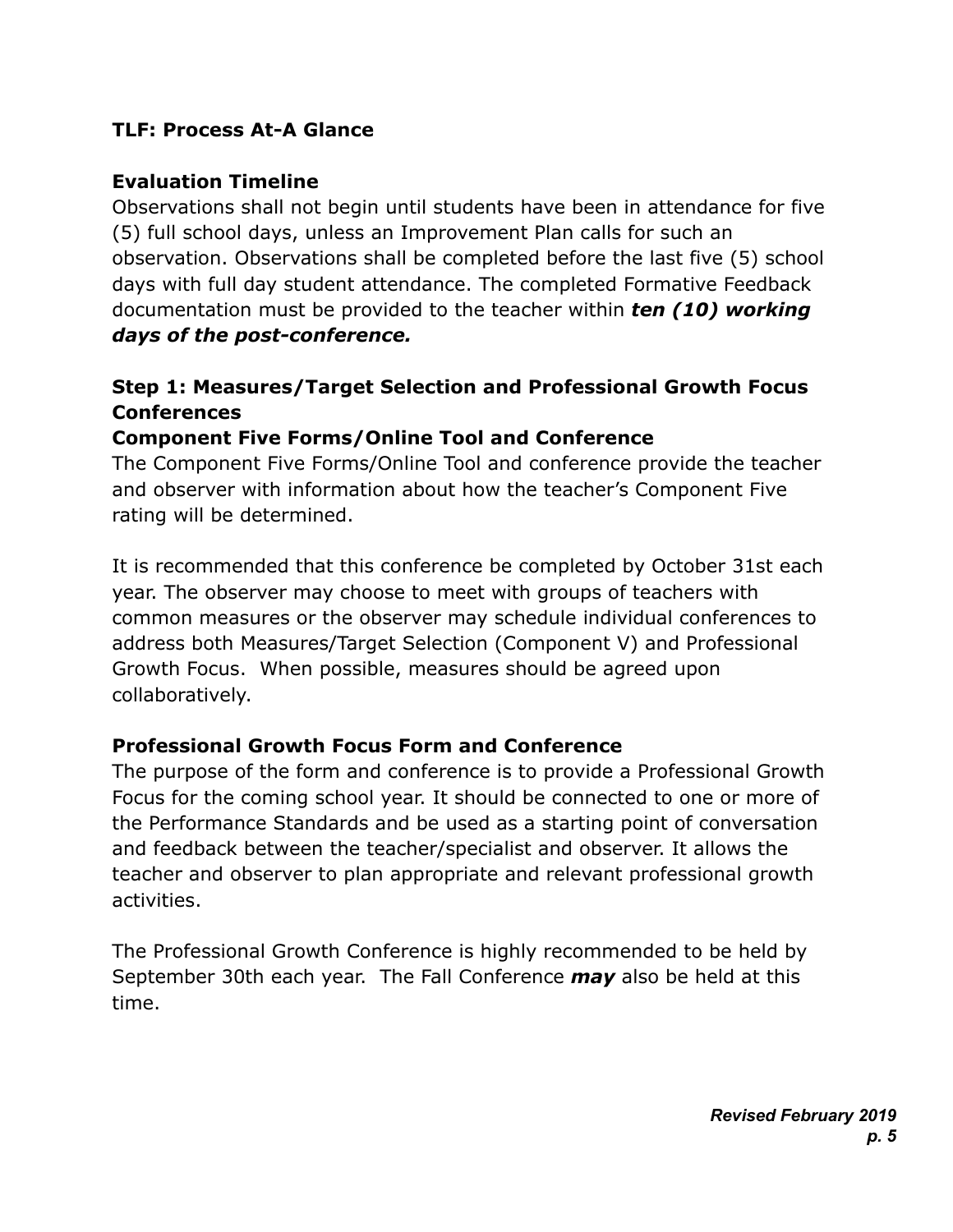# **Step 2: Pre-observation**

Pre-observation Conference provides the observer with information about the upcoming observation and criteria of the Components that may not be directly observable. Information from self-assessment and the formal process of sharing the evidence collected helps teachers clarify strengths and identify areas for growth.

The Pre-observation Conference is required for all Announced observations. During this time the teacher must present the lesson plan of the lesson and any other supporting documents that will be utilized in the lesson (electronic presentation, formative and summative assessments, etc.) **If the observer and teacher agree, then this may be optional for Announced observations of Experienced Teachers. This process may not be waived for Novice Teachers. The Pre-observation Conference is applicable to an "Announced" observation.**

Whenever possible, the Pre-observation Conference should be held in the teacher's classroom. This allows the teacher easy access to materials and/or evidence that may help strengthen the discussion.

Performance Standard 5 - Professionalism may be discussed during this conference or the Post-observation Conference or both. The observer is expected to provide relevant initial feedback to the teacher concerning Component One during the Pre-observation Conference.

# **Step 3: Observations**

Observations provide a view of teacher practice and the opportunity to collect information to assess performance. The purpose of an observation is to record observed evidence of Performance Standards 1-4. This process is the same for both Novice and Experienced teachers.

Observations serves as a snapshot of practice captured through watching and listening to teaching. It serves as the foundation for feedback on what is observed.

In some cases, observations are Announced. The teacher receives advanced notification of the observation. In other cases, the observation is Unannounced and there is no advanced notification.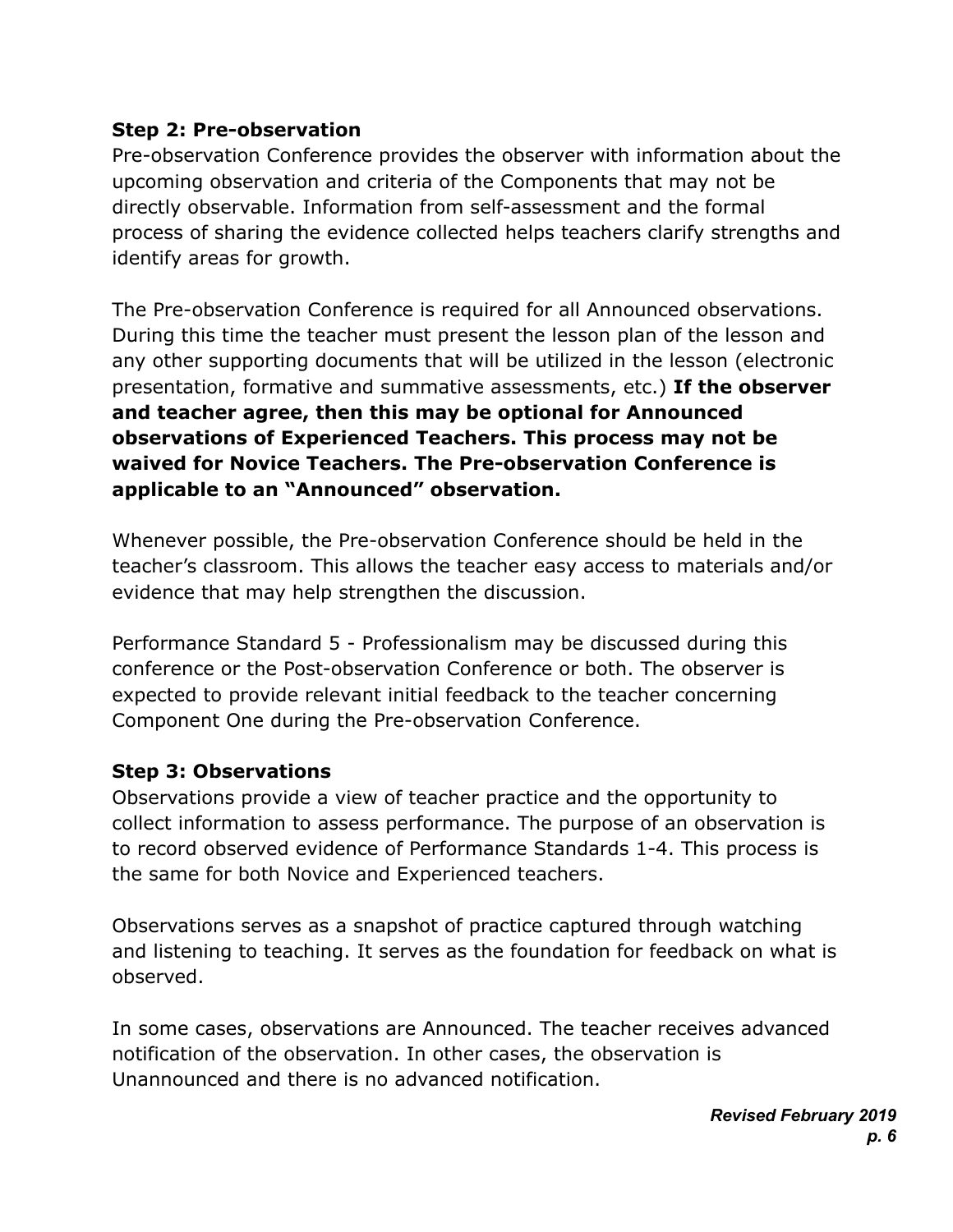An Announced observation provides a forum for the teacher and observer to discuss the context and plans for the lesson to be observed prior to its implementation. An Unannounced observation is an opportunity for an observer to watch a teacher in action without providing prior notice. The observer relies upon direct observation of the lesson to examine the teacher's practice during the observation period.

# **Step 4: Post-observation Conference**

During the Post-observation Conference, the teacher and observer discuss evidence collected during the observation. This conference includes a discussion about evidence of the teacher's performance. Rubrics are used to focus discussion around Performance Levels in each Performance Standard observed. Summary statements are incorporated at the end of the document in the areas: *"Student learning was best when…"* and *"Student learning could be enhanced by…"*. This conference must take place at least 5 school days after the observation.

The Post-observation Conference is also an appropriate time to discuss the teacher's progress related to Performance Standard 5 and Component Five. Any updates to the Professional Growth Focus Form should be discussed during the Post-observation Conference.

# **Teachers are expected to come to the conference prepared to discuss:**

- 1. their reflections on their performance during the lesson observed
- 2. any special circumstances or events that impacted the lesson
- 3. adjustments made to the planned lesson and the rationale for these adjustments
- 4. ways to improve their future practice

# **The observer is expected to come to the conference prepared to discuss:**

- 1. specific evidence collected during the observation
- 2. clarifications about evidence collected (pose relevant questions)
- 3. the teacher's thoughts on performance
- 4. his or her assessment of the teacher's level of performance during the observation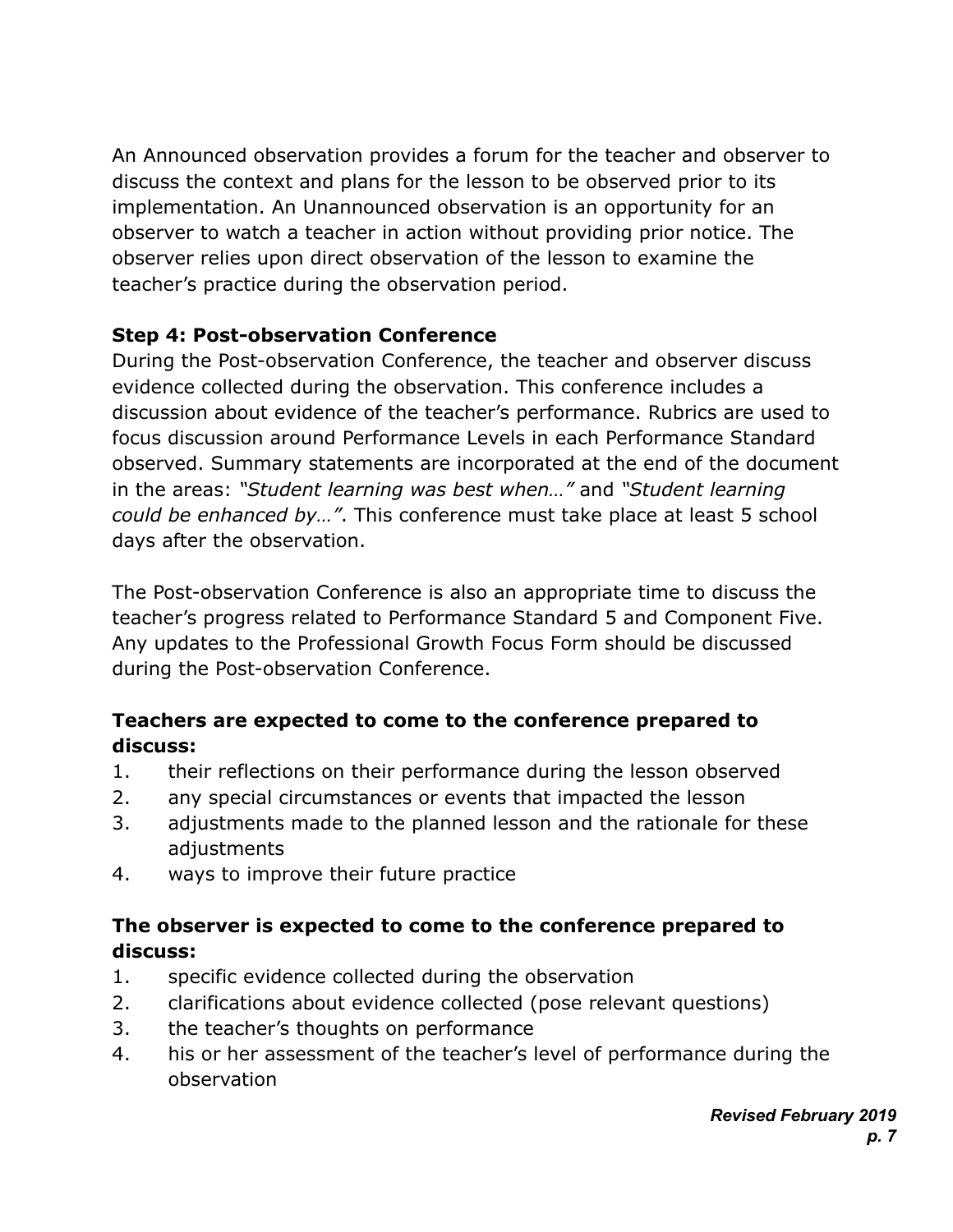- 5. areas identified as best practice (as appropriate)
- 6. expectations or recommendations for growth

Whenever possible, this conference should be held in the teacher's classroom. Holding the conference in the teacher's classroom allows the teacher and observer quick access to materials and/or evidence that may help strengthen discussion. The completed Formative Feedback documentation must be provided to the teacher within *ten (10) working days of the post-conference.*

If a teacher receives a Performance Level of 1 or 2, the observer may add Expectations or work with the teacher to develop an Improvement Plan.

# **Step 5: Level of Performance Ratings**

At the conclusion of the Post-observation Conference, the teacher and observer should have a common understanding of the teacher's performance during the observation. Evidence, Teacher/Student Indicators, and rubrics are used to focus the discussion and determine accurate performance levels.

If the teacher and observer disagree about the teacher's performance rating(s), the final determination is made by the observer. The teacher may address any differences through the Formative Feedback Documentation and/or Challenge processes.

If a teacher receives a Performance Level of 1 or 2, the observer may determine that Expectations or an [Improvement Plan](#page-25-0) are necessary.

**Expectations** are specific actions that must be carried out. If Expectations for improvement are included at any point in the appraisal process, they must be clear and specific and include a description of the evidence the teacher must exhibit/provide. There must also be clear timelines (See p.42) for when the teacher must show evidence of meeting the Expectation.

If a teacher does not adhere to or meet the Expectations, then the observer may decide that an Improvement Plan is necessary.

# **Step 6: Summative Evaluation Conference**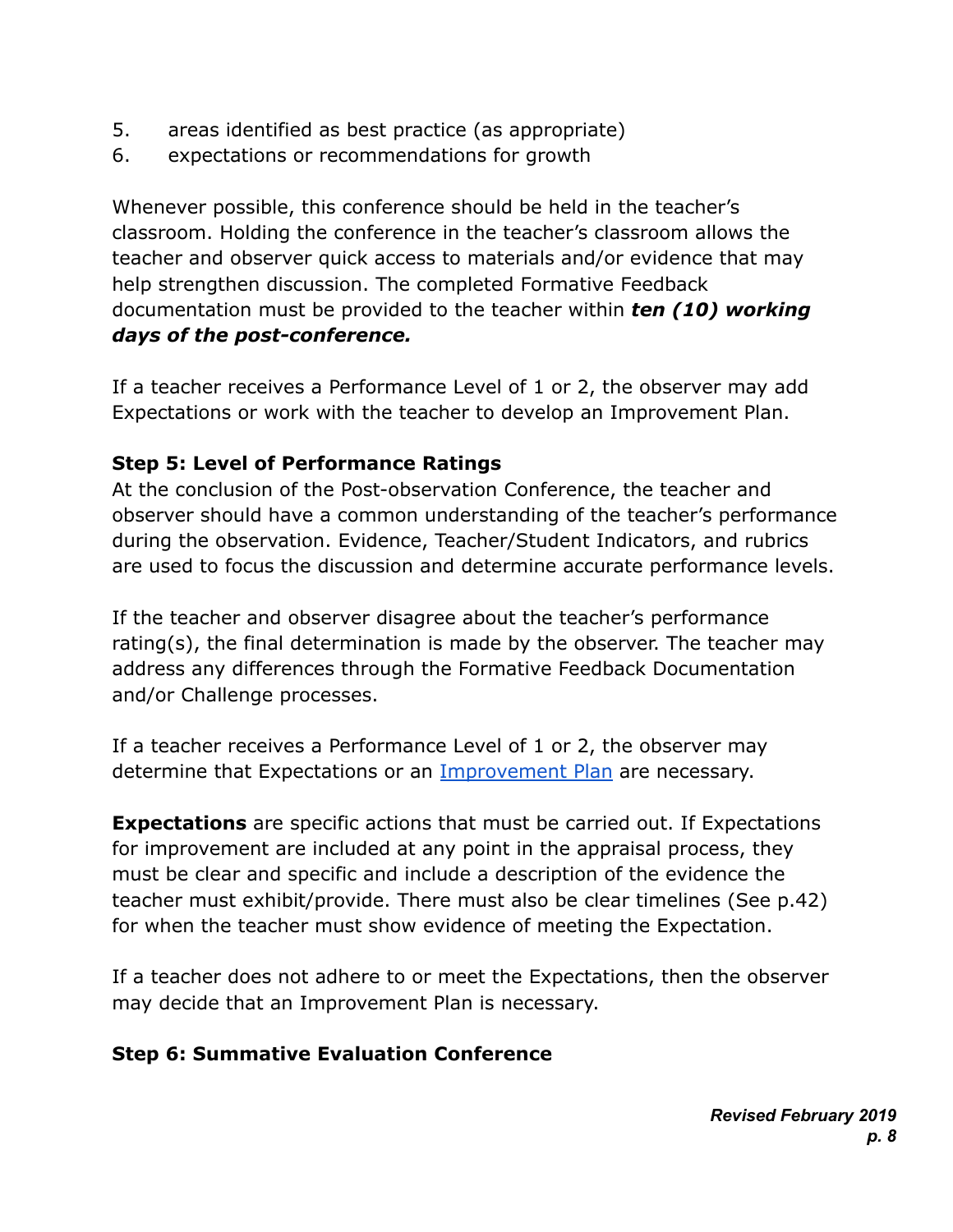The Summative Evaluation process occurs at the end of the evaluation cycle. It will be conducted yearly for Novice and Experienced teachers.

The first step is the Summative Evaluation Conference, followed by completion of the Summative Evaluation documentation. This process is the same for both Novice and Experienced teachers.

At the Summative Evaluation Conference, the observer shares overall impressions of a teacher's practice based upon previously shared evidence, as well as a summary of the teacher's performance as it relates to all Performance Standards. It is an opportunity for a rich conversation between the observer and the teacher, where clarification and additional information may be provided, and where the observer and the teacher may discuss future professional development goals that support continuous professional growth.

Progress towards Performance Standard 5 and Component 5 are also discussed at this point. An overall Summative Rating is determined using the [Summative Scoring Chart](#page-19-0) that combines TLF Ratings with Component 5.

Evidence, Teacher/Student Indicators, and rubrics are used to focus discussion around Performance Levels in each Performance Standard observed. Summary statements are incorporated at the end of the document in the areas: *"Student learning was best when…"* and *"Student learning could be enhanced by…"*.

Because TLF is designed to promote continuous improvement, recommendations may be made to teachers at any level of performance as long as they are relevant and meaningful. Recommendations are a suggested course of action that the teacher can consider. The completed Summative documentation must be provided to the teacher within *ten (10) working days of the post-conference.*

If a teacher receives a Performance Level of 1 or 2, the observer may determine that Expectations or an [Improvement Plan](#page-25-0) are necessary.

**Expectations** are specific actions that must be carried out. If Expectations for improvement are included at any point in the appraisal process, they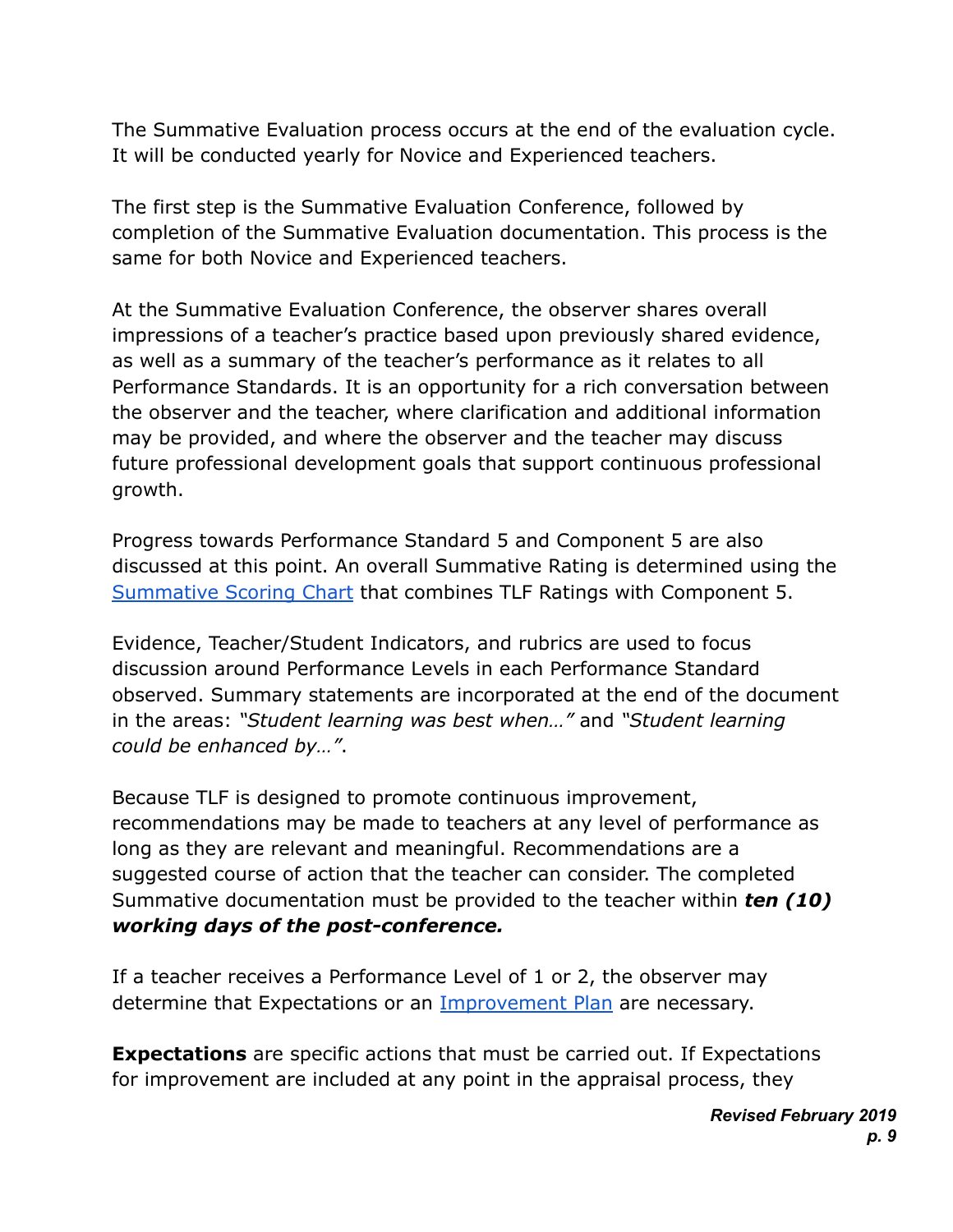must be clear and specific and include a description of the evidence the teacher must exhibit/provide. There must also be clear timelines (See p.42) for when the teacher must show evidence of meeting the Expectation.

If a teacher does not adhere to or meet the Expectations, then the observer may decide that an Improvement Plan is necessary.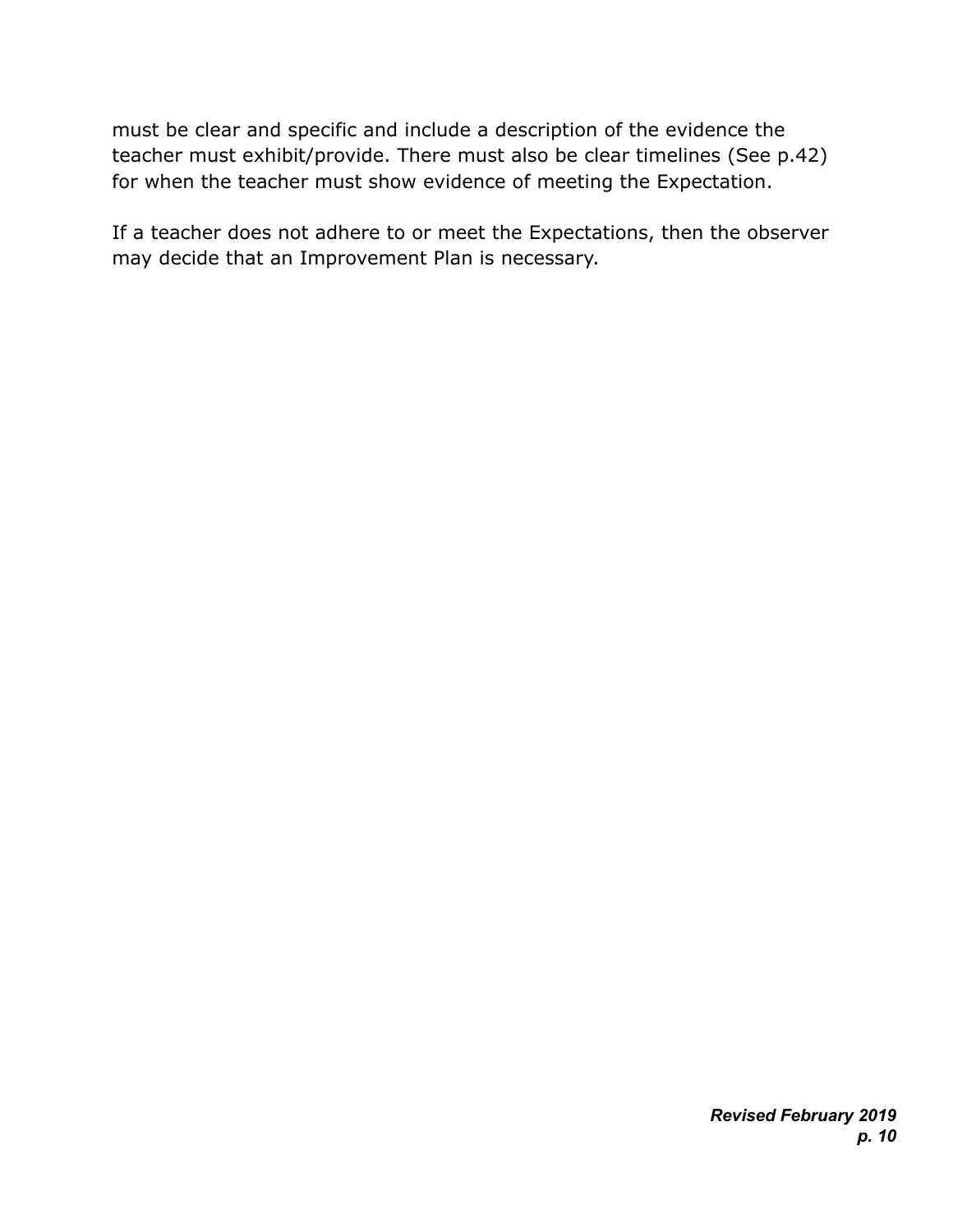#### <span id="page-11-0"></span>**TLF Performance Standards**

| Performance Standard 1: Professional Knowledge and Preparation<br>The teacher knows the discipline well and effectively plans for instruction using understanding of<br>standards and curricula, subject content, pedagogical knowledge, and the needs of students.      |
|--------------------------------------------------------------------------------------------------------------------------------------------------------------------------------------------------------------------------------------------------------------------------|
| Performance Standard 2: Instructional Delivery<br>The teacher serves as an instructional facilitator in an academically challenging environment where<br>students are carrying the cognitive load and the teacher is supporting individual students<br>appropriately.    |
| Performance Standard 3: Assessment of and For Learning<br>The teacher systematically gathers, analyzes, and uses relevant data to measure student progress,<br>to inform instructional content and delivery methods, and to provide timely and constructive<br>feedback. |
| Performance Standard 4: Supportive Learning Environment<br>The teacher provides a well-managed, safe, and orderly environment that is conducive to learning and<br>encourages respect for all.                                                                           |
| Performance Standard 5: Professionalism<br>The teacher exhibits a commitment to professional ethics and the school's mission, participates in<br>professional growth opportunities to support student learning, and contributes to the profession.                       |

*In addition to the above Performance Standards, teachers will also use the DPAS II Component V to measure Student Growth.*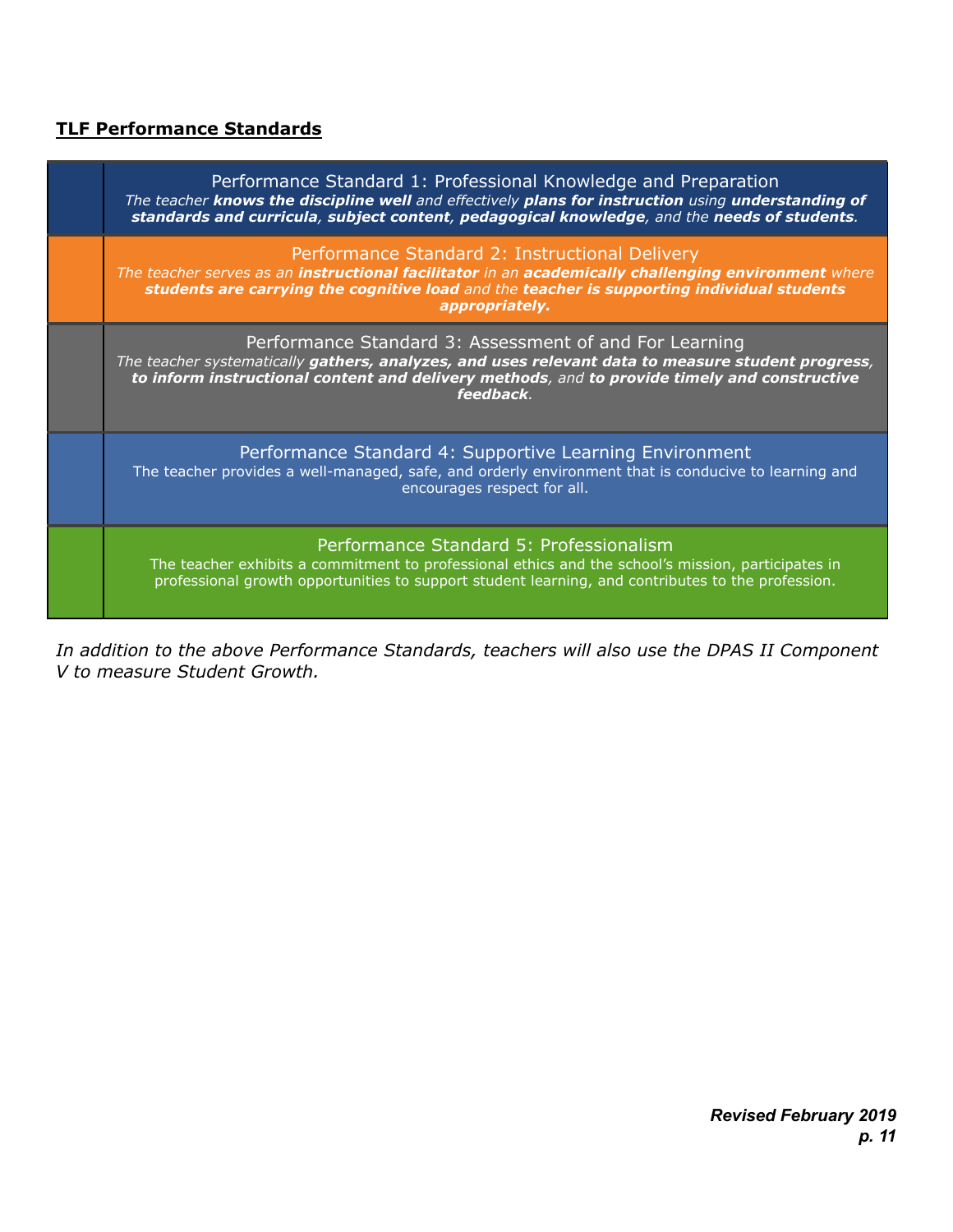| <b>TLF Rubrics</b>                                                                                                                                                                                                                                                                                                                            |                                                                                                                                                                                                                                                 |                                                                                                                                                                                                                                                                                                    |                                                                                                                                                                                                                                                                                                                                                                                      |  |  |
|-----------------------------------------------------------------------------------------------------------------------------------------------------------------------------------------------------------------------------------------------------------------------------------------------------------------------------------------------|-------------------------------------------------------------------------------------------------------------------------------------------------------------------------------------------------------------------------------------------------|----------------------------------------------------------------------------------------------------------------------------------------------------------------------------------------------------------------------------------------------------------------------------------------------------|--------------------------------------------------------------------------------------------------------------------------------------------------------------------------------------------------------------------------------------------------------------------------------------------------------------------------------------------------------------------------------------|--|--|
| Level IV *                                                                                                                                                                                                                                                                                                                                    | <b>Level III</b><br>Level III is the<br>expected level of<br>performance.                                                                                                                                                                       | <b>Level II</b>                                                                                                                                                                                                                                                                                    | <b>Level I</b>                                                                                                                                                                                                                                                                                                                                                                       |  |  |
|                                                                                                                                                                                                                                                                                                                                               |                                                                                                                                                                                                                                                 | Performance Standard 1: Professional Knowledge and Preparation<br>The teacher knows the discipline well and effectively plans for instruction using understanding of<br>standards and curricula, subject content, pedagogical knowledge, and the needs of students.                                |                                                                                                                                                                                                                                                                                                                                                                                      |  |  |
| The teacher continually<br>demonstrates extensive<br>content and pedagogical<br>knowledge, seeks and uses<br>multiple data and real world<br>resources to plan<br>differentiated instruction to<br>meet the <b>individual student</b><br><b>needs</b> and interests in order<br>to promote student<br>accountability and<br>engagement.       | The teacher knows the<br>discipline well and<br>plans using state and<br>local school district<br>curricula and<br>standards, effective<br>strategies, resources,<br>and <b>data</b> to address the<br>differentiated needs of<br>all students. | The teacher lacks fluidity in<br>demonstrating and using<br>content knowledge, OR<br>inconsistently uses state<br>and local school district<br>curricula and standards, OR<br>inconsistently uses effective<br>strategies, resources, or<br>data in planning to meet the<br>needs of all students. | The teacher bases instruction<br>on material that is<br>inaccurate or out-of date or<br>inadequately demonstrates<br>understanding of subject<br>content, OR plans without<br>adequately using state and<br>local school district<br>curricula and standards, OR<br>without using effective<br>strategies, resources, or<br><b>data</b> to meet the <b>needs of all</b><br>students. |  |  |
|                                                                                                                                                                                                                                                                                                                                               |                                                                                                                                                                                                                                                 | Performance Standard 2: Instructional Delivery<br>The teacher serves as an instructional facilitator in an academically challenging environment where<br>students are carrying the cognitive load and the teacher is supporting individual students<br>appropriately.                              |                                                                                                                                                                                                                                                                                                                                                                                      |  |  |
| <b>Based on students'</b><br>individual abilities, the<br>teacher facilitates students'<br>deep cognitive engagement,<br>higher order thinking skills,<br>application of learning in<br>current and relevant ways, and<br>encourages all students to<br>set appropriately<br>demanding learning goals<br>and tackle challenging<br>materials. | The teacher serves as an<br>instructional facilitator<br>in an academically<br>challenging<br>environment where<br>students are carrying<br>the cognitive load and<br>the <b>teacher</b> is<br>supporting individual<br>students appropriately. | The teacher inconsistently<br>uses instructional strategies<br>that promote deep student<br>cognitive engagement, OR<br>instruction is <b>more</b><br>teacher-directed than<br>facilitated, OR the teacher<br>sporadically scaffolds<br>instruction based on<br>individual students' needs.        | The teacher does not provide<br>a student-centered,<br>academically challenging<br>environment, OR teaching<br>and learning occur at<br>foundational levels only, OR<br>learning is primarily<br>teacher directed.                                                                                                                                                                   |  |  |
| Performance Standard 3: Assessment of and For Learning<br>The teacher systematically gathers, analyzes, and uses relevant data to measure student progress, to<br>inform instructional content and delivery methods, and to provide timely and constructive feedback.                                                                         |                                                                                                                                                                                                                                                 |                                                                                                                                                                                                                                                                                                    |                                                                                                                                                                                                                                                                                                                                                                                      |  |  |
| The teacher consistently<br>demonstrates expertise<br>in using data to<br>measure student<br>progress, likely leads<br>others in the effective use<br>of data to inform<br>instructional decisions, and<br>guides students to<br>monitor and reflect on<br>their own academic<br>progress when<br>appropriate.                                | The teacher<br>systematically gathers,<br>analyzes, and uses<br>relevant data to measure<br>student progress, to<br>inform instructional<br>content and delivery<br>methods, and to provide<br>timely and constructive<br>feedback.             | The teacher uses a limited<br>selection of assessment<br>strategies, OR inconsistently<br>links assessments to<br>intended learning outcomes,<br>OR inadequately uses data to<br>make instructional decisions,<br><b>OR inconsistently provides</b><br>timely or constructive<br>feedback.         | The teacher chooses an<br>inadequate variety of<br>diagnostic, formative, and<br>summative assessment<br>strategies, OR does not use<br>relevant data to measure<br>student progress, or to make<br>instructional decisions, OR<br>does not report on student<br>academic progress in a<br>timely or constructive<br>manner.                                                         |  |  |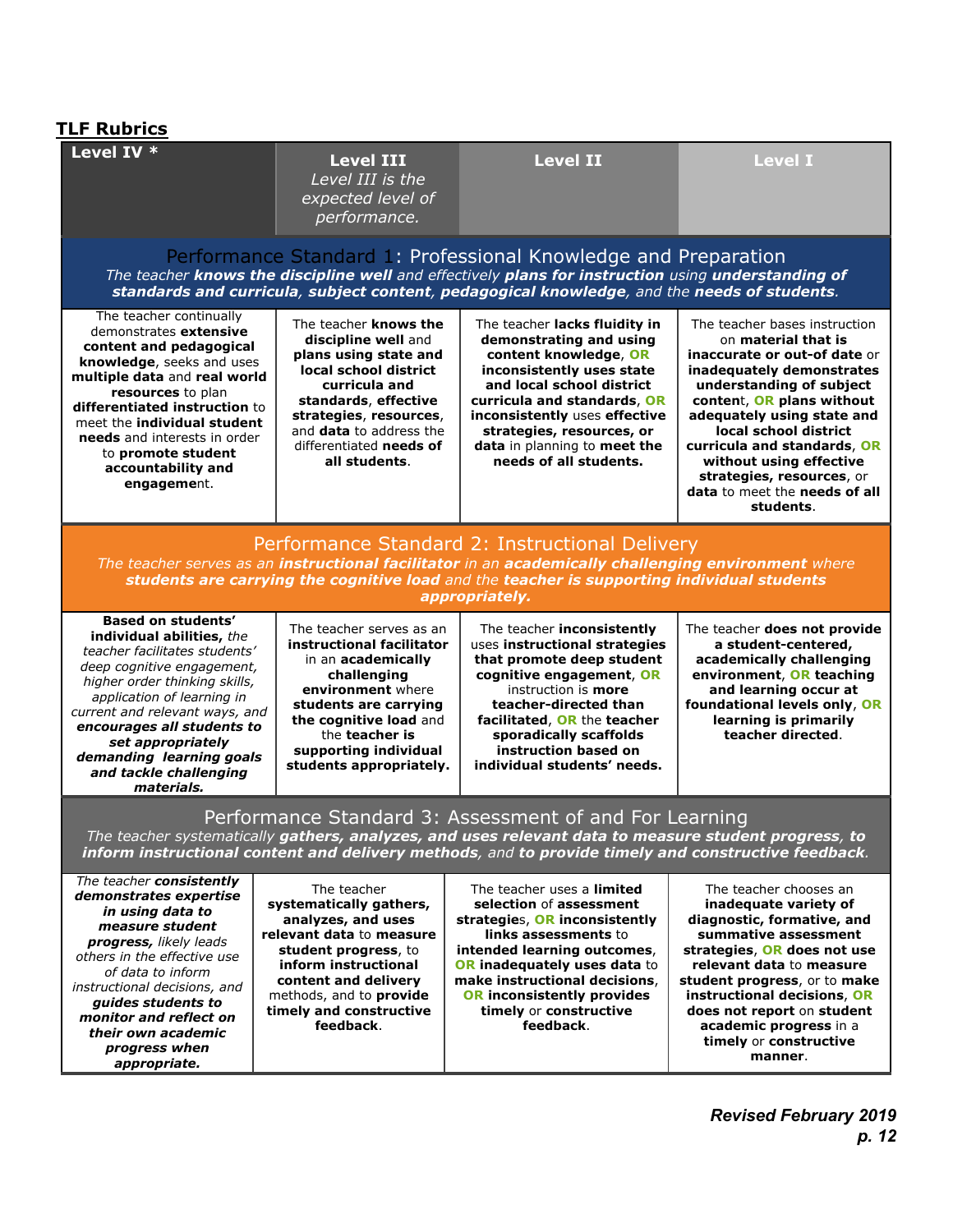## **TLF Rubrics (continued)**

| Level IV *<br>In addition to meeting<br>the<br>requirements for Level<br>III                                                                                                                                                                       | <b>Level III</b><br>Level II<br>Level III is the expected<br>level of performance.                                                                                                                                           |                                                                                                                                                                | <b>Level I</b>                                                                                                                                                                                                                                                                      |  |  |
|----------------------------------------------------------------------------------------------------------------------------------------------------------------------------------------------------------------------------------------------------|------------------------------------------------------------------------------------------------------------------------------------------------------------------------------------------------------------------------------|----------------------------------------------------------------------------------------------------------------------------------------------------------------|-------------------------------------------------------------------------------------------------------------------------------------------------------------------------------------------------------------------------------------------------------------------------------------|--|--|
|                                                                                                                                                                                                                                                    | Performance Standard 4: Supportive Learning Environment                                                                                                                                                                      | respect for all.                                                                                                                                               | The teacher provides a well-managed, safe, and orderly environment that is conducive to learning and encourages                                                                                                                                                                     |  |  |
| The teacher continually<br>engages students in a<br>collaborative and<br>self-directed learning<br>environment where students<br>are encouraged to take<br>risks and ownership of their<br>own learning behavior.                                  | The teacher provides a<br>well-managed, safe, and<br>orderly environment that is<br>conducive to learning and<br>encourages respect for all.                                                                                 | The teacher<br>inconsistently uses<br>resources, routines, and<br>procedures, OR<br>inconsistently provides a<br>respectful, safe, and<br>orderly environment. | The teacher <b>inadequately</b><br>addresses student behavior, OR<br>displays a negative attitude<br>toward students, OR ignores<br>safety standards, OR does not<br>otherwise provide an orderly<br>environment that is conducive to<br>learning or encourages respect for<br>all. |  |  |
| Performance Standard 5: Professionalism<br>The teacher exhibits a commitment to professional ethics and the school's mission, participates in professional growth<br>opportunities to support student learning, and contributes to the profession. |                                                                                                                                                                                                                              |                                                                                                                                                                |                                                                                                                                                                                                                                                                                     |  |  |
| The teacher continually<br>engages in a high level of<br>professional growth and<br>application of skills and<br>contributes to the<br>development of others and<br>the well-being of the school<br>and community.                                 | The teacher exhibits a<br>commitment to<br>professional ethics and the<br>school's mission,<br>participates in professional<br>growth opportunities to<br>support student learning, and<br>contributes to the<br>profession. | The teacher<br>inconsistently supports<br>the school's mission OR<br>seldom participates in<br>professional growth<br>opportunities.                           | The teacher shows a <b>disregard</b><br>toward professional ethics or<br>the school's mission OR rarely<br>takes advantage of professional<br>growth opportunities.                                                                                                                 |  |  |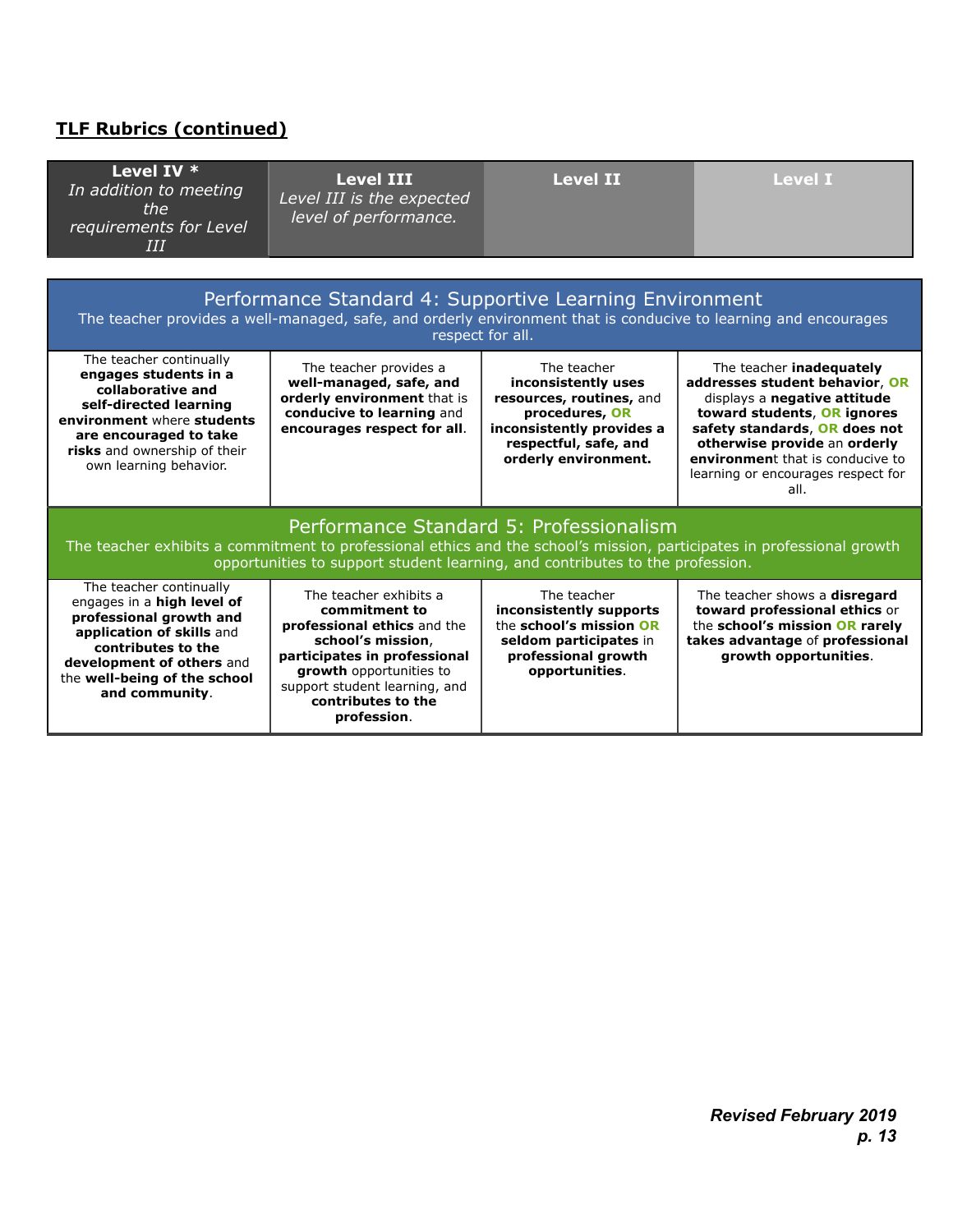## **TLF Indicators**

| Level IV *<br>In addition to meeting the<br>requirements for Level III                                                                                                                                                                                                                                                                                                                                                                                                                                                                                                                                                                                                                                                                                                                                                                                                                         | <b>Level III</b><br>Level III is the<br>expected level of<br>performance. | <b>Level II</b> | <b>Level I</b> |  |  |
|------------------------------------------------------------------------------------------------------------------------------------------------------------------------------------------------------------------------------------------------------------------------------------------------------------------------------------------------------------------------------------------------------------------------------------------------------------------------------------------------------------------------------------------------------------------------------------------------------------------------------------------------------------------------------------------------------------------------------------------------------------------------------------------------------------------------------------------------------------------------------------------------|---------------------------------------------------------------------------|-----------------|----------------|--|--|
| Performance Standard 1: Professional Knowledge and Preparation<br>The teacher knows the discipline well and effectively plans for<br>instruction using understanding of standards and curricula,<br>subject content, pedagogical knowledge, and the needs of<br>students.                                                                                                                                                                                                                                                                                                                                                                                                                                                                                                                                                                                                                      |                                                                           |                 |                |  |  |
| <b>Teacher Performance Indicators:</b><br>• Demonstrates precise, deep, and current knowledge of subject matter.<br>• Integrates key content elements and facilitates students' use of higher-level thinking skills in<br>instruction.<br>• Demonstrates ability to link present content with past and future learning experiences, other subject<br>areas, and real-world experiences and applications.<br>• Displays an understanding of the intellectual, social, emotional, and physical development of the age<br>group.<br>. Uses student-learning data to inform planning and meet the needs of all students.<br>• Aligns and connects lesson objectives to state and local school district curricula and standards, and<br>student learning needs.<br>• Plans using appropriate technological resources and for students appropriate use of technology to<br>enhance student learning. |                                                                           |                 |                |  |  |
| <b>Sample Student Evidence:</b><br>· Students model precise content knowledge.<br>• Students model and use academic vocabulary.<br>. Students use resources that are of high quality and appropriately complex.                                                                                                                                                                                                                                                                                                                                                                                                                                                                                                                                                                                                                                                                                |                                                                           |                 |                |  |  |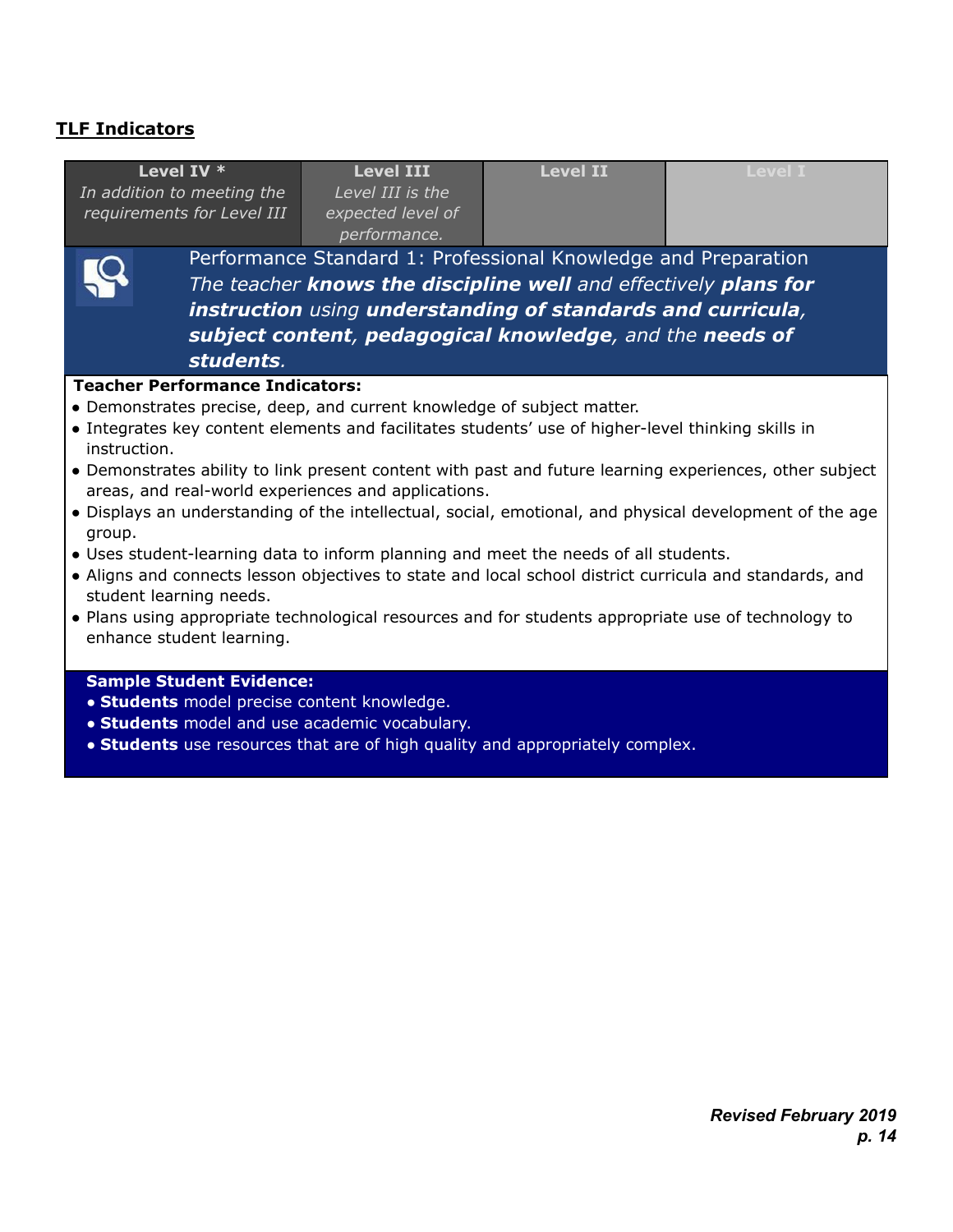| Level IV *<br>In addition to meeting the<br>requirements for Level<br>ИI | <b>Level III</b><br>Level III is the<br>expected level of<br>performance.                                                                                                                                                                                                       | <b>Level II</b> | <b>Level I</b> |
|--------------------------------------------------------------------------|---------------------------------------------------------------------------------------------------------------------------------------------------------------------------------------------------------------------------------------------------------------------------------|-----------------|----------------|
|                                                                          | Performance Standard 2: Instructional Delivery<br>The teacher serves as an <b>instructional facilitator</b> in an<br>academically challenging environment where students are<br>carrying the cognitive load and the teacher is supporting<br>individual students appropriately. |                 |                |

#### **Teacher Performance Indicators:**

- Differentiates instruction to meet the students' needs.
- Reinforces learning goals consistently throughout the lesson.
- Effectively uses appropriate instructional technology to enhance student learning.
- Communicates and presents material clearly, and checks for understanding.
- Engages students in authentic learning by providing real-life examples and interdisciplinary connections.
- Creates learning activities that require the use of evidence when building arguments, making claims, or explaining thinking.
- Provides assignments that require the application of knowledge for real purposes.
- Requires the exchange and analysis of multiple perspectives
- *●* Encourages students to explore new ideas and take academic risks.
- Uses time, space, and routines to allow for deep engagement with content.
- The teacher demonstrates a growth mindset with students, encouraging behaviors such as dedication, hard work, and residence.

#### **Sample Student Evidence:**

- **Students** complete instructional tasks, volunteer responses and/or ask appropriate questions.
- **Students** make connections within and across disciplines.
- **Students** apply acquired knowledge in real-world situations.
- **Students** provide meaningful oral or written evidence to support their thinking.
- **Students** complete an appropriately challenging amount of the cognitive work during the lesson, such as reading, writing, discussion, analysis, computation, or problem solving, given the focus of the lesson.
- **Students** respond to their peers' thinking, ideas or answers and provide feedback to their classmates.
- **Students** demonstrate academic curiosity.
- **Students** use appropriate technology to enhance learning.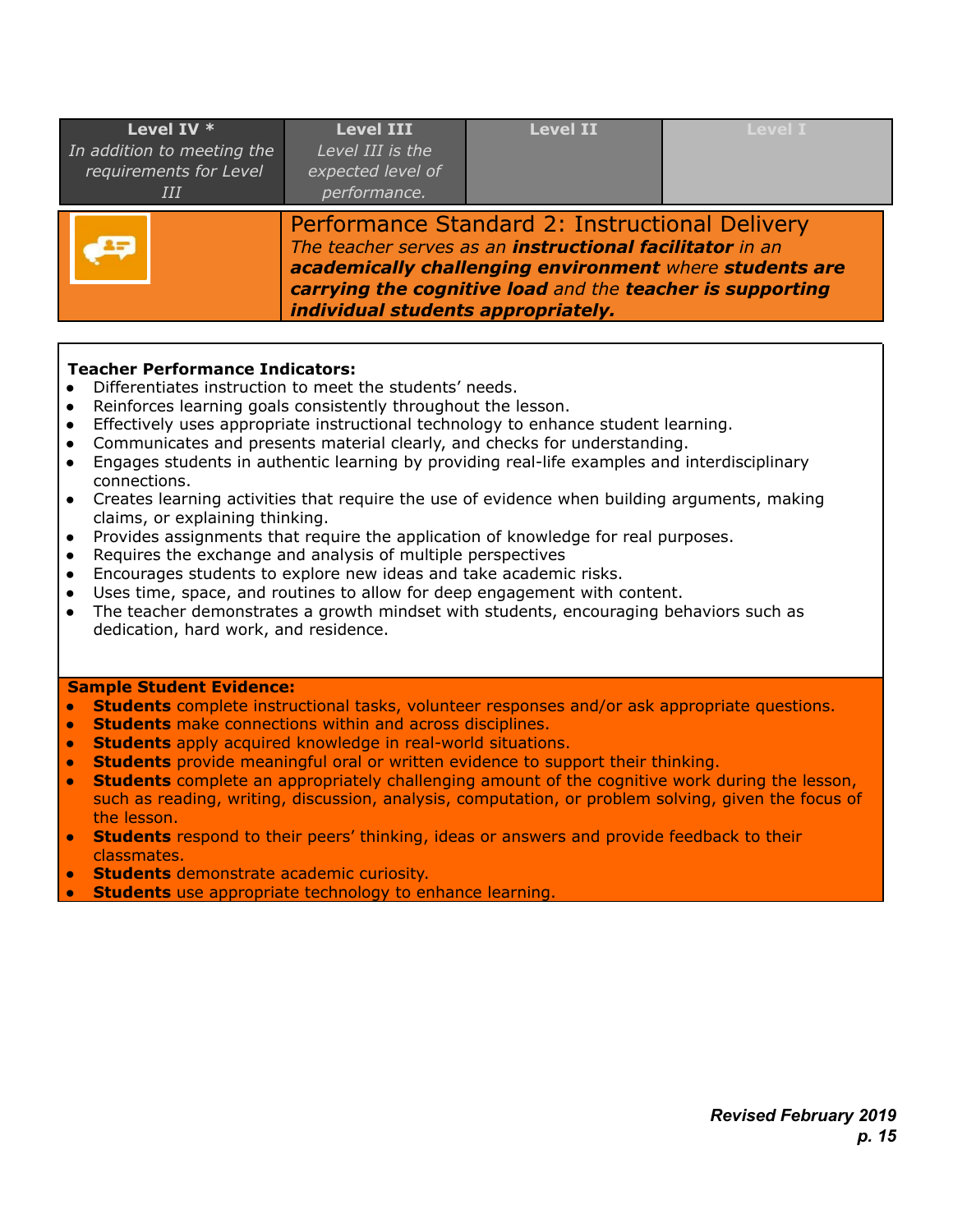| Level IV *<br>In addition to meeting<br>the requirements for<br>Level III                                                                                                                                                                                                                                                                                                                                                                                                                                                                                                                                                                                                                                                                                                                                                                                                                                                                                        | <b>Level III</b><br>Level III is the<br>expected level of<br>performance. | <b>Level II</b>                                                                                                                                                                                                                          | <b>Level I</b> |  |  |
|------------------------------------------------------------------------------------------------------------------------------------------------------------------------------------------------------------------------------------------------------------------------------------------------------------------------------------------------------------------------------------------------------------------------------------------------------------------------------------------------------------------------------------------------------------------------------------------------------------------------------------------------------------------------------------------------------------------------------------------------------------------------------------------------------------------------------------------------------------------------------------------------------------------------------------------------------------------|---------------------------------------------------------------------------|------------------------------------------------------------------------------------------------------------------------------------------------------------------------------------------------------------------------------------------|----------------|--|--|
|                                                                                                                                                                                                                                                                                                                                                                                                                                                                                                                                                                                                                                                                                                                                                                                                                                                                                                                                                                  | Learning<br>constructive feedback.                                        | Performance Standard 3: Assessment of and for<br>The teacher systematically gathers, analyzes, and uses relevant<br>data to measure student progress, to inform instructional<br>content and delivery methods, and to provide timely and |                |  |  |
| <b>Teacher Performance Indicators:</b><br>Provides multiple opportunities for students to demonstrate understanding.<br>Involves students in setting learning goals and monitoring their own progress.<br>Uses diagnostic, formative, and summative assessment data to develop learning goals for students,<br>$\bullet$<br>to differentiate instruction, and to document learning.<br>Provides constructive, frequent and timely feedback to students on their progress toward their<br>$\bullet$<br>learning goals.<br>Makes adjustments based on a variety of student data.<br>Uses grading practices that report final mastery in relationship to content goals and objectives.<br>Collaborates with others to develop common assessments, when appropriate.<br>Engages in ongoing communication and shares instructional goals, expectations, and student<br>progress with students, families and key school personnel in a timely and constructive manner. |                                                                           |                                                                                                                                                                                                                                          |                |  |  |
| <b>Sample Student Evidence:</b><br>Students demonstrate understanding in various contexts.<br><b>Students</b> have opportunities to express learning through academic writing and/or explanations<br>using academic language.<br>Students demonstrate how well they understand lesson content opportunities for and their<br>progress toward learning goals through their work and/or responses.<br><b>Students</b> monitor their own progress, identify their own errors, and see additional practice.<br>Students receive, acknowledge, and incorporate teacher feedback.                                                                                                                                                                                                                                                                                                                                                                                      |                                                                           |                                                                                                                                                                                                                                          |                |  |  |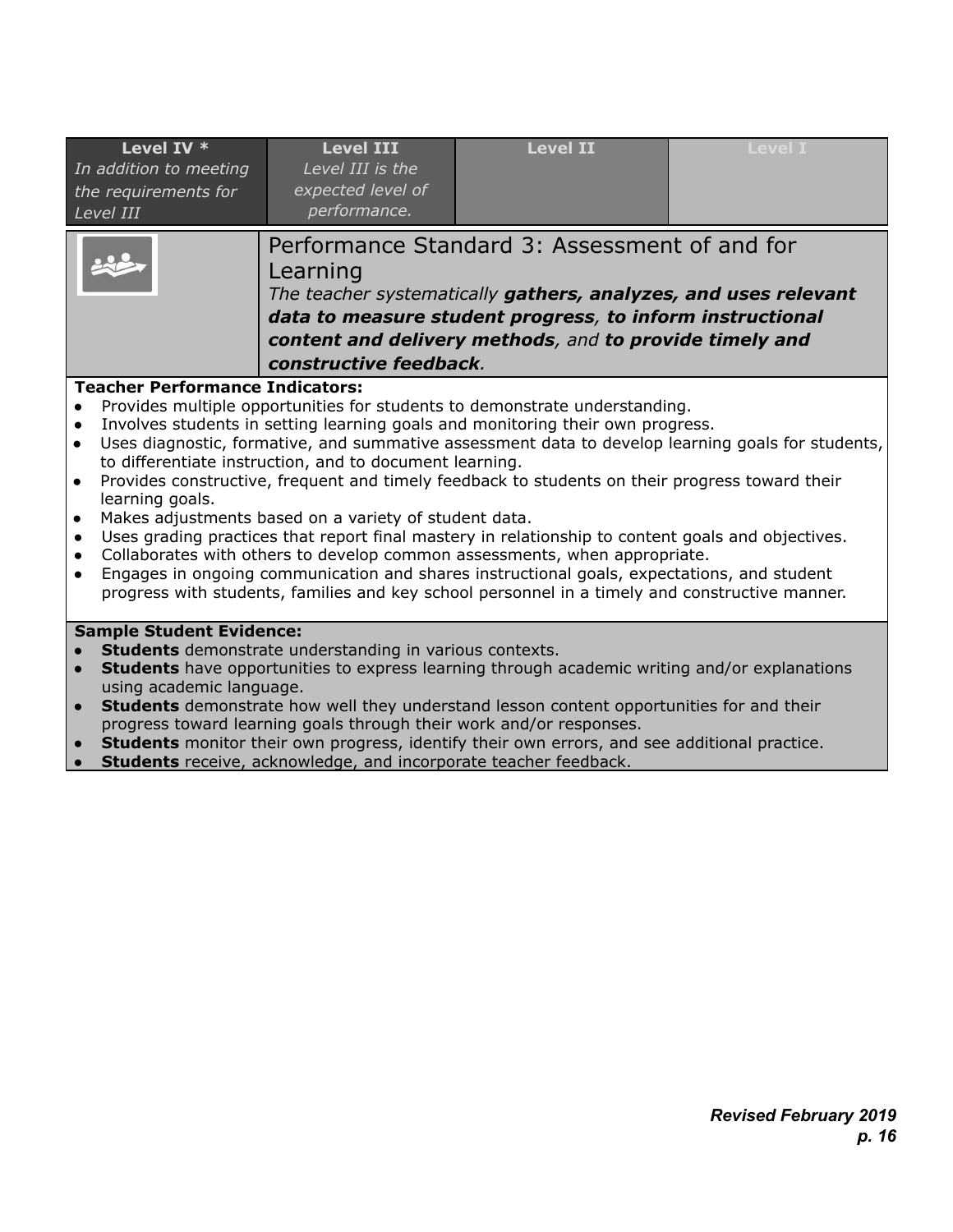| Level IV *<br>In addition to meeting<br>the requirements for<br>Level III                                                                                                                                                                                                                                                                                                                                                                                                                                                                                            | <b>Level III</b><br>Level III is the<br>expected level of<br>performance.                                                                                                                                                                                                                                                                                                                                                                                                                                                                                                                                        | <b>Level II</b>                                                                                              | <b>Level I</b>                                                     |  |  |  |
|----------------------------------------------------------------------------------------------------------------------------------------------------------------------------------------------------------------------------------------------------------------------------------------------------------------------------------------------------------------------------------------------------------------------------------------------------------------------------------------------------------------------------------------------------------------------|------------------------------------------------------------------------------------------------------------------------------------------------------------------------------------------------------------------------------------------------------------------------------------------------------------------------------------------------------------------------------------------------------------------------------------------------------------------------------------------------------------------------------------------------------------------------------------------------------------------|--------------------------------------------------------------------------------------------------------------|--------------------------------------------------------------------|--|--|--|
|                                                                                                                                                                                                                                                                                                                                                                                                                                                                                                                                                                      | Environment                                                                                                                                                                                                                                                                                                                                                                                                                                                                                                                                                                                                      | Performance Standard 4: Supportive Learning<br>that is conducive to learning and encourages respect for all. | The teacher provides a well-managed, safe, and orderly environment |  |  |  |
| $\bullet$<br>$\bullet$                                                                                                                                                                                                                                                                                                                                                                                                                                                                                                                                               | <b>Teacher Performance Indicators:</b><br>Builds a supportive and challenging learning environment.<br>Maximizes instructional time and minimizes disruptions.<br>Establishes clear expectations for classroom rules, routines, and procedures and enforces<br>them consistently and appropriately.<br>Promotes a climate of trust and teamwork within the classroom.<br>Promotes respect for and understanding of students' diversity, including - but not limited<br>to - race, color, religion, sex, national origin, or disability.<br>Actively listens and pays attention to students' needs and responses. |                                                                                                              |                                                                    |  |  |  |
| <b>Sample Student Evidence:</b><br><b>Students</b> demonstrate a clear understanding of behavioral expectations and directions.<br>$\bullet$<br><b>Students</b> execute transitions, routines and procedures in an orderly and efficient<br>$\bullet$<br>manner.<br><b>Students</b> are only idle for short periods of time.<br>$\bullet$<br><b>Students</b> feel part of a supportive and challenging learning environment.<br>$\bullet$<br>Students try hard to complete academic work and to answer questions, even when the<br>$\bullet$<br>work is challenging. |                                                                                                                                                                                                                                                                                                                                                                                                                                                                                                                                                                                                                  |                                                                                                              |                                                                    |  |  |  |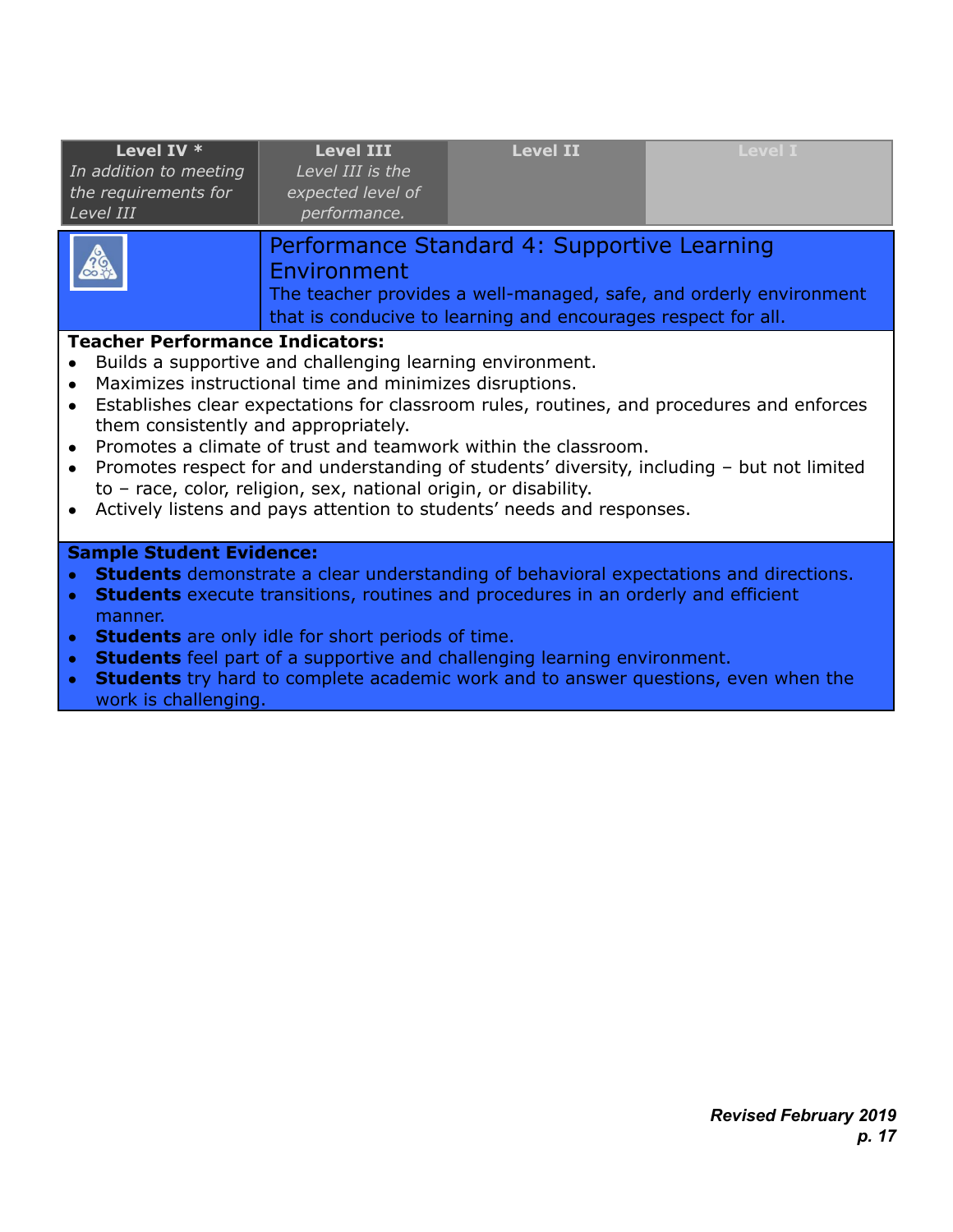| <b>Level III</b><br>Level III is the expected<br>level of performance.                                                                                                                                                                                                                                                                                                                                 | <b>Level II</b> | <b>Level I</b>                                                              |  |  |  |
|--------------------------------------------------------------------------------------------------------------------------------------------------------------------------------------------------------------------------------------------------------------------------------------------------------------------------------------------------------------------------------------------------------|-----------------|-----------------------------------------------------------------------------|--|--|--|
| Performance Standard 5: Professionalism The teacher exhibits a<br>commitment to professional ethics and the school's mission,<br>participates in professional growth opportunities to support<br>student learning, and contributes to the profession.                                                                                                                                                  |                 |                                                                             |  |  |  |
| <b>Teacher Performance Indicators:</b><br>• Carries out duties in accordance with federal and state laws, Code of Ethics, and<br>established state and local school board policies, regulations, and practices.<br>Maintains professional demeanor and behavior (e.g., appearance, punctuality and<br>attendance).<br>• Evaluates and identifies areas of personal strengths and weaknesses related to |                 |                                                                             |  |  |  |
|                                                                                                                                                                                                                                                                                                                                                                                                        |                 | professional skills and their impact on student learning and sets goals for |  |  |  |

- improvement. **●** Participates in ongoing professional growth activities based on identified areas for improvement (e.g., mentoring, peer coaching, course work, conferences) and incorporates learning into classroom activities.
- **●** Collaborates and networks with colleagues and community to reach educational decisions that enhance and promote student learning.
- **●** Uses precise language, correct vocabulary and grammar, and appropriate forms of oral and written communication.
- **●** Creates a climate of accessibility for parents and students by demonstrating a collaborative and approachable style.
- **●** Listens and responds with cultural awareness, empathy, and understanding to the voice and opinions of stakeholders (parents, community, students, and colleagues).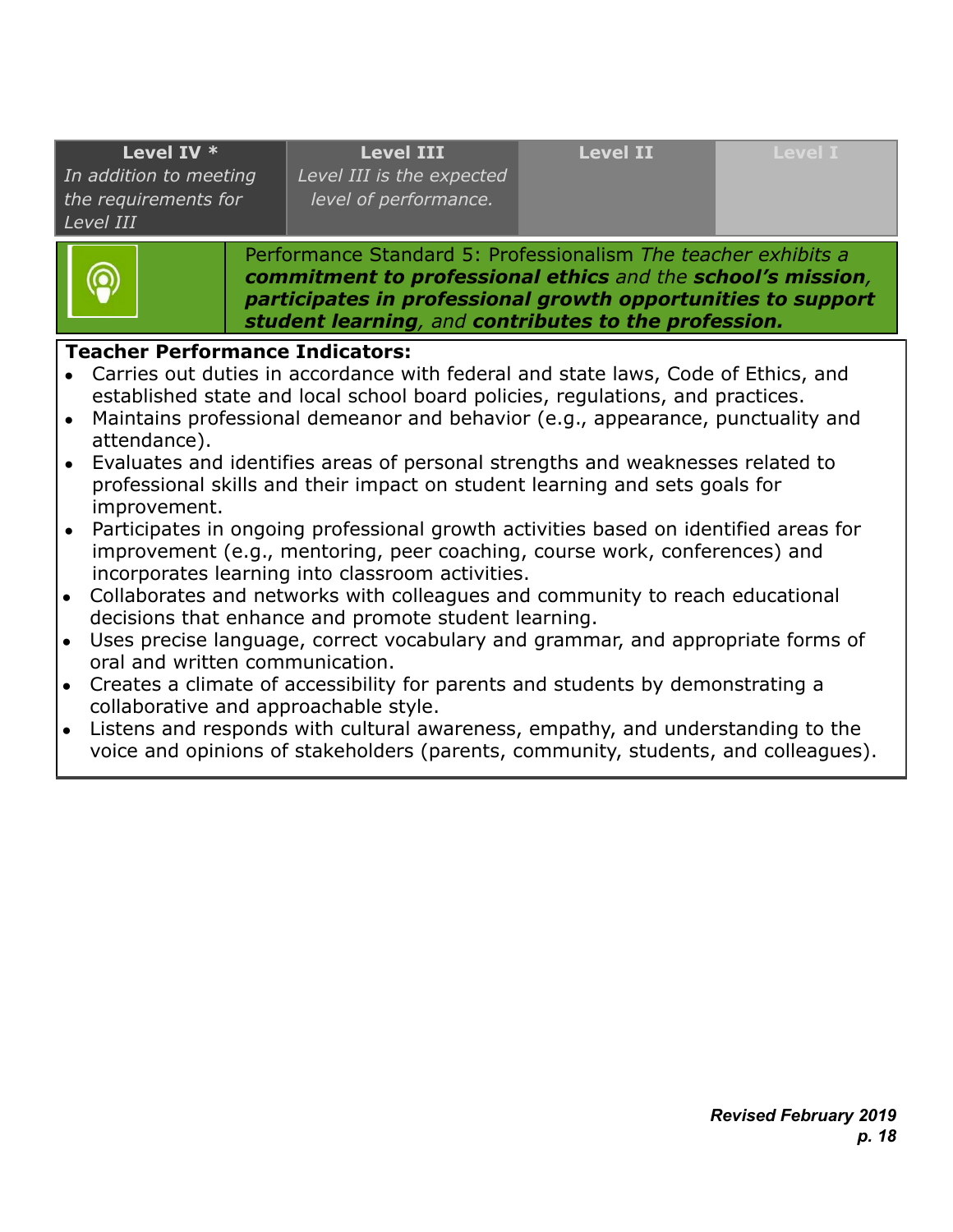## <span id="page-19-0"></span>**Summative Scoring Chart**

Teachers' summative scores are a combination of their performance ratings and student improvement scores (Comp V). Ratings and scores are combined as follows:

| <b>Summative Framework Score-Compile all</b><br>ratings for each of the 5 Standards for a<br>maximum total of 20 pts.<br>(Level IV=4 pts, Level III=3 pts, Level II=2 pts,<br>Level $I=1$ pt) | <b>Summative Framework Score=</b>                                                |
|-----------------------------------------------------------------------------------------------------------------------------------------------------------------------------------------------|----------------------------------------------------------------------------------|
| <b>Student Improvement Score-See DPAS II</b><br>Resources (Component V)                                                                                                                       | <b>Student Improvement Score</b><br>-Exceeds<br>-Satisfactory<br>-Unsatisfactory |

|                                            | <b>Student Improvement Score</b> |                   |                          |  |
|--------------------------------------------|----------------------------------|-------------------|--------------------------|--|
| <b>Summative</b><br><b>Framework Score</b> | <b>Exceeds</b>                   | Satisfactory      | Unsatisfactory           |  |
| 16-20 pts.                                 | <b>Highly Effective</b>          | Effective         | Needs Improvement        |  |
| 11-15 $pts.$                               | <b>Effective</b>                 | <b>Effective</b>  | <b>Needs Improvement</b> |  |
| 6-10 pts.                                  | <b>Effective</b>                 | <b>Effective</b>  | Ineffective              |  |
| $0-5$ pts.                                 | Needs Improvement                | Needs Improvement | Ineffective              |  |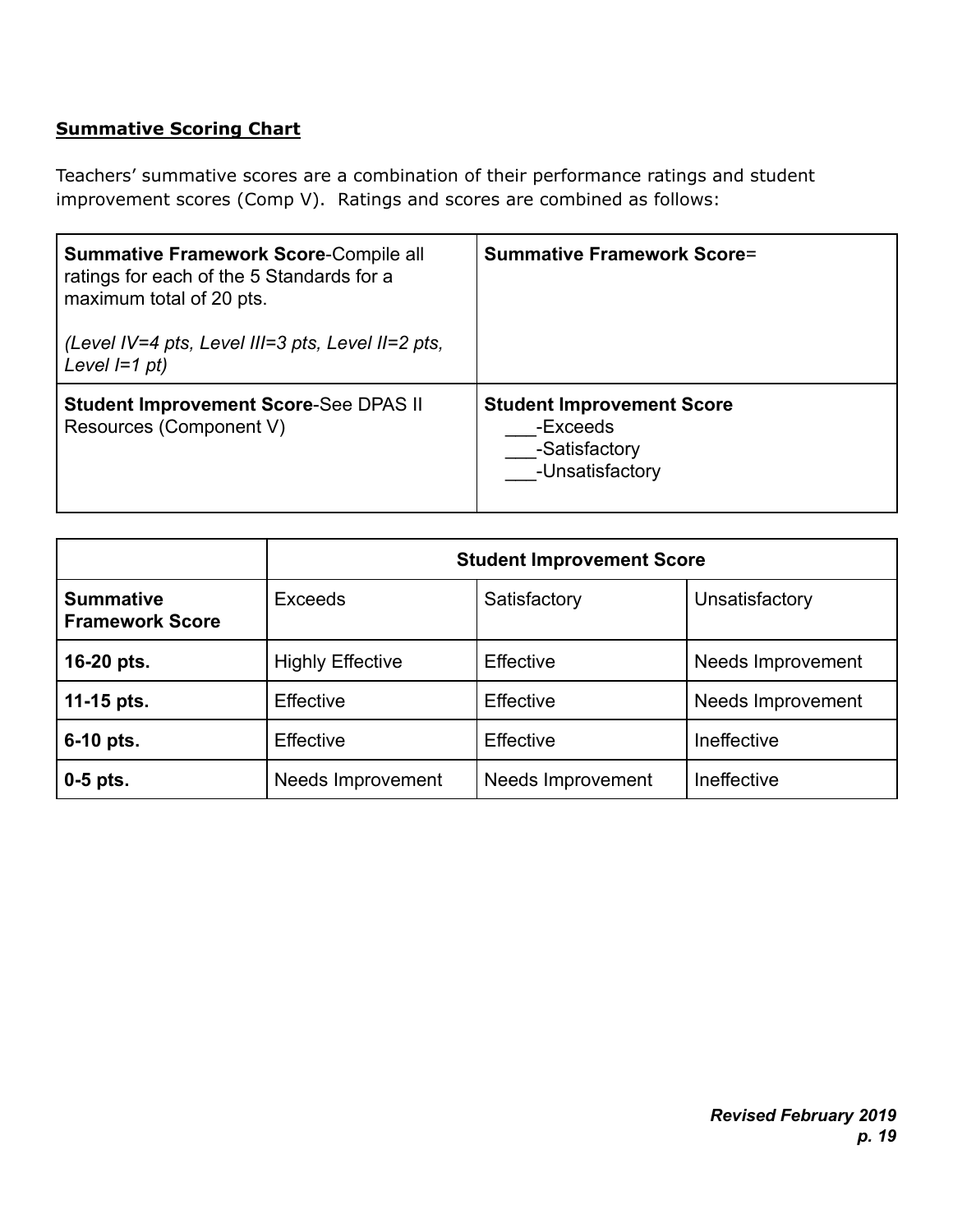#### <span id="page-20-0"></span>**Model in Motion**





*Revised February 2019 p. 20*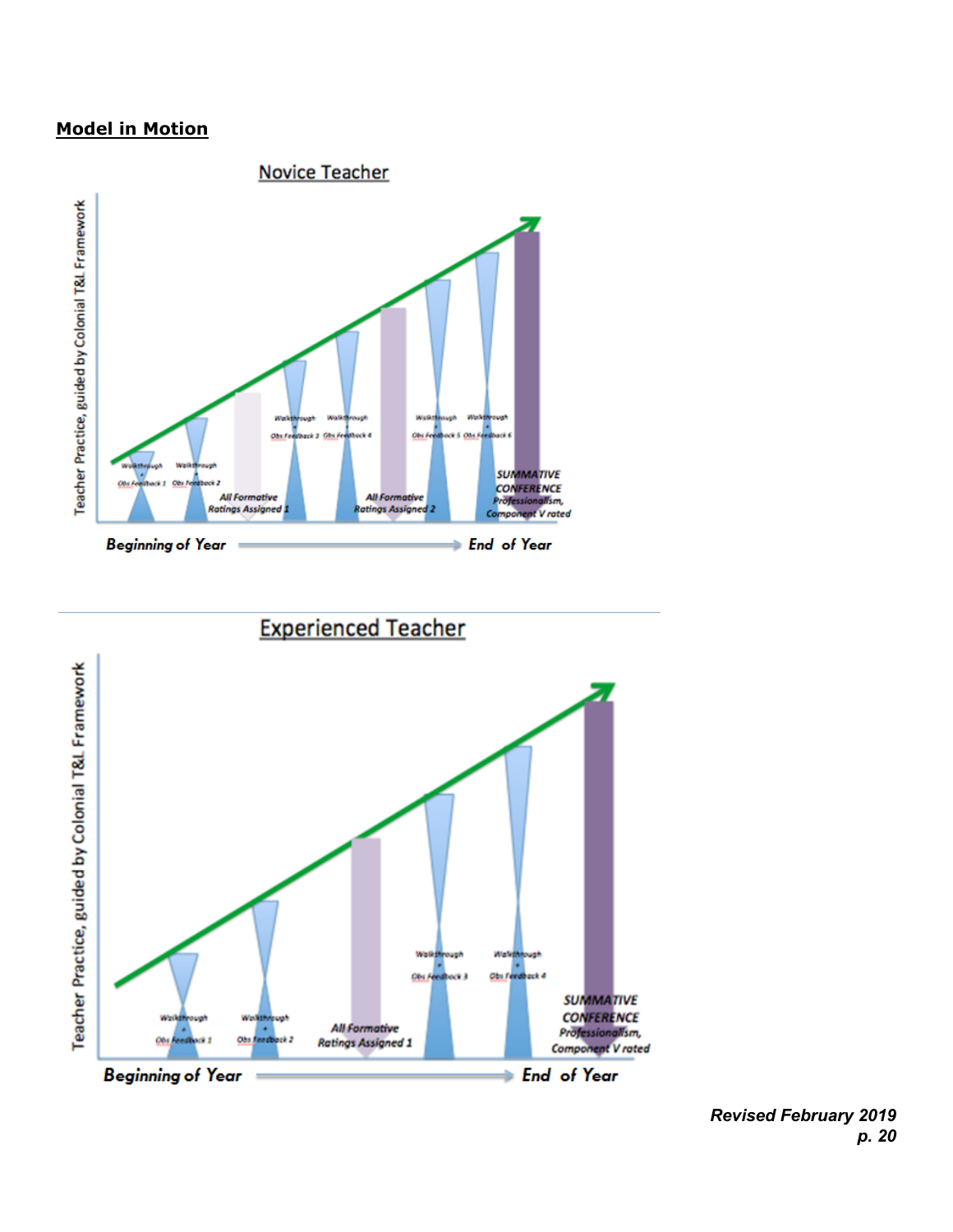#### <span id="page-21-0"></span>**OBSERVERS AND CONFERENCES NUMBER OF OBSERVATIONS, RATINGS/YEAR**

- VARIES BY EXPERIENCE LEVEL: Novice (pre-tenure) or Experienced (tenured)
	- Novice Teachers
		- All rubric domains FORMALLY RATED TWICE yearly, via 2 Full Formative observations or data collected over multiple short Formative observations
		- Minimum 6 WALKTHROUGH Observation-Observation Feedback cycles
	- Experienced Teachers
		- All rubric domains FORMALLY RATED ONCE yearly
		- Minimum 4 WALKTHROUGH Observation-Observation Feedback cycles

#### **OBSERVATION/CONFERENCE TYPES**

|                                                                                         | <b>Notice</b>               | Who<br><b>Receives</b>                                      | <b>Durati</b><br>on | <b>Rubric</b><br><b>Domains</b><br><b>Rated</b>                                                                                                                   | <b>Eligible</b><br><b>Observer</b>               | <b>Purpose</b>                                                                                                                                                                                                                                                                                                                                                                               |
|-----------------------------------------------------------------------------------------|-----------------------------|-------------------------------------------------------------|---------------------|-------------------------------------------------------------------------------------------------------------------------------------------------------------------|--------------------------------------------------|----------------------------------------------------------------------------------------------------------------------------------------------------------------------------------------------------------------------------------------------------------------------------------------------------------------------------------------------------------------------------------------------|
| <b>Beginning of</b><br>Year/Compo<br>nent V Goal<br><b>Setting</b><br><b>Conference</b> | Announced                   | All                                                         | $\geq 30$<br>mins   | No ratings<br>assigned but<br>connected to<br>specific<br>performance<br>standards<br>identified by the<br>teacher. It<br>should also<br>include a<br>Component V | Primary<br>Observers                             | The purpose of the<br>conversation is to<br>provide a Professional<br>Growth Focus for this<br>school year. It should be<br>connected to one or<br>more of the Performance<br>Standards and be used<br>as a starting point of<br>conversation and<br>feedback between the<br>teacher/specialist and<br>observer. This time is<br>also used for setting<br>Component V measures<br>and goals. |
| Walkthrough                                                                             | Unannounced                 | All                                                         | $\geq 15$<br>mins   | No ratings<br>assigned                                                                                                                                            | Primary,<br>Secondary, &<br>Support<br>Observers | Provide basis for<br><b>Observation Feedback</b><br>conferences & inform<br>evaluation/development<br>loop.                                                                                                                                                                                                                                                                                  |
| <b>Formative</b>                                                                        | Announced or<br>Unannounced | Novice or Exp<br>(per admin<br>methodology &<br>discretion) | $\geq 20$<br>mins   | $1-4$ , as<br>observed/at<br>administrative<br>discretion                                                                                                         | Primary &<br>Secondary<br>Observers              | Formally (i.e., with<br>ratings) launch annual<br>evaluation/development<br>loop                                                                                                                                                                                                                                                                                                             |
| <b>Full</b><br><b>Formative</b>                                                         | Announced or<br>Unannounced | Novice or Exp<br>(per admin<br>methodology &<br>discretion) | $\geq 30$<br>mins   | All                                                                                                                                                               | Primary &<br>Secondary<br>Observers              | Formally (i.e., with<br>ratings) launch annual<br>evaluation/development<br>loop                                                                                                                                                                                                                                                                                                             |
| <b>Summative</b><br><b>Conference</b>                                                   | Announced                   | All                                                         | $\geq 30$<br>mins   | Includes all<br>evaluation data<br>(incl Prof'lism,<br>Comp V ratings)                                                                                            | Primary<br>Observers                             | Complete annual<br>evaluation/development<br>loop                                                                                                                                                                                                                                                                                                                                            |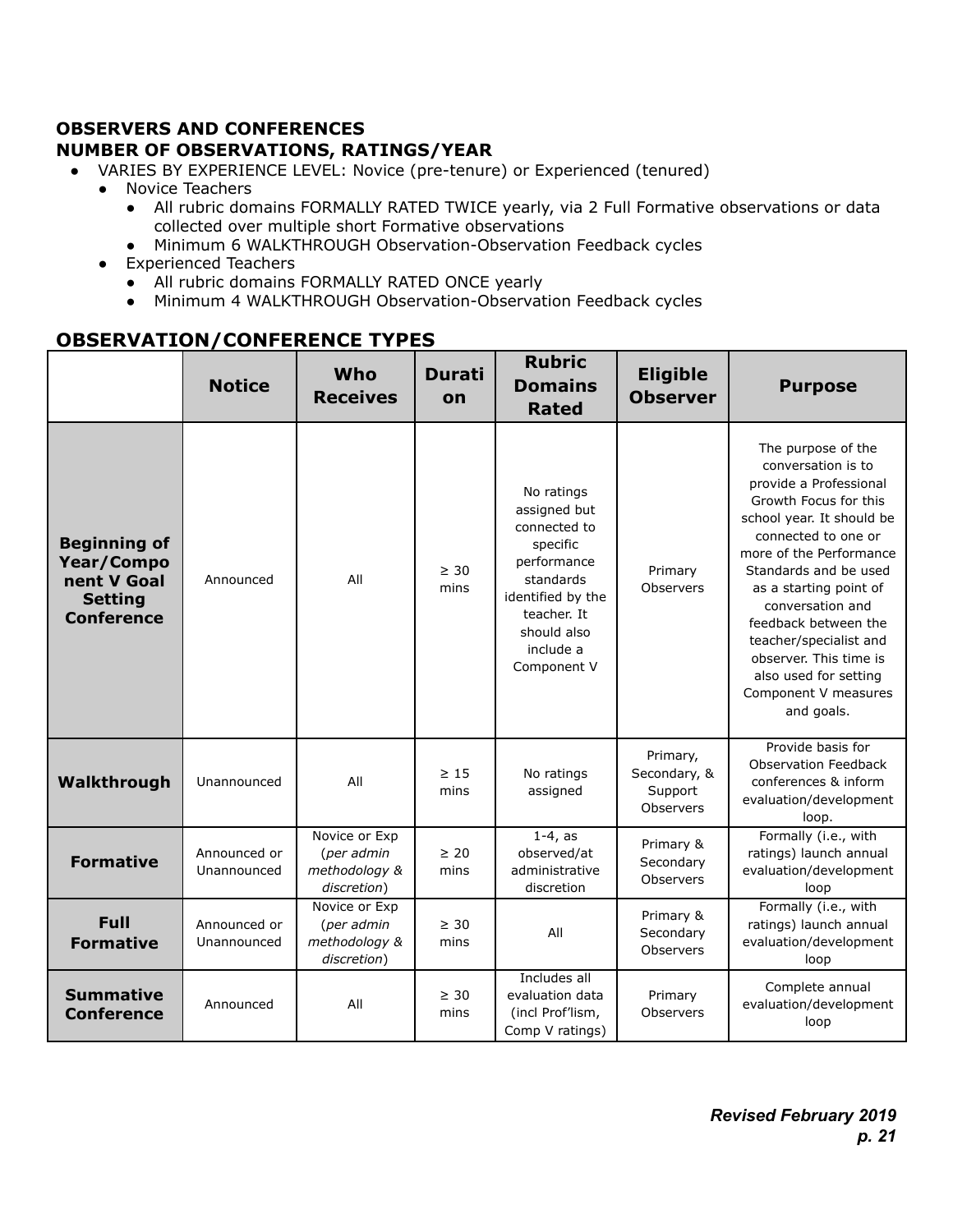#### **TASKS ASSOCIATED**

|                                                                                                | <b>Pre-Conference</b><br>(YES/NO)                             | <b>Post-Confer</b><br>ence<br>(YES/NO) | Documentation,<br><b>OBSERVER</b>                           | Documentation,<br><b>TEACHER</b>                                                                 |
|------------------------------------------------------------------------------------------------|---------------------------------------------------------------|----------------------------------------|-------------------------------------------------------------|--------------------------------------------------------------------------------------------------|
| <b>Beginning of</b><br><b>Year/Compone</b><br>nt V Goal<br><b>Setting</b><br><b>Conference</b> | N/A                                                           | <b>YES</b>                             | N/A                                                         | <b>Professional Growth</b><br><b>Focus Form</b>                                                  |
| <b>Formative</b>                                                                               | YES or NO<br>contingent upon)<br>announced or<br>unannounced) | <b>YES</b>                             | <b>TLF Formative Form,</b><br>file after<br>post-conference | Formative Lesson<br>Reflection & Goal<br>Articulation, file after<br>post-conference             |
| <b>Full Formative</b>                                                                          | YES or NO<br>(contingent upon<br>announced or<br>unannounced) | <b>YES</b>                             | <b>TLF Formative Form,</b><br>file after<br>post-conference | <b>Full Formative Lesson</b><br>Reflection & Goal<br>Articulation, file after<br>post-conference |
| Walkthrough                                                                                    | NO.                                                           | <b>YES</b>                             | Feedback form may<br>vary.<br>No ratings.                   | None                                                                                             |
| <b>Summative</b><br><b>Conference</b>                                                          | N/A                                                           | <b>YES</b>                             | <b>TLF Summative Form</b><br>All Observation Cycle<br>Data  | <b>Professional Reflection</b><br><b>Form</b>                                                    |

#### **Observers**

#### **Observers must be trained prior to serving as part of the TLF.**

#### Primary Observers

- District-contracted observers: Principals, APs, Supervisors, Directors
- May perform Formative, Full Formative, & Walkthrough with Feedback
- Exclusively performs Summative

#### Secondary Observers

- **Student Advisors**
- May perform Formative, Full Formative, & Walkthrough with Feedback

#### Support Observers

- Two types:
	- Building and District Coaches-
	- Peer Coaches-(see process below)
- May perform Walkthrough with Feedback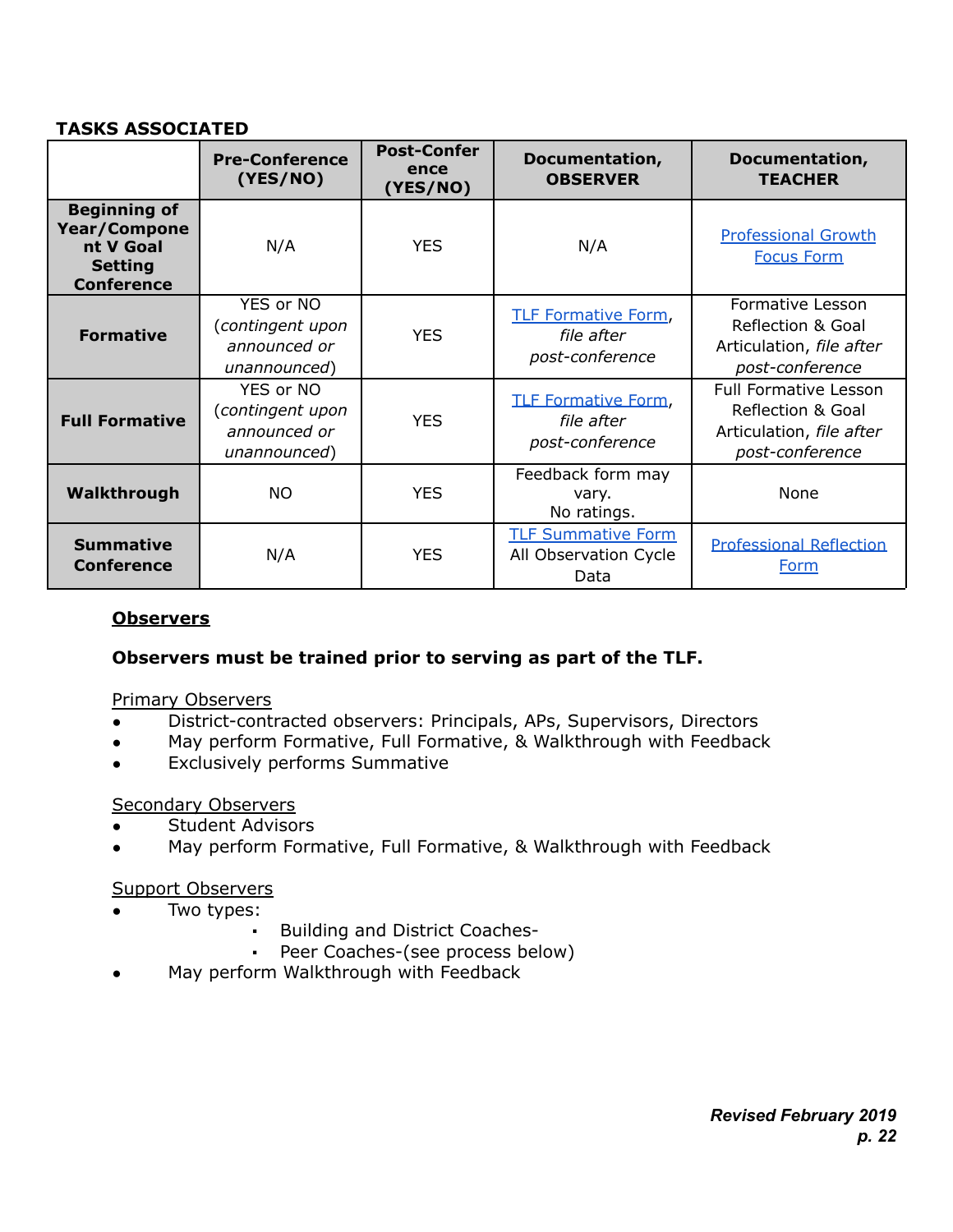<span id="page-23-0"></span>**Training/Credentialing of Primary and Secondary Observers**

**Training of All Observers**

**All observers will participate in a full day professional development session focused on effective coaching techniques of teachers. This will include an in-depth focus on the key components of effective coaching plus the opportunity to practice facilitating a coaching session and receive feedback on their practice. This will not include a focus on either the Teaching and Learning Framework nor Specialist Framework.**

**Training of Primary and Secondary Observers**

**All Primary and Secondary Observers must complete a three hour training covering the TLF and Specialist Framework. This training will include an overview of the process of the current frameworks and calibration around descriptive writing aligned with rubrics. Following this session, each Primary and Secondary Observer must complete a minimum of two 'side-by-side' observations with either a Principal or Director. Upon completion of these trainings and observations, the Principal or Director will certify that the observer is credentialed.**

#### **Definition of a Peer Coach**

An individual that may perform walkthroughs and provide feedback to teachers for coaching purposes. The feedback is *non-evaluative* and is *not* to be included in a formative or summative evaluation.

By design, *Peer Coaches*, though certified and credentialed via Framework training and calibration, is expressly *not* an observer. Their function is to observe teachers and provide high-quality feedback for coaching purposes. This classification will be open to teacher leaders that may include department chairs (in secondary grades), grade-level leads, and other personnel with intimate knowledge of content and pedagogical expectations. *Peer Coaches* will *not* receive additional EPER or stipend or a reduced class load as a result of their participation as a *Peer Coach*.

**Criteria for Teachers Working with a Peer Coach**-Prior to working with a *Peer Coach* teachers must agree to have *Peer Coaches* provide feedback which includes the name of the *Peer Coach* and the focus area for coaching. This matching of a Teacher to a *Peer Coach* will be made collaboratively with an observer.

#### **Criteria for Peer Coach**

Teachers seeking to apply to serve as a support observer must meet the following criteria:

● Minimum of 5 Years Successful Classroom Experience.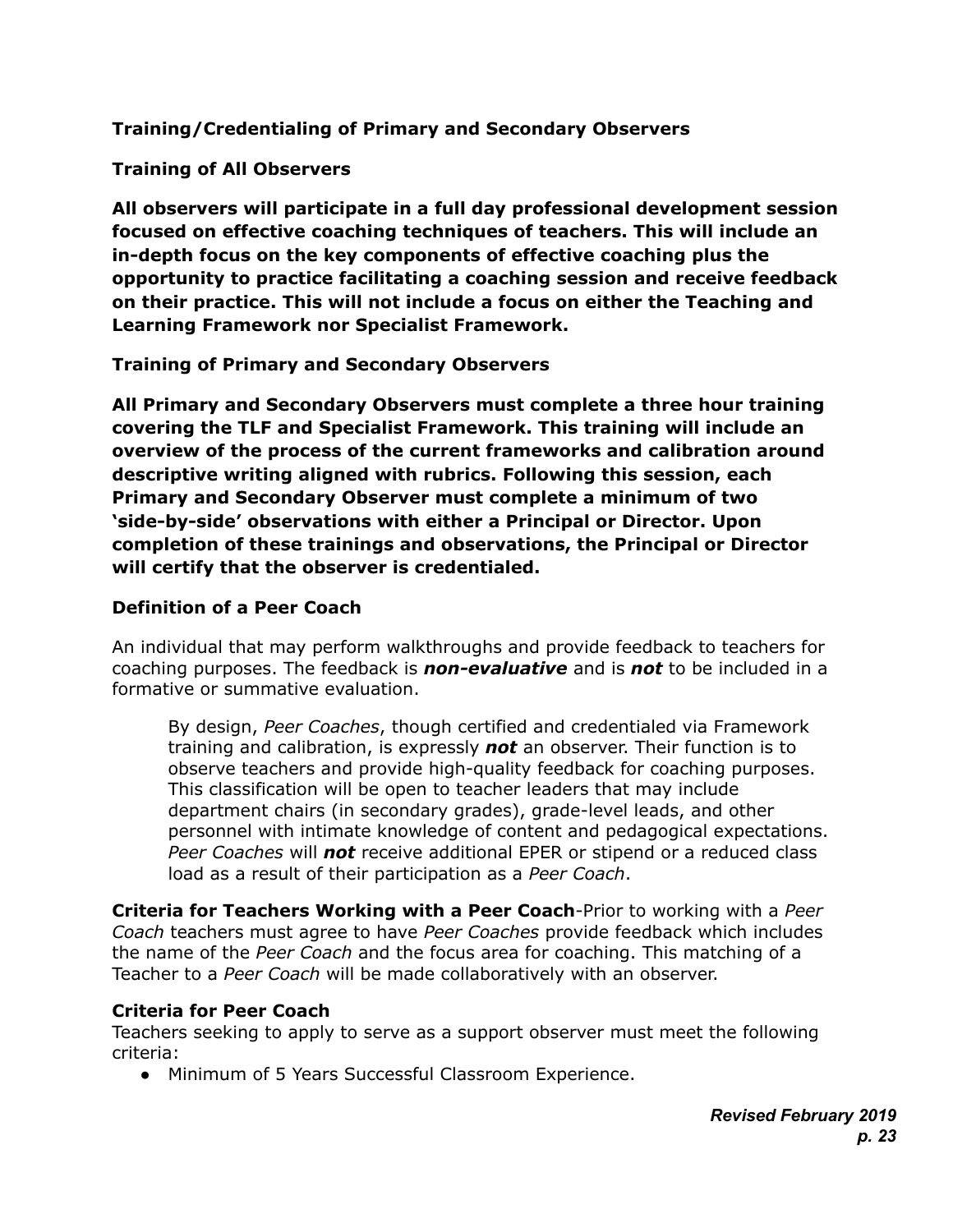- Consistently Receiving Proficient and/or Distinguished on DPAS II Evaluations (and/or) 3's and/or 4's on the TLF.
- Willingness to allow others to observe them in their classrooms.

#### **Application for Peer Coach**

- Teachers interested in becoming a *Peer Coach* will sign up for the support observer training with the approval from their building observers.
- Two application windows will be held each year (August/September and December)
- Window 1-August to September 10th
- Window 2-December 1st to December 15th

#### **Training/Credentialing for Peer Coach**

All *Peer Coaches* will participate in initial training using the Observation/Feedback model. Trainings will be held in October and January of each year. Additional training opportunities will be offered each year for calibration and collaboration.

#### **Feedback Loop for Peer Coach**

At least 3 times per year, *Peer Coach* will conduct 'side-by-side' walkthroughs with an observer.

#### **Re-Certification/Re-Application for Peer Coach**

Attend additional refresher training as needed. Apply each year.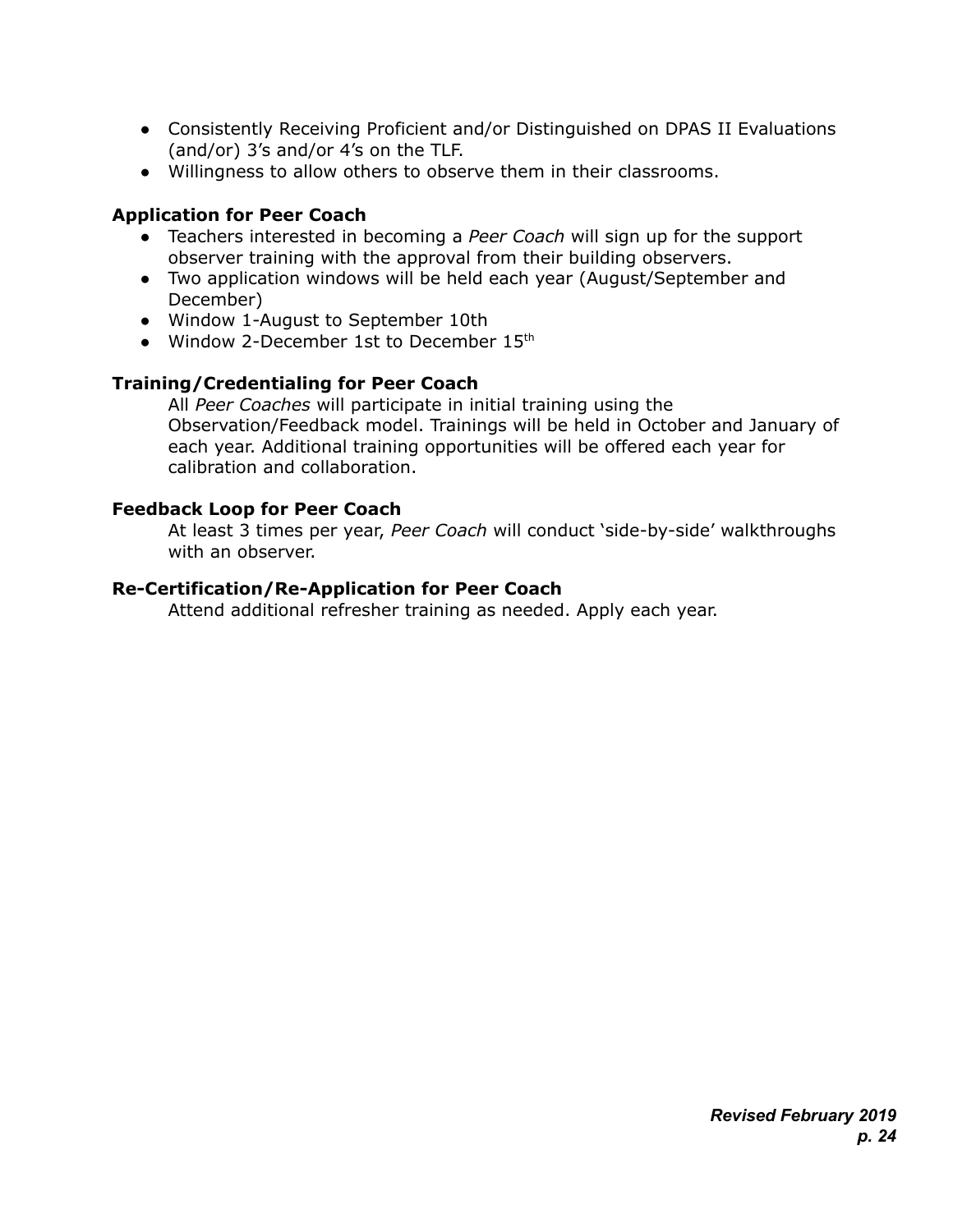## <span id="page-25-0"></span>**Improvement Plan Process**

Improvement plans are developed to help teachers focus on area(s) where they need extra assistance to improve their practice. An Improvement Plan shall be developed when:

● A teacher's overall performance is rated as "Needs Improvement" on the Summative Evaluation; or A teacher's overall performance is rated as "Ineffective" on the Summative Evaluation; or A teacher earns a rating of 1 or 2 in any Performance Standard on the Summative Evaluation regardless of the overall rating.

OR

● An Improvement Plan may be developed when: A teacher's overall performance during an observed lesson is at either a Performance Level 1 or 2. In instances where an improvement plan is to be developed, the observer shall first have noted the unsatisfactory performance on the required forms by noting "Performance Requires an Improvement Plan" and initialing the statement.

#### **Improvement Plan Requirements**

All improvement plans must include:

- 1. Identification of the specific deficiencies and recommended area(s) for growth.
- 2. Measurable goals for improving the deficiencies to satisfactory levels.
- 3. Specific professional development or activities to accomplish the goals.
- 4. Specific resources necessary to implement the plan, including, but not limited to: opportunities for the teacher to work with curriculum specialists, subject area specialists, instructional specialists or others with relevant expertise.
- 5. Procedures and evidence that must be collected to determine that the goals of the plan were met.
- 6. A timeline for the plan, including intermediate checkpoints, to determine progress.
- 7. Procedures for determining satisfactory improvement.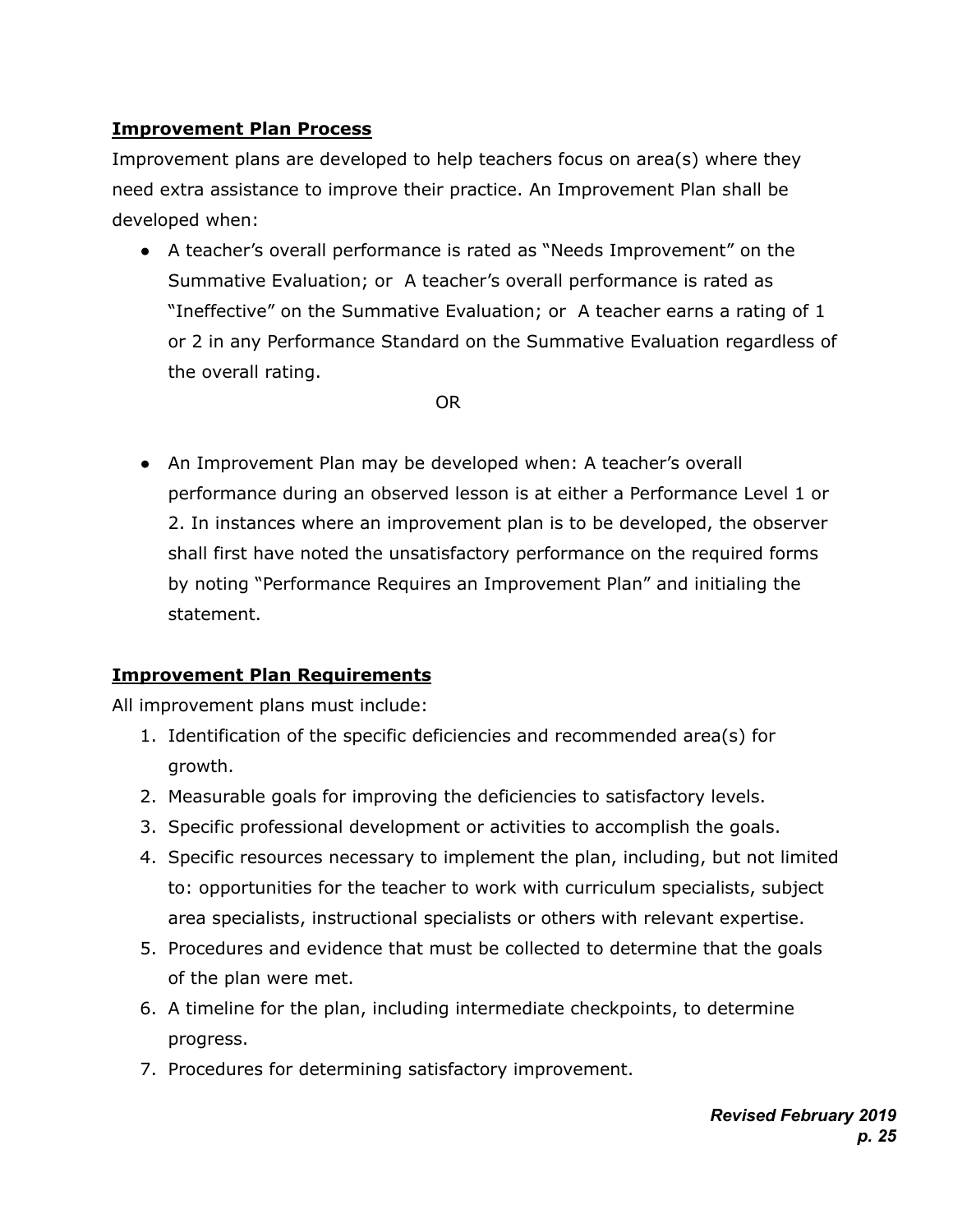- 8. Multiple observations and opportunities for feedback provided by a Primary or Secondary, lead teacher, or an instructional coach.
- 9. Professional development that is completed during the time that the Improvement Plan is in effect must directly relate to areas identified as needing improvement.

#### **Improvement Plan Conference**

The teacher and observer should review the requirements of the Improvement Plan before the Improvement Plan Conference. This gives each time to prepare for discussion and generate ideas for the plan. At the Improvement Plan Conference, the teacher and observer develop a plan for improvement. Delaware regulation requires that the teacher and observer develop the Improvement Plan cooperatively. *However, if cooperative development of the plan is not possible or if the teacher and observer cannot come to agreement on the plan, regulation gives the observer the authority and responsibility to determine the plan.*

#### **Improvement Plan Implementation**

Teachers, observers, and other professionals that may be named in the Improvement Plan are accountable for the implementation and completion of the plan. If amendments to the plan are necessary, all parties affected by the amendment must discuss the changes, document them in the appropriate space on the Improvement Plan. The teacher and observer, at a minimum, must also sign the amendment to indicate their agreement to the changes. Upon completion of the plan, the observer and teacher shall sign the Improvement Plan, documenting the completion of the plan. If the teacher's practice is not deemed satisfactory at the completion of the Improvement Plan, then the appropriate consequences, as detailed in the Improvement Plan, will be carried out.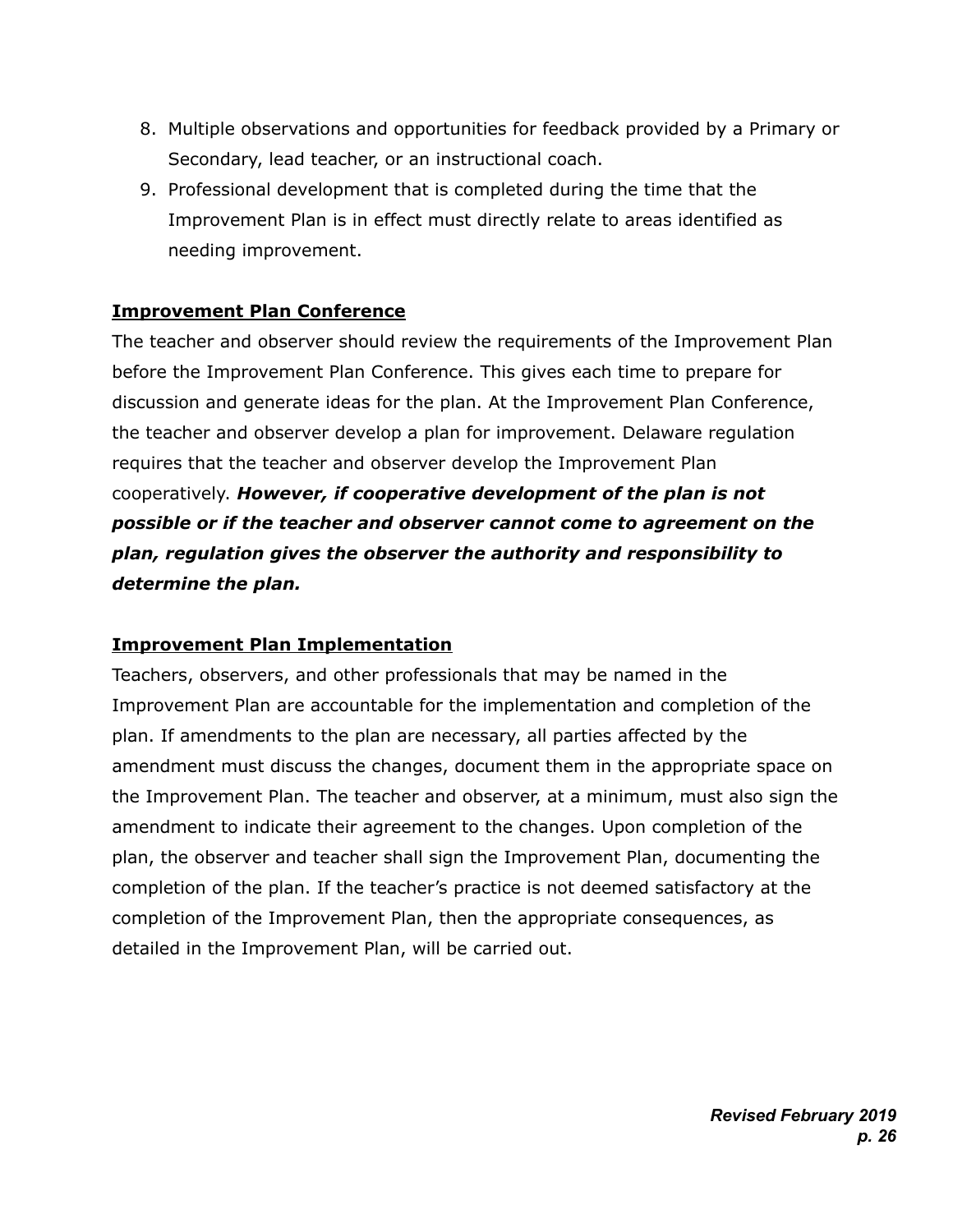#### **The Challenge Process**

Sometimes a teacher will disagree with his or her observer's assessment. It is desirable to resolve the differences directly with the observer, if at all possible. Teachers are encouraged to discuss their concerns with the Observer and attempt to resolve the issues prior to submitting a formal challenge. Documents generated as part of this discussion shall be attached to the Summative Evaluation and become part of the appraisal record.

If resolution is not reached with the Observer, the teacher may submit a written challenge to the observer's supervisor. Delaware allows a teacher to challenge according to the following guidelines:

- 1. Conclusions of an observation if the statement "PERFORMANCE REQUIRES AN IMPROVEMENT PLAN" has been included on the required form(s)
- 2. Any rating on the Summative Evaluation, either a Component Rating or the Overall Summative Rating.

A teacher initiates the challenge by submitting information specific to the point of disagreement to the observer's supervisor. This must be done in writing within fifteen (15) working days of the teacher's receipt of the evaluation document. If the observer's supervisor is in the same building as the teacher, the challenge and appraisal record are submitted to a designated district or charter school-level Observer. Within fifteen (15) working days of receiving the written challenge, the supervisor of the Observer or the designated district or charter school level Observer shall review the record which consists of all documents used in the appraisal process and the written challenge, meet with the teacher, and issue a written decision. If the challenge is denied, the written decision shall state the reasons for denial. The decision of the supervisor of the Observer or the designated district or charter school's level Observer shall be final. While a challenge process is taking place, the Improvement Plan may be started by mutual agreement of teacher and observer. If agreement cannot be reached, the Observer's decision will prevail.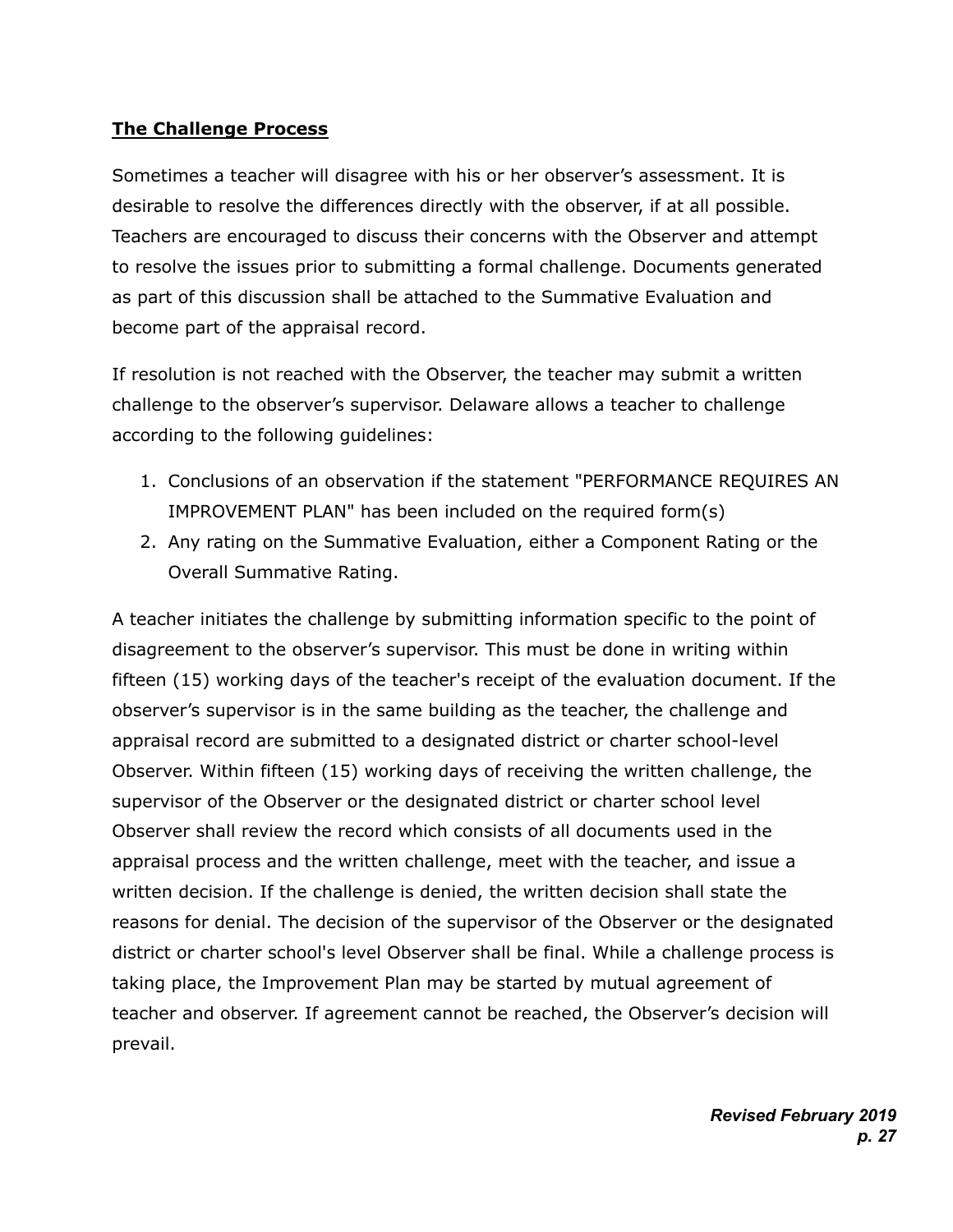#### **Appendix A**

#### *Colonial Teaching and Learning Framework-Formative Evaluation Form*

<span id="page-28-0"></span>

| Type                  | Date | Teacher | Course/Topic | Observer |
|-----------------------|------|---------|--------------|----------|
| Formative             |      |         |              |          |
| <b>Full Formative</b> |      |         |              |          |

Summary of Lesson Reflection and Goal Articulation:

| Level IV *<br><b>Level II</b><br>Level III<br>Level I<br>In addition to meeting<br>Level III is the expected<br>the<br>level of performance.<br>requirements for Level III                                                                                                                                                                                                                                                                                                                                                                                                                                                                                                                                                                                                                                                                                                                                                                                                                                                                                                                                                                                                                                                                    |  |  |  |  |  |  |  |
|-----------------------------------------------------------------------------------------------------------------------------------------------------------------------------------------------------------------------------------------------------------------------------------------------------------------------------------------------------------------------------------------------------------------------------------------------------------------------------------------------------------------------------------------------------------------------------------------------------------------------------------------------------------------------------------------------------------------------------------------------------------------------------------------------------------------------------------------------------------------------------------------------------------------------------------------------------------------------------------------------------------------------------------------------------------------------------------------------------------------------------------------------------------------------------------------------------------------------------------------------|--|--|--|--|--|--|--|
| Performance Standard 1: Professional Knowledge and Preparation<br>The teacher knows the discipline well and effectively plans for instruction using understanding of standards and<br>curricula, subject content, pedagogical knowledge, and the needs of students.                                                                                                                                                                                                                                                                                                                                                                                                                                                                                                                                                                                                                                                                                                                                                                                                                                                                                                                                                                           |  |  |  |  |  |  |  |
| The teacher knows the<br>The teacher continually<br>The teacher lacks fluidity in<br>The teacher bases instruction<br>demonstrates extensive<br>discipline well and plans using<br>demonstrating and using<br>on material that is inaccurate<br>state and local school district<br>content and pedagogical<br>content knowledge, OR<br>or out-of date or inadequately<br>curricula and standards,<br>knowledge, seeks and uses<br>inconsistently uses state and<br>demonstrates understanding of<br>multiple data and real world<br>effective strategies, resources,<br>local school district curricula<br>subject content, OR plans<br>resources to plan differentiated<br>and <b>data</b> to address the<br>and standards, OR<br>without adequately using state<br>differentiated needs of all<br>instruction to meet the<br>and local school district<br>inconsistently uses effective<br>individual student needs and<br>students.<br>strategies, resources, or data in<br>curricula and standards, OR<br>interests in order to promote<br>planning to meet the needs of<br>without using effective<br>all students.<br>strategies, resources, or data to<br>student accountability and<br>meet the needs of all students.<br>engagement. |  |  |  |  |  |  |  |
| <b>Teacher Performance Indicators:</b><br>• Demonstrates precise, deep, and current knowledge of subject matter.<br>• Integrates key content elements and facilitates students' use of higher-level thinking skills in instruction.<br>• Demonstrates ability to link present content with past and future learning experiences, other subject areas, and real-world<br>experiences and applications.<br>• Displays an understanding of the intellectual, social, emotional, and physical development of the age group.<br>• Uses student-learning data to inform planning and meet the needs of all students.<br>• Aligns and connects lesson objectives to state and local school district curricula and standards, and student learning needs.<br>• Plans using appropriate technological resources and for students appropriate use of technology to enhance student<br>learning.                                                                                                                                                                                                                                                                                                                                                         |  |  |  |  |  |  |  |
| <b>Sample Student Evidence:</b><br>• Students model precise content knowledge.<br>• Students model and use academic vocabulary.<br>• Students use resources that are of high quality and appropriately complex.<br>Performance Level Rating: __-Level IV __-Level III __-Level II __-Level I __-Not Rated                                                                                                                                                                                                                                                                                                                                                                                                                                                                                                                                                                                                                                                                                                                                                                                                                                                                                                                                     |  |  |  |  |  |  |  |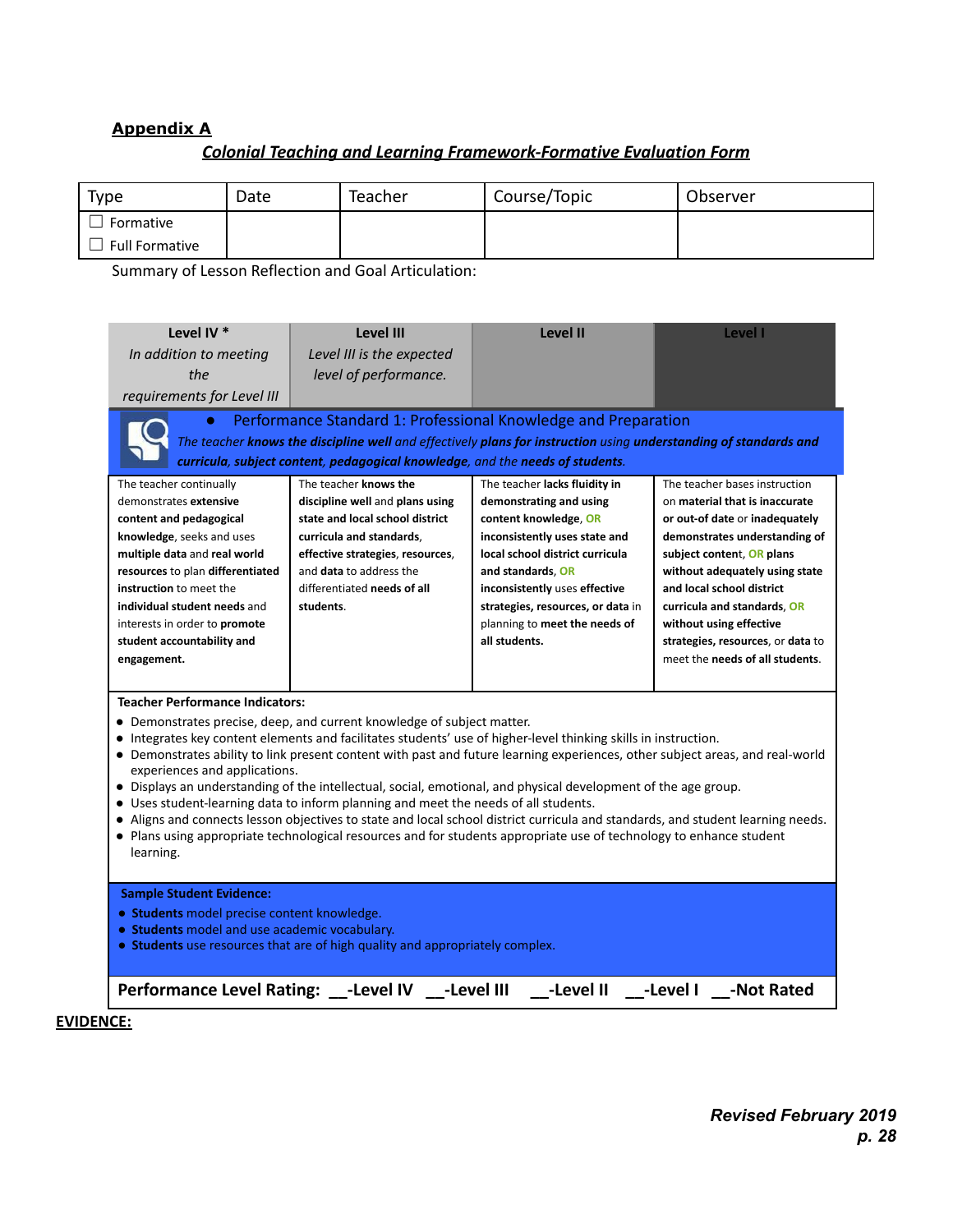#### Performance Standard 2: Instructional Delivery

*The teacher serves as an instructional facilitator in an academically challenging environment where students are carrying the cognitive load and the teacher is supporting individual students appropriately.*

| Based on students' individual                                       | The teacher serves as an        | The teacher inconsistently uses | The teacher does not provide a |
|---------------------------------------------------------------------|---------------------------------|---------------------------------|--------------------------------|
|                                                                     |                                 |                                 |                                |
| abilities, the teacher facilitates                                  | instructional facilitator in an | instructional strategies that   | student-centered, academically |
| students' deep cognitive                                            | academically challenging        | promote deep student            | challenging environment, OR    |
| engagement, higher order                                            | environment where students      | cognitive engagement, OR        | teaching and learning occur at |
| thinking skills, application of<br>learning in current and relevant | are carrying the cognitive load | instruction is more             | foundational levels only, OR   |
| ways, and <b>encourages all</b>                                     | and the teacher is supporting   | teacher-directed than           | learning is primarily teacher  |
| students to set appropriately                                       | individual students             | facilitated, OR the teacher     | directed.                      |
| demanding learning goals and                                        | appropriately.                  | sporadically scaffolds          |                                |
| tackle challenging materials.                                       |                                 | instruction based on individual |                                |
|                                                                     |                                 | students' needs.                |                                |

#### **Teacher Performance Indicators:**

- Differentiates instruction to meet the students' needs.
- Reinforces learning goals consistently throughout the lesson.
- Effectively uses appropriate instructional technology to enhance student learning.
- Communicates and presents material clearly, and checks for understanding.
- Engages students in authentic learning by providing real-life examples and interdisciplinary connections.
- Creates learning activities that require the use of evidence when building arguments, making claims, or explaining thinking.
- Provides assignments that require the application of knowledge for real purposes.
- Requires the exchange and analysis of multiple perspectives
- *●* Encourages students to explore new ideas and take academic risks.
- Uses time, space, and routines to allow for deep engagement with content.
- The teacher demonstrates a growth mindset with students, encouraging behaviors such as dedication, hard work, and residence.

#### **Sample Student Evidence:**

- **Students** complete instructional tasks, volunteer responses and/or ask appropriate questions.
- **Students** make connections within and across disciplines.
- **Students** apply acquired knowledge in real-world situations.
- **Students** provide meaningful oral or written evidence to support their thinking.
- **Students** complete an appropriately challenging amount of the cognitive work during the lesson, such as reading, writing, discussion, analysis, computation, or problem solving, given the focus of the lesson.
- **Students** respond to their peers' thinking, ideas or answers and provide feedback to their classmates.
- **Students** demonstrate academic curiosity.
- **● Students** use appropriate technology to enhance learning.

Performance Level Rating: -Level IV -Level III -Level II -Level I -Not Rated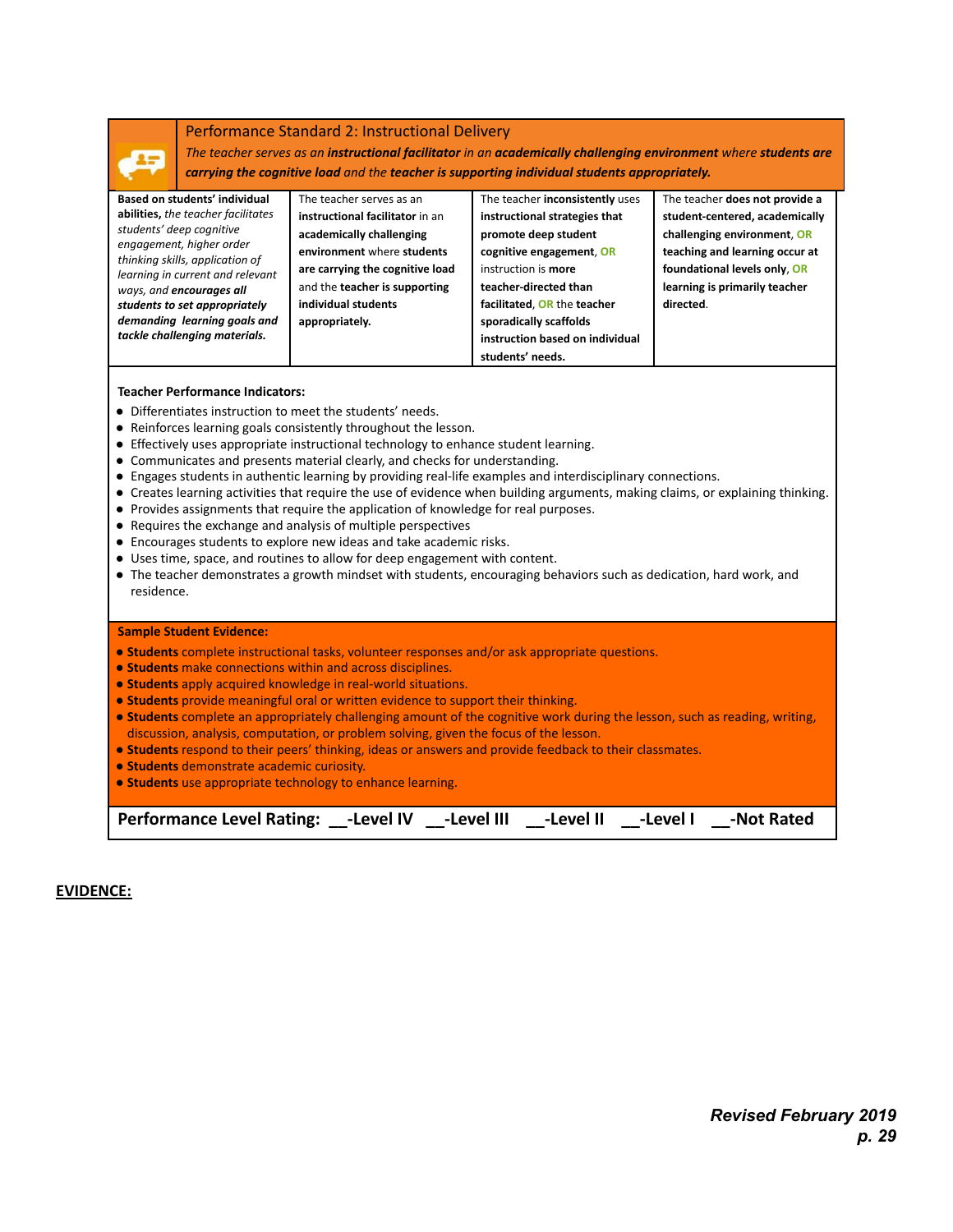

#### Performance Standard 3: Assessment of and For Learning

*The teacher systematically gathers, analyzes, and uses relevant data to measure student progress, to inform instructional content and delivery methods, and to provide timely and constructive feedback.*

| The teacher consistently                                        | The teacher systematically  | The teacher uses a limited        | The teacher chooses an           |
|-----------------------------------------------------------------|-----------------------------|-----------------------------------|----------------------------------|
| demonstrates expertise in                                       | gathers, analyzes, and uses | selection of assessment           | inadequate variety of            |
| using data to measure student                                   | relevant data to measure    | strategies, OR inconsistently     | diagnostic, formative, and       |
| progress, likely leads others in                                | student progress, to inform | links assessments to intended     | summative assessment             |
| the effective use of data to<br>inform instructional decisions, | instructional content and   | learning outcomes, OR             | strategies, OR does not use      |
| and quides students to monitor                                  | delivery methods, and to    | inadequately uses data to         | relevant data to measure         |
| and reflect on their own                                        | provide timely and          | make instructional decisions,     | student progress, or to make     |
| academic progress when                                          | constructive feedback.      | <b>OR inconsistently provides</b> | instructional decisions, OR does |
| appropriate.                                                    |                             | timely or constructive            | not report on student academic   |
|                                                                 |                             | feedback.                         | progress in a timely or          |
|                                                                 |                             |                                   | constructive manner.             |

#### **Teacher Performance Indicators:**

- Provides multiple opportunities for students to demonstrate understanding.
- Involves students in setting learning goals and monitoring their own progress.
- Uses diagnostic, formative, and summative assessment data to develop learning goals for students, to differentiate instruction, and to document learning.
- Provides constructive, frequent and timely feedback to students on their progress toward their learning goals.
- Makes adjustments based on a variety of student data.
- Uses grading practices that report final mastery in relationship to content goals and objectives.
- Collaborates with others to develop common assessments, when appropriate.
- Engages in ongoing communication and shares instructional goals, expectations, and student progress with students, families and key school personnel in a timely and constructive manner.

#### **Sample Student Evidence:**

- **Students** demonstrate understanding in various contexts.
- **Students** have opportunities to express learning through academic writing and/or explanations using academic language.
- **Students** demonstrate how well they understand lesson content opportunities for and their progress toward learning goals through their work and/or responses.
- **Students** monitor their own progress, identify their own errors, and see additional practice.
- **Students** receive, acknowledge, and incorporate teacher feedback.

| Performance Level Rating: __-Level IV __-Level III |  |  | -Level II -Level I -Not Rated |
|----------------------------------------------------|--|--|-------------------------------|
|                                                    |  |  |                               |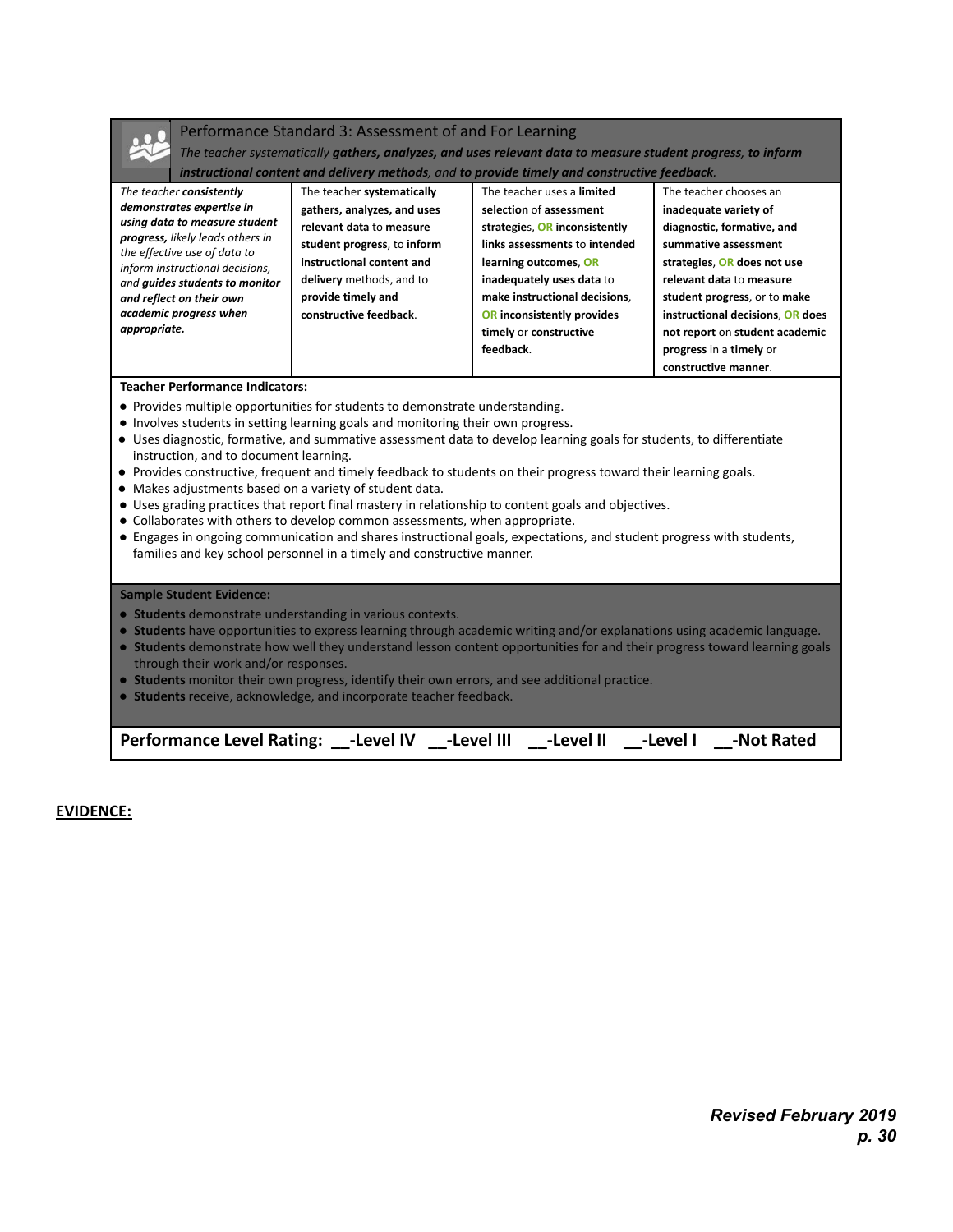|--|--|

#### Performance Standard 4: Supportive Learning Environment

The teacher provides a well-managed, safe, and orderly environment that is conducive to learning and encourages respect for all.

| <b>ICONCOLTOF QUE</b>                                                                                                                                                                                                                                                                                                                                                                                                                                                                                                                                                                                                           |                                                                                       |                                  |                                  |  |  |  |  |  |
|---------------------------------------------------------------------------------------------------------------------------------------------------------------------------------------------------------------------------------------------------------------------------------------------------------------------------------------------------------------------------------------------------------------------------------------------------------------------------------------------------------------------------------------------------------------------------------------------------------------------------------|---------------------------------------------------------------------------------------|----------------------------------|----------------------------------|--|--|--|--|--|
| The teacher continually                                                                                                                                                                                                                                                                                                                                                                                                                                                                                                                                                                                                         | The teacher provides a                                                                | The teacher inconsistently uses  | The teacher inadequately         |  |  |  |  |  |
| engages students in a                                                                                                                                                                                                                                                                                                                                                                                                                                                                                                                                                                                                           | well-managed, safe, and<br>addresses student behavior, OR<br>resources, routines, and |                                  |                                  |  |  |  |  |  |
| collaborative and self-directed                                                                                                                                                                                                                                                                                                                                                                                                                                                                                                                                                                                                 | orderly environment that is                                                           | procedures, OR inconsistently    | displays a negative attitude     |  |  |  |  |  |
| learning environment where                                                                                                                                                                                                                                                                                                                                                                                                                                                                                                                                                                                                      | conducive to learning and                                                             | provides a respectful, safe, and | toward students, OR ignores      |  |  |  |  |  |
| students are encouraged to                                                                                                                                                                                                                                                                                                                                                                                                                                                                                                                                                                                                      | encourages respect for all.                                                           | orderly environment.             | safety standards, OR does not    |  |  |  |  |  |
| take risks and ownership of                                                                                                                                                                                                                                                                                                                                                                                                                                                                                                                                                                                                     |                                                                                       |                                  | otherwise provide an orderly     |  |  |  |  |  |
| their own learning behavior.                                                                                                                                                                                                                                                                                                                                                                                                                                                                                                                                                                                                    |                                                                                       |                                  | environment that is conducive to |  |  |  |  |  |
|                                                                                                                                                                                                                                                                                                                                                                                                                                                                                                                                                                                                                                 |                                                                                       |                                  | learning or encourages respect   |  |  |  |  |  |
|                                                                                                                                                                                                                                                                                                                                                                                                                                                                                                                                                                                                                                 |                                                                                       |                                  | for all.                         |  |  |  |  |  |
| <b>Teacher Performance Indicators:</b><br>• Builds a supportive and challenging learning environment. Maximizes instructional time and minimizes disruptions.<br>• Establishes clear expectations for classroom rules, routines, and procedures and enforces them consistently and<br>appropriately.<br>$\bullet$ Promotes a climate of trust and teamwork within the classroom.<br>• Promotes respect for and understanding of students' diversity, including - but not limited to - race, color, religion, sex,<br>national origin, or disability.<br>• Actively listens and pays attention to students' needs and responses. |                                                                                       |                                  |                                  |  |  |  |  |  |
| <b>Sample Student Evidence:</b><br>• Students demonstrate a clear understanding of behavioral expectations and directions.<br>• Students execute transitions, routines and procedures in an orderly and efficient manner.<br>• Students are only idle for short periods of time.<br>• Students feel part of a supportive and challenging learning environment.<br>• Students try hard to complete academic work and to answer questions, even when the work is challenging.                                                                                                                                                     |                                                                                       |                                  |                                  |  |  |  |  |  |
|                                                                                                                                                                                                                                                                                                                                                                                                                                                                                                                                                                                                                                 | Performance Level Rating: ____Level IV _______Level III _____Level II _____Level I    |                                  | -Not Rated                       |  |  |  |  |  |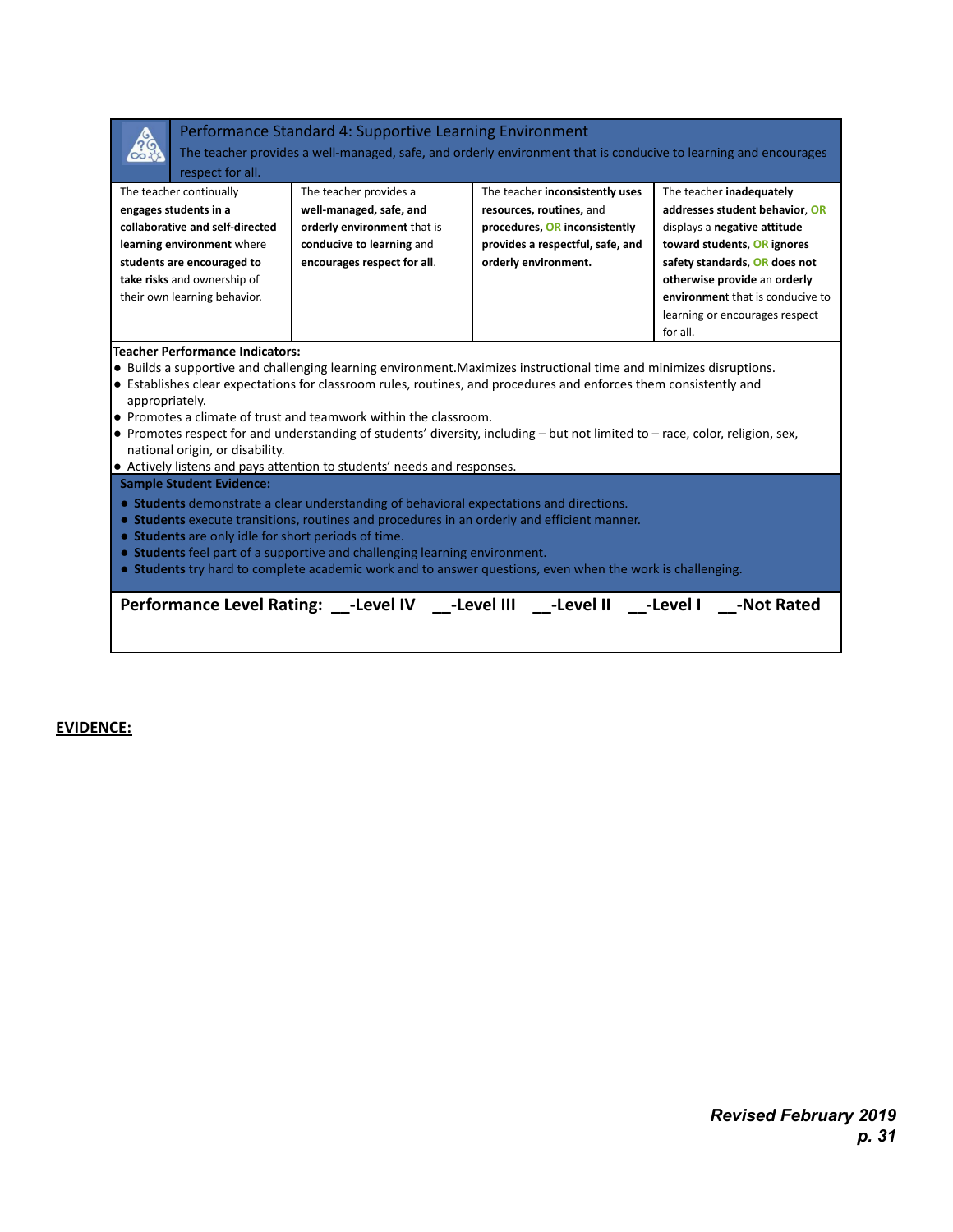## **Colonial Teaching and Learning Framework Formative Feedback Form**

Summary Statements:

| Student learning was best when/because | Student learning could be enhanced by |
|----------------------------------------|---------------------------------------|
|                                        |                                       |
|                                        |                                       |
|                                        |                                       |

Additional Observer Feedback:

Expectations (Only if applicable):

#### **Signatures**

The teacher and observer shall sign the Formative/Full Formative feedback form to indicate that the lesson has been reviewed and discussed, not that the teacher necessarily agrees with the observation or comments on this form.

| Teacher's Signature-  | Date: |
|-----------------------|-------|
|                       |       |
| Observer's Signature- | Date: |

The completed Formative Feedback documentation must be provided to the teacher within *ten (10) working days of the post-conference.*

If the teacher disagrees with any feedback on this form, the teacher may provide information in writing to the observer within fifteen (15) working days of the receipt of this form. The teacher may request a second conference with the observer to discuss concerns. Any additional information will become part of the appraisal record.

An Improvement Plan may be developed if a teacher's overall performance during an observed lesson is unsatisfactory. In instances where an improvement plan is to be developed, the observer shall first have noted the unsatisfactory performance on the required forms by noting "Performance Requires an Improvement Plan" and initialing the statement.

A teacher may challenge the conclusions of a lesson observation if *"Performance Requires an Improvement Plan"* is written/noted on this form. This is accomplished by submitting additional information, specific to the point of disagreement, in writing within fifteen (15) working days of the teacher's receipt of this form. The teacher submits the challenge and record to the supervisor of the observer unless the supervisor of the observer is also in the same building as the teacher. In this situation, the challenge, together with the record, is submitted to a designated district or charter school level observer. Any additional information will become part of the appraisal record.

> *Revised February 2019 p. 32*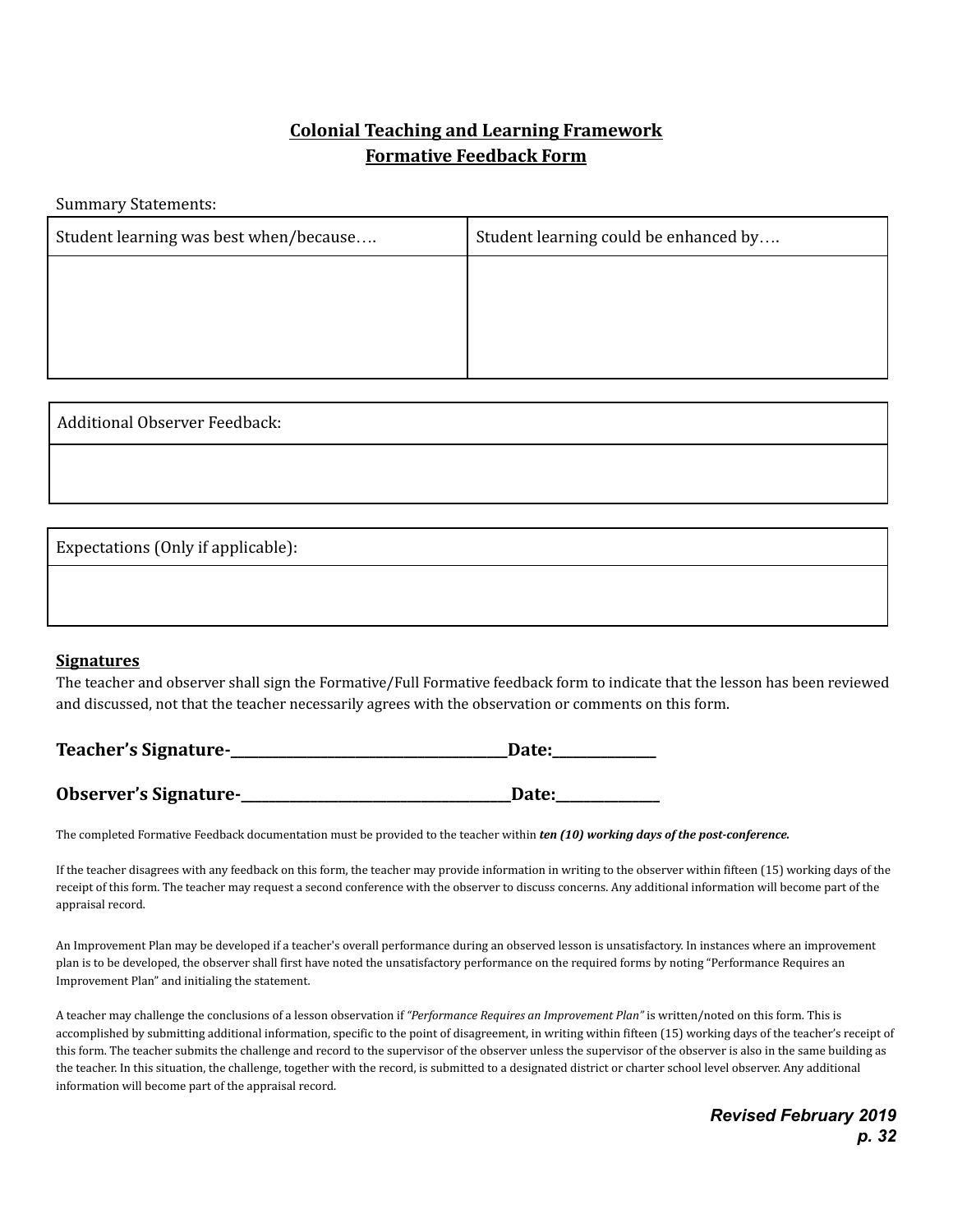#### *Colonial Teaching and Learning Framework-Summative Evaluation Form*

<span id="page-33-0"></span>

| Type      | Date(s) | Teacher | Course/Topic | Observer |
|-----------|---------|---------|--------------|----------|
| Formative |         |         |              |          |
| Full      |         |         |              |          |
| Formative |         |         |              |          |

| Level IV <sup>*</sup><br>In addition to meeting the<br>requirements for Level III                                                                                                                                                                                                                                                                                                                                                                                                                                                                                                                                                                                                                                                                                                                                                                                                                                                                                                                                                                                                                                                                                                                                              | <b>Level III</b><br>Level III is the expected<br>level of performance.<br>Performance Standard 1: Professional Knowledge and Preparation                                                                               | Level II | Level I |  |
|--------------------------------------------------------------------------------------------------------------------------------------------------------------------------------------------------------------------------------------------------------------------------------------------------------------------------------------------------------------------------------------------------------------------------------------------------------------------------------------------------------------------------------------------------------------------------------------------------------------------------------------------------------------------------------------------------------------------------------------------------------------------------------------------------------------------------------------------------------------------------------------------------------------------------------------------------------------------------------------------------------------------------------------------------------------------------------------------------------------------------------------------------------------------------------------------------------------------------------|------------------------------------------------------------------------------------------------------------------------------------------------------------------------------------------------------------------------|----------|---------|--|
|                                                                                                                                                                                                                                                                                                                                                                                                                                                                                                                                                                                                                                                                                                                                                                                                                                                                                                                                                                                                                                                                                                                                                                                                                                | The teacher <b>knows the discipline well</b> and effectively <b>plans for instruction</b> using <b>understanding of standards and</b><br>curricula, subject content, pedagogical knowledge, and the needs of students. |          |         |  |
| The teacher knows the<br>The teacher bases instruction<br>The teacher continually demonstrates extensive<br>The teacher lacks fluidity in<br>discipline well and plans using<br>content and pedagogical knowledge, seeks and uses<br>demonstrating and using<br>on material that is inaccurate<br>multiple data and real world resources to plan<br>state and local school district<br>content knowledge, OR<br>or out-of date or inadequately<br>differentiated instruction to meet the individual<br>curricula and standards,<br>inconsistently uses state and<br>demonstrates understanding of<br>student needs and interests in order to promote<br>effective strategies, resources,<br>local school district curricula<br>subject content, OR plans<br>and <b>data</b> to address the<br>student accountability and engagement.<br>and standards, OR<br>without adequately using state<br>and local school district<br>differentiated needs of all<br>inconsistently uses effective<br>students.<br>strategies, resources, or data in<br>curricula and standards, OR<br>without using effective<br>planning to meet the needs of<br>all students.<br>strategies, resources, or data to<br>meet the needs of all students. |                                                                                                                                                                                                                        |          |         |  |
| <b>Teacher Performance Indicators:</b><br>• Demonstrates precise, deep, and current knowledge of subject matter.<br>• Integrates key content elements and facilitates students' use of higher-level thinking skills in instruction.<br>• Demonstrates ability to link present content with past and future learning experiences, other subject areas, and real-world experiences and<br>applications.<br>• Displays an understanding of the intellectual, social, emotional, and physical development of the age group. Uses student-learning data to<br>inform planning and meet the needs of all students.                                                                                                                                                                                                                                                                                                                                                                                                                                                                                                                                                                                                                   |                                                                                                                                                                                                                        |          |         |  |

- Aligns and connects lesson objectives to state and local school district curricula and standards, and student learning needs.
- Plans using appropriate technological resources and for students appropriate use of technology to enhance student learning.

**Sample Student Evidence:**

- **Students** model precise content knowledge.
- **Students** model and use academic vocabulary.

● **Students** use resources that are of high quality and appropriately complex.

| Performance Level Rating: __-Level IV | $\rule{1em}{0.15mm} - \text{Level III}$ |  |  |
|---------------------------------------|-----------------------------------------|--|--|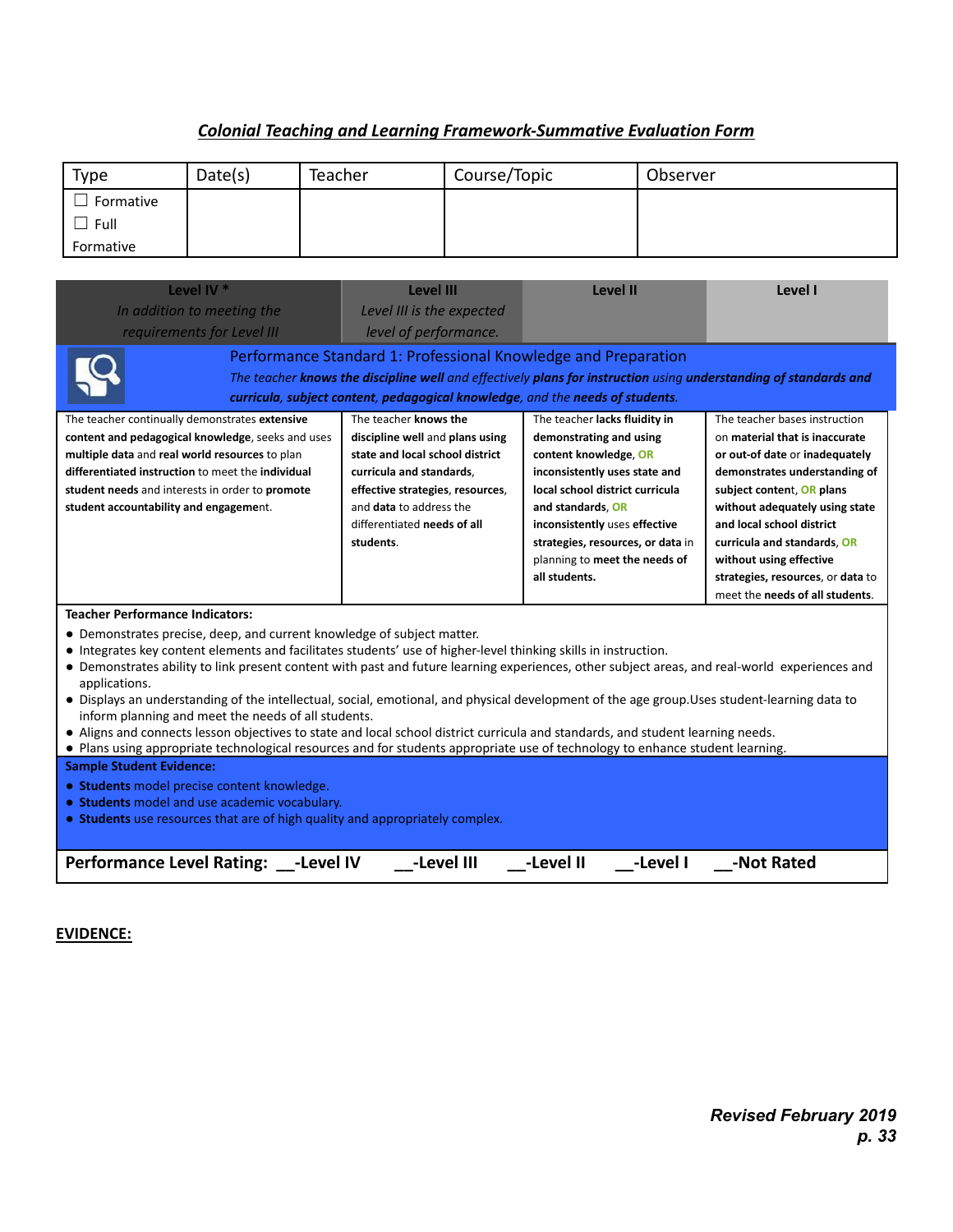|                                                                                                                                                                                                                                                                                                                                                                                                                                                                                                                                                                                                                                                                                                                                                                                                                                                                                                                                                                                                                                                | Performance Standard 2: Instructional Delivery | The teacher serves as an instructional facilitator in an academically challenging environment where students are<br>carrying the cognitive load and the teacher is supporting individual students appropriately. |  |  |
|------------------------------------------------------------------------------------------------------------------------------------------------------------------------------------------------------------------------------------------------------------------------------------------------------------------------------------------------------------------------------------------------------------------------------------------------------------------------------------------------------------------------------------------------------------------------------------------------------------------------------------------------------------------------------------------------------------------------------------------------------------------------------------------------------------------------------------------------------------------------------------------------------------------------------------------------------------------------------------------------------------------------------------------------|------------------------------------------------|------------------------------------------------------------------------------------------------------------------------------------------------------------------------------------------------------------------|--|--|
| Based on students' individual abilities, the<br>The teacher serves as an<br>The teacher inconsistently uses<br>teacher facilitates students' deep cognitive<br>instructional facilitator in an<br>instructional strategies that<br>engagement, higher order thinking skills,<br>academically challenging<br>promote deep student cognitive<br>application of learning in current and relevant<br>environment where students are<br>engagement, OR instruction is more<br>ways, and encourages all students to set<br>carrying the cognitive load and the<br>teacher-directed than facilitated,<br>appropriately demanding learning goals<br>teacher is supporting individual<br>OR the teacher sporadically<br>and tackle challenging materials.<br>students appropriately.<br>scaffolds instruction based on<br>directed.<br>individual students' needs.                                                                                                                                                                                      |                                                | The teacher does not provide a<br>student-centered, academically<br>challenging environment, OR<br>teaching and learning occur at<br>foundational levels only, OR<br>learning is primarily teacher               |  |  |
| <b>Teacher Performance Indicators:</b><br>• Differentiates instruction to meet the students' needs.<br>• Reinforces learning goals consistently throughout the lesson.<br>• Effectively uses appropriate instructional technology to enhance student learning.<br>• Communicates and presents material clearly, and checks for understanding.<br>• Engages students in authentic learning by providing real-life examples and interdisciplinary connections.<br>• Creates learning activities that require the use of evidence when building arguments, making claims, or explaining thinking.<br>• Provides assignments that require the application of knowledge for real purposes.<br>• Requires the exchange and analysis of multiple perspectives<br>• Encourages students to explore new ideas and take academic risks.<br>• Uses time, space, and routines to allow for deep engagement with content.<br>• The teacher demonstrates a growth mindset with students, encouraging behaviors such as dedication, hard work, and residence. |                                                |                                                                                                                                                                                                                  |  |  |
| <b>Sample Student Evidence:</b><br>• Students complete instructional tasks, volunteer responses and/or ask appropriate questions.<br>• Students make connections within and across disciplines.<br>• Students apply acquired knowledge in real-world situations.<br>• Students provide meaningful oral or written evidence to support their thinking.<br>• Students complete an appropriately challenging amount of the cognitive work during the lesson, such as reading, writing, discussion,<br>analysis, computation, or problem solving, given the focus of the lesson.<br>• Students respond to their peers' thinking, ideas or answers and provide feedback to their classmates.<br>• Students demonstrate academic curiosity.<br>• Students use appropriate technology to enhance learning.                                                                                                                                                                                                                                            |                                                |                                                                                                                                                                                                                  |  |  |

| Performance Level Rating: __-Level IV | $\rule{1em}{0.15mm} - \text{Level III}$ | -Level II | -Level I | -Not Rated |  |
|---------------------------------------|-----------------------------------------|-----------|----------|------------|--|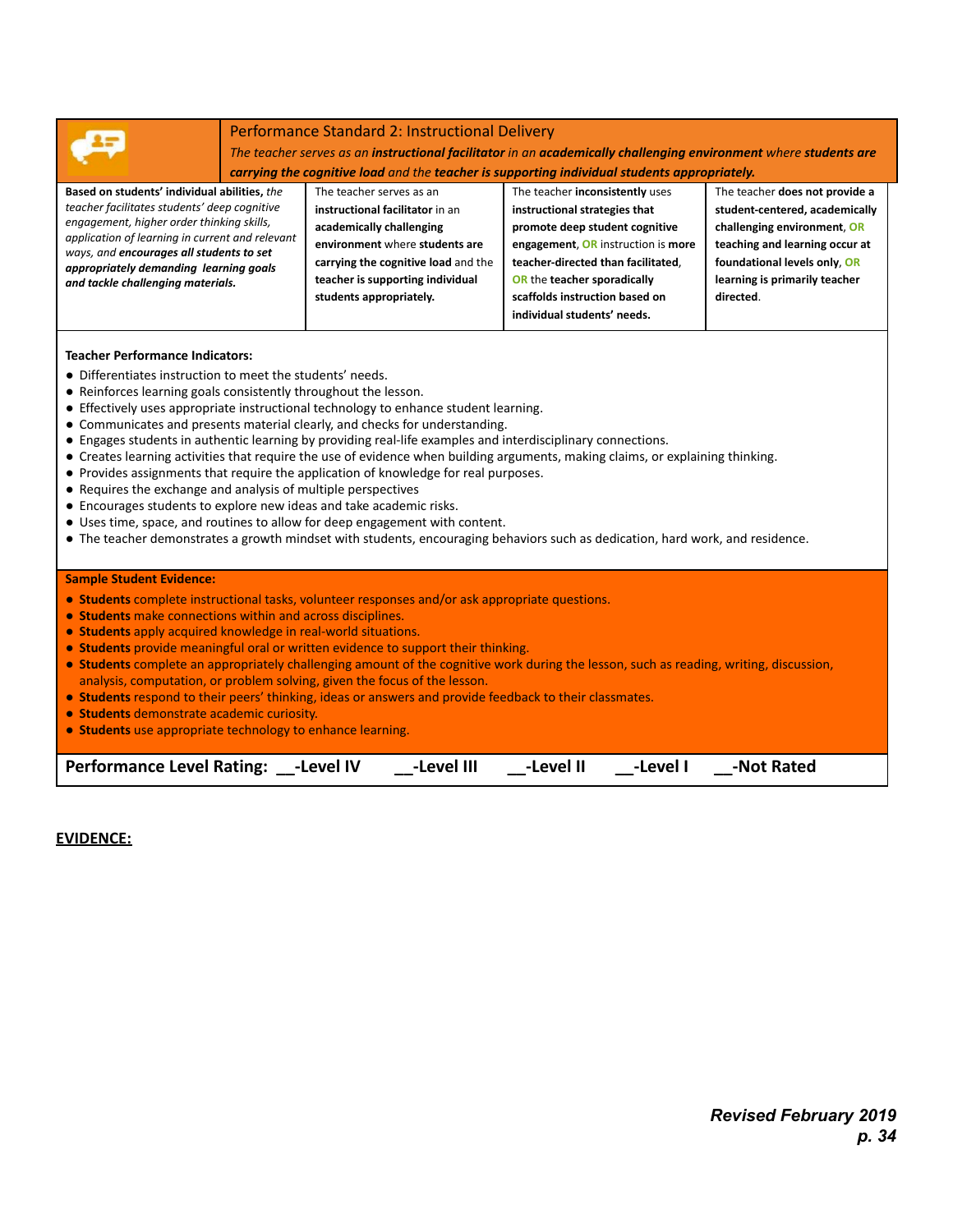#### Performance Standard 3: Assessment of and For Learning

*The teacher systematically gathers, analyzes, and uses relevant data to measure student progress, to inform instructional content and delivery methods, and to provide timely and constructive feedback.*

| The teacher consistently demonstrates          | The teacher systematically      | The teacher uses a limited        | The teacher chooses an inadequate      |
|------------------------------------------------|---------------------------------|-----------------------------------|----------------------------------------|
| expertise in using data to measure student     | gathers, analyzes, and uses     | selection of assessment           | variety of diagnostic, formative, and  |
| progress, likely leads others in the effective | relevant data to measure        | strategies, OR inconsistently     | summative assessment strategies, OR    |
| use of data to inform instructional decisions, | student progress, to inform     | links assessments to intended     | does not use relevant data to measure  |
| and quides students to monitor and reflect     | instructional content and       | learning outcomes, OR             | student progress, or to make           |
| on their own academic progress when            | delivery methods, and to        | inadequately uses data to make    | instructional decisions, OR does not   |
| appropriate.                                   | provide timely and constructive | instructional decisions, OR       | report on student academic progress in |
|                                                | feedback.                       | inconsistently provides timely or | a timely or constructive manner.       |
|                                                |                                 | constructive feedback.            |                                        |

#### **Teacher Performance Indicators:**

- Provides multiple opportunities for students to demonstrate understanding.
- Involves students in setting learning goals and monitoring their own progress.
- Uses diagnostic, formative, and summative assessment data to develop learning goals for students, to differentiate instruction, and to document learning.
- Provides constructive, frequent and timely feedback to students on their progress toward their learning goals.
- Makes adjustments based on a variety of student data.
- Uses grading practices that report final mastery in relationship to content goals and objectives.
- Collaborates with others to develop common assessments, when appropriate.
- Engages in ongoing communication and shares instructional goals, expectations, and student progress with students, families and key school personnel in a timely and constructive manner.

#### **Sample Student Evidence:**

- **Students** demonstrate understanding in various contexts.
- **Students** have opportunities to express learning through academic writing and/or explanations using academic language.
- **Students** demonstrate how well they understand lesson content opportunities for and their progress toward learning goals through their work and/or responses.
- **Students** monitor their own progress, identify their own errors, and see additional practice.
- **Students** receive, acknowledge, and incorporate teacher feedback.

| Performance Level Rating: __-Level IV | $\rule{1em}{0.15mm}$ -Level III | $\rule{1em}{0.15mm}$ -Level II | ___-Level I ____-Not Rated |  |
|---------------------------------------|---------------------------------|--------------------------------|----------------------------|--|
|                                       |                                 |                                |                            |  |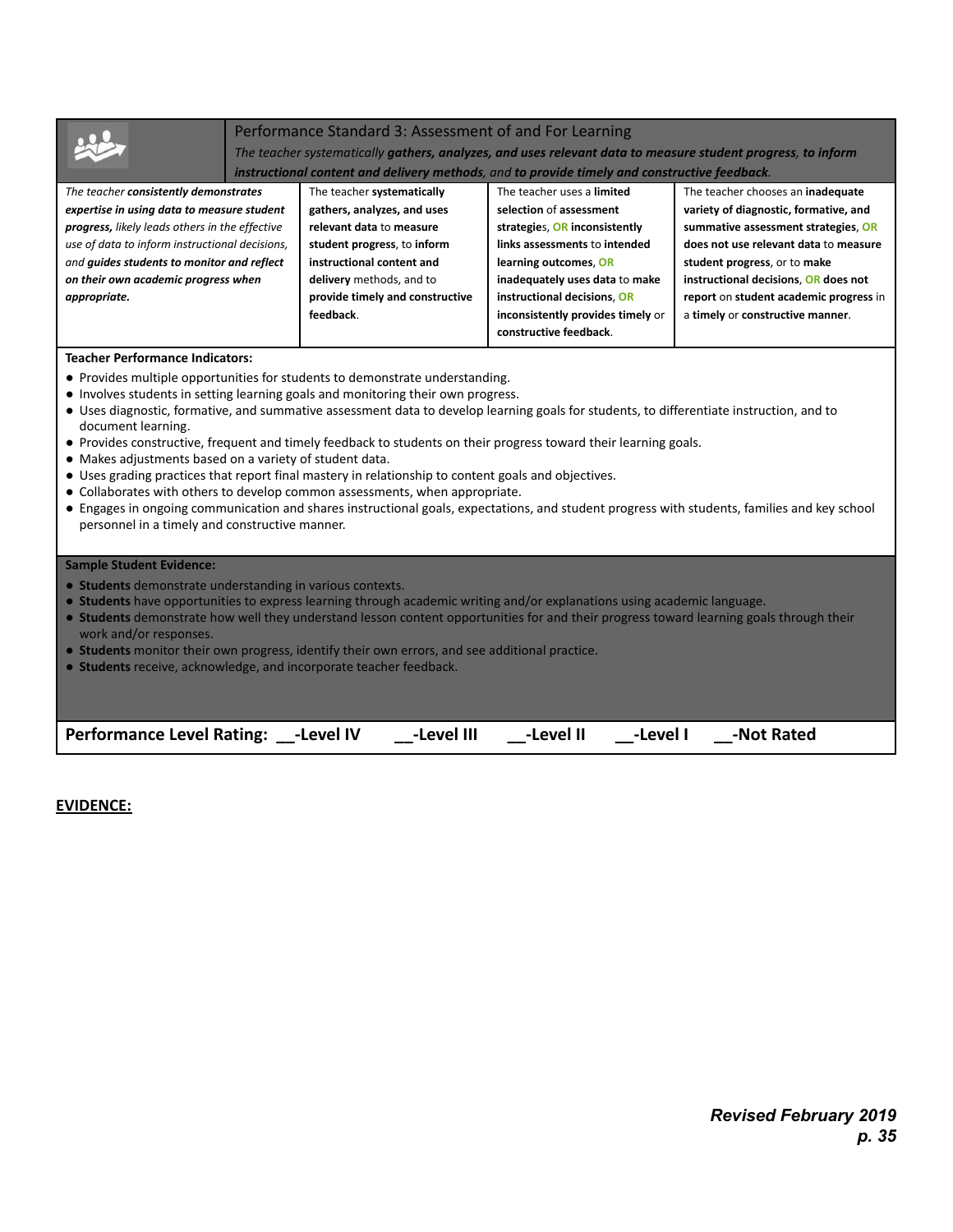|                                                                                                                                                                                                                                                                                                                                                                                                                                                                                                                                                                                                                           | Performance Standard 4: Supportive Learning Environment<br>respect for all.                                                                                                                                                                                          | The teacher provides a well-managed, safe, and orderly environment that is conducive to learning and encourages                                          |                                                                                                                                                                                                                                                                           |  |
|---------------------------------------------------------------------------------------------------------------------------------------------------------------------------------------------------------------------------------------------------------------------------------------------------------------------------------------------------------------------------------------------------------------------------------------------------------------------------------------------------------------------------------------------------------------------------------------------------------------------------|----------------------------------------------------------------------------------------------------------------------------------------------------------------------------------------------------------------------------------------------------------------------|----------------------------------------------------------------------------------------------------------------------------------------------------------|---------------------------------------------------------------------------------------------------------------------------------------------------------------------------------------------------------------------------------------------------------------------------|--|
| The teacher continually engages students<br>in a collaborative and self-directed<br>learning environment where students are<br>encouraged to take risks and ownership of<br>their own learning behavior.                                                                                                                                                                                                                                                                                                                                                                                                                  | The teacher provides a<br>well-managed, safe, and orderly<br>environment that is conducive to<br>learning and encourages respect<br>for all.                                                                                                                         | The teacher inconsistently uses<br>resources, routines, and procedures,<br>OR inconsistently provides a<br>respectful, safe, and orderly<br>environment. | The teacher inadequately addresses<br>student behavior, OR displays a<br>negative attitude toward students,<br>OR ignores safety standards, OR<br>does not otherwise provide an<br>orderly environment that is<br>conducive to learning or encourages<br>respect for all. |  |
| <b>Teacher Performance Indicators:</b><br>• Builds a supportive and challenging learning environment.<br>• Maximizes instructional time and minimizes disruptions.<br>• Establishes clear expectations for classroom rules, routines, and procedures and enforces them consistently and appropriately.<br>• Promotes a climate of trust and teamwork within the classroom.<br>• Promotes respect for and understanding of students' diversity, including – but not limited to – race, color, religion, sex, national origin, or<br>disability.<br>• Actively listens and pays attention to students' needs and responses. |                                                                                                                                                                                                                                                                      |                                                                                                                                                          |                                                                                                                                                                                                                                                                           |  |
| <b>Sample Student Evidence:</b><br>• Students are only idle for short periods of time.                                                                                                                                                                                                                                                                                                                                                                                                                                                                                                                                    | • Students demonstrate a clear understanding of behavioral expectations and directions.<br>• Students execute transitions, routines and procedures in an orderly and efficient manner.<br>• Students feel part of a supportive and challenging learning environment. | • Students try hard to complete academic work and to answer questions, even when the work is challenging.                                                |                                                                                                                                                                                                                                                                           |  |
| Performance Level Rating: __-Level IV                                                                                                                                                                                                                                                                                                                                                                                                                                                                                                                                                                                     | -Level III                                                                                                                                                                                                                                                           | -Level II<br>-Level I                                                                                                                                    | -Not Rated                                                                                                                                                                                                                                                                |  |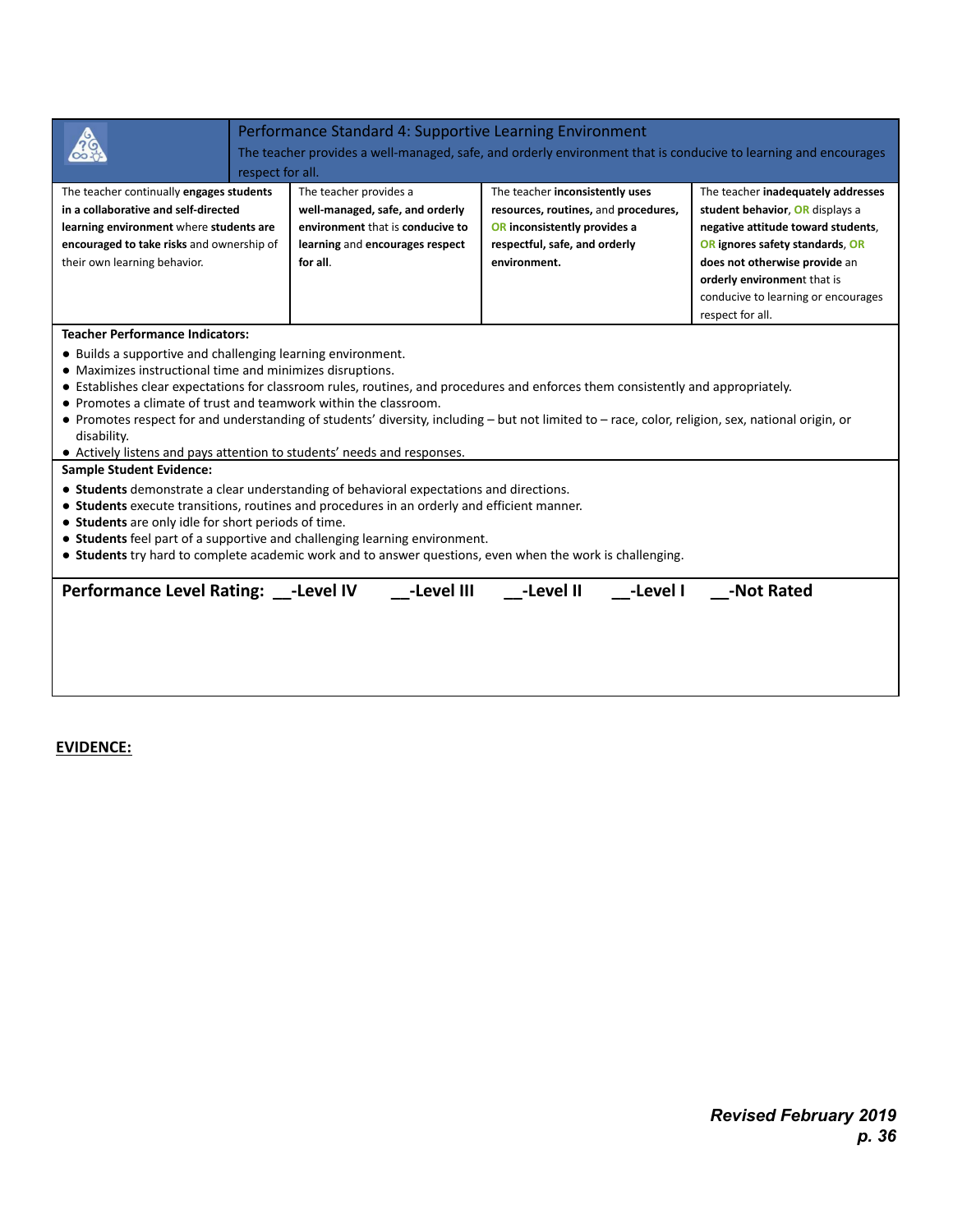

#### Performance Standard 5: Professionalism

The teacher exhibits a commitment to professional ethics and the school's mission, participates in professional growth opportunities to support student learning, and contributes to the profession.

| The teacher continually engages in a<br>high level of professional growth and<br>application of skills and contributes to<br>the development of others and the<br>well-being of the school and<br>community. | The teacher exhibits a commitment to<br>professional ethics and the school's<br>mission, participates in professional<br>growth opportunities to support<br>student learning, and contributes to<br>the profession. | The teacher inconsistently<br>supports the school's mission OR<br>seldom participates in professional<br>growth opportunities. | The teacher shows a disregard<br>toward professional ethics or the<br>school's mission OR rarely takes<br>advantage of professional growth<br>opportunities. |
|--------------------------------------------------------------------------------------------------------------------------------------------------------------------------------------------------------------|---------------------------------------------------------------------------------------------------------------------------------------------------------------------------------------------------------------------|--------------------------------------------------------------------------------------------------------------------------------|--------------------------------------------------------------------------------------------------------------------------------------------------------------|
|                                                                                                                                                                                                              |                                                                                                                                                                                                                     |                                                                                                                                |                                                                                                                                                              |

#### **Teacher Performance Indicators:**

- Carries out duties in accordance with federal and state laws, Code of Ethics, and established state and local school board policies, regulations, and practices.
- Maintains professional demeanor and behavior (e.g., appearance, punctuality and attendance).
- Evaluates and identifies areas of personal strengths and weaknesses related to professional skills and their impact on student learning and sets goals for improvement.
- Participates in ongoing professional growth activities based on identified areas for improvement (e.g., mentoring, peer coaching, course work, conferences) and incorporates learning into classroom activities.
- Collaborates and networks with colleagues and community to reach educational decisions that enhance and promote student learning.
- Uses precise language, correct vocabulary and grammar, and appropriate forms of oral and written communication.
- Creates a climate of accessibility for parents and students by demonstrating a collaborative and approachable style.
- Listens and responds with cultural awareness, empathy, and understanding to the voice and opinions of stakeholders (parents, community, students, and colleagues).

| Performance Level Rating: -Level IV | -Level III | -Level II | -Level I | -Not Rated |  |
|-------------------------------------|------------|-----------|----------|------------|--|
|                                     |            |           |          |            |  |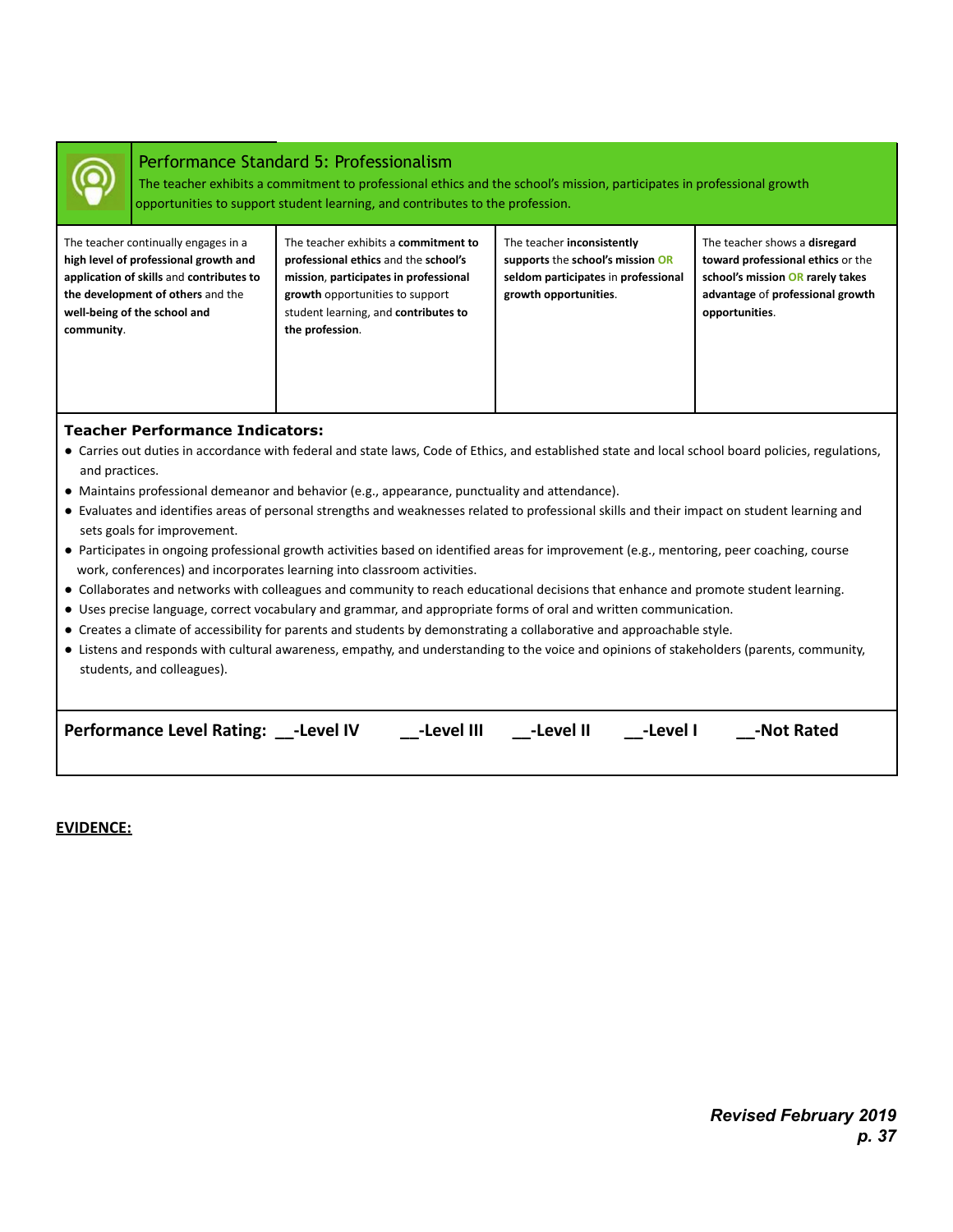## **Colonial Teaching and Learning Framework Summative Evaluation Form**

Summary Statements:

| Student learning was best when/because | Student learning could be enhanced by |
|----------------------------------------|---------------------------------------|
|                                        |                                       |
|                                        |                                       |
|                                        |                                       |

| Additional Observer Feedback:      |  |
|------------------------------------|--|
|                                    |  |
|                                    |  |
| Expectations (Only if applicable): |  |

#### **Signatures**

The teacher and observer shall sign the Summative Feedback form to indicate that the lesson has been reviewed and discussed, not that the teacher necessarily agrees with the observation or comments on this form.

| Teacher's Signature-  | Date: |  |  |
|-----------------------|-------|--|--|
|                       |       |  |  |
| Observer's Signature- | Date: |  |  |

The completed Summative documentation must be provided to the teacher within *ten (10) working days of the post-conference.*

If the teacher disagrees with any feedback on this form, the teacher may provide information in writing to the observer within fifteen (15) working days of the receipt of this form. The teacher may request a second conference with the observer to discuss concerns. Any additional information will become part of the appraisal record.

An Improvement Plan may be developed if a teacher's overall performance during an observed lesson is unsatisfactory. In instances where an improvement plan is to be developed, the observer shall first have noted the unsatisfactory performance on the required forms by noting "Performance Requires an Improvement Plan" and initialing the statement.

A teacher may challenge the conclusions of a lesson observation if *"Performance Requires an Improvement Plan"* is written/noted on this form. This is accomplished by submitting additional information, specific to the point of disagreement, in writing within fifteen (15) working days of the teacher's receipt of this form. The teacher submits the challenge and record to the supervisor of the observer unless the supervisor of the observer is also in the same building as the teacher. In this situation, the challenge, together with the record, is submitted to a designated district or charter school level observer. Any additional information will become part of the appraisal record.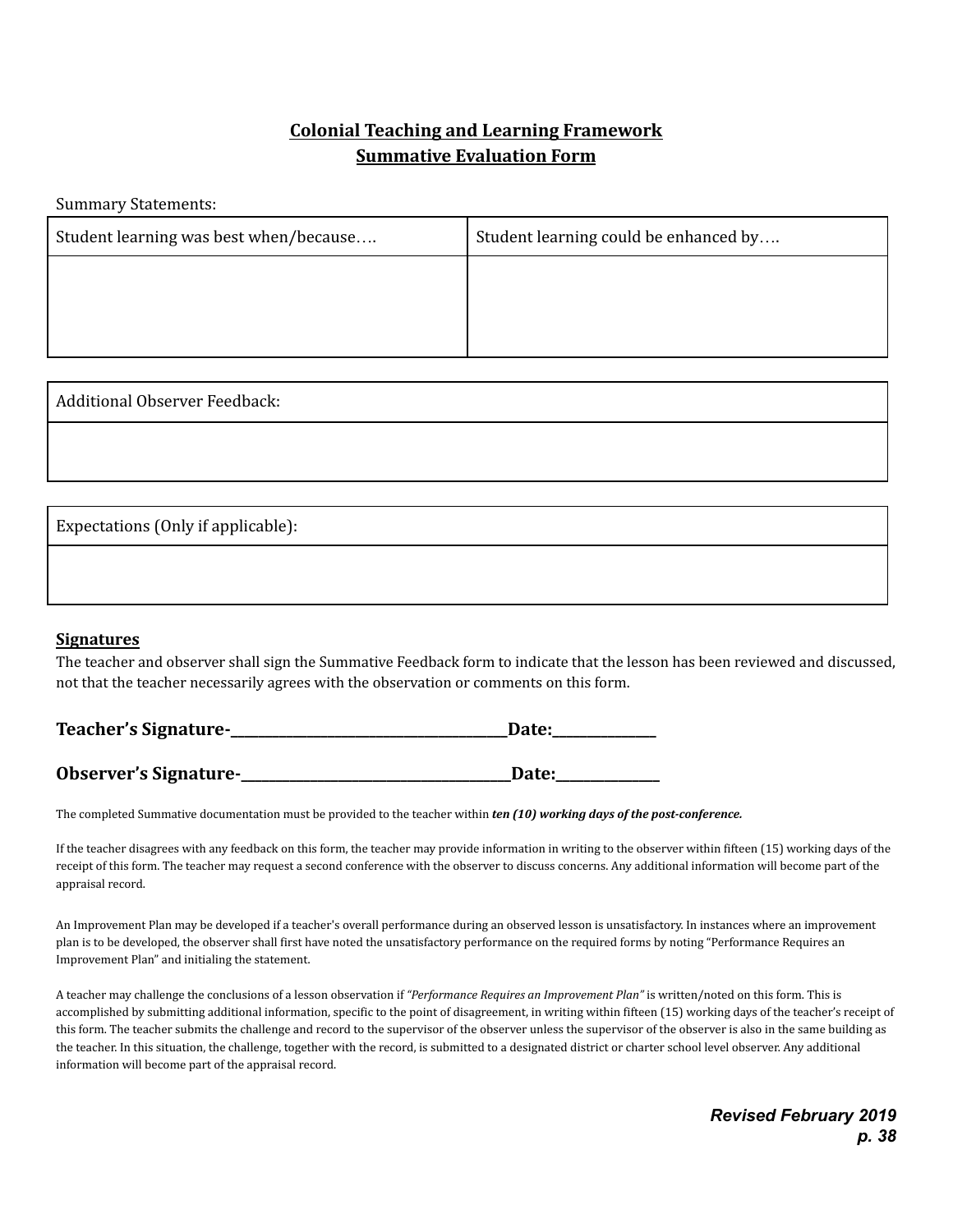#### **Professional Growth Focus Form**

<span id="page-39-0"></span>This form is to be completed by the teacher/specialist and submitted to the observer prior to the Fall Conference. The purpose of the form is to provide a Professional Growth Focus for this school year. It should be connected to one or more of the Performance Standards and be used as a starting point of conversation and feedback between the teacher/specialist and observer.

*Teacher-\_\_\_\_\_\_\_\_\_\_\_\_\_\_\_\_\_\_\_\_\_\_\_\_ Observer-\_\_\_\_\_\_\_\_\_\_\_\_\_\_\_\_\_\_\_ Date Submitted-\_\_\_\_\_\_\_\_\_\_\_\_\_\_\_\_\_*

Performance Standard-(drop down in DSC with PS 1 to 4)

State your goal(s) for professional growth focus for this school year.

How will your goal(s) help you improve your current practice and/or improve student learning?

What evidence will indicate that you are achieving your goal(s)?

What professional learning opportunities will support you in achieving your goals?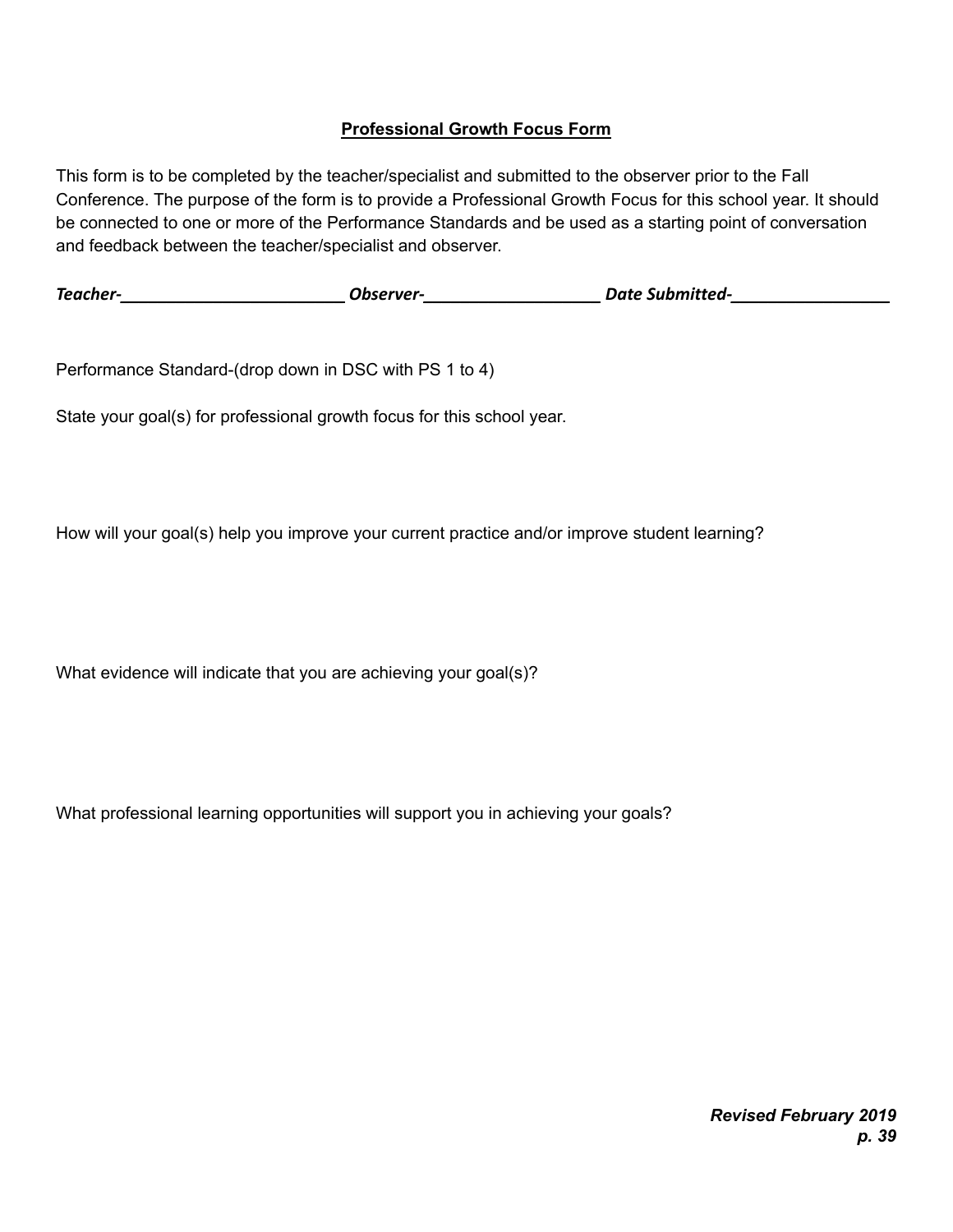#### **Professional Reflection Form**

<span id="page-40-0"></span>This form is to be completed by the teacher and submitted to the observer prior to the Summative Conference. The purpose of the form is to provide additional evidence of the teacher's performance in this area. It is not intended to be an all encompassing document. It should be used as a possible starting point for the conversation between the teacher and the observer. Professional Learning can include professional development both provided by the district and outside of the district, leadership roles, committees, coaching, mentoring and other activities that contribute to your professional growth. Form to be completed 48 hours prior to Summative Conference.

| Teacher- | <i>Observer-</i> | <b>Date Submitted-</b> |
|----------|------------------|------------------------|
|----------|------------------|------------------------|

*Performance Standard: Professional Learning Goal:*

| $\circledcirc$                                                                                                                                                                                               | Performance Standard 5: Professionalism<br>The teacher exhibits a commitment to professional ethics and the school's mission, participates in professional growth opportunities<br>to support student learning, and contributes to the profession. |                                                                                                                                |                                                                                                                                                              |
|--------------------------------------------------------------------------------------------------------------------------------------------------------------------------------------------------------------|----------------------------------------------------------------------------------------------------------------------------------------------------------------------------------------------------------------------------------------------------|--------------------------------------------------------------------------------------------------------------------------------|--------------------------------------------------------------------------------------------------------------------------------------------------------------|
| The teacher continually engages in a<br>high level of professional growth and<br>application of skills and contributes to<br>the development of others and the<br>well-being of the school and<br>community. | The teacher exhibits a commitment to<br>professional ethics and the school's<br>mission, participates in professional<br>growth opportunities to support<br>student learning, and contributes to the<br>profession.                                | The teacher inconsistently supports the<br>school's mission OR seldom<br>participates in professional growth<br>opportunities. | The teacher shows a disregard<br>toward professional ethics or<br>the school's mission OR rarely<br>takes advantage of professional<br>growth opportunities. |

*How did you grow as a professional in your pursuit of this learning goal?*

*Describe how you contributed to the school's mission throughout this school year.*

*What professional learning opportunities did you engage in and in what capacity during this school year? (Participant and/or Presenter) Attach PDMS/DSC transcript and use this space to add other professional learning opportunities.*

*Which of the above activities had the most impact on teaching and learning in your classroom? Explain how it impacted teaching and learning.*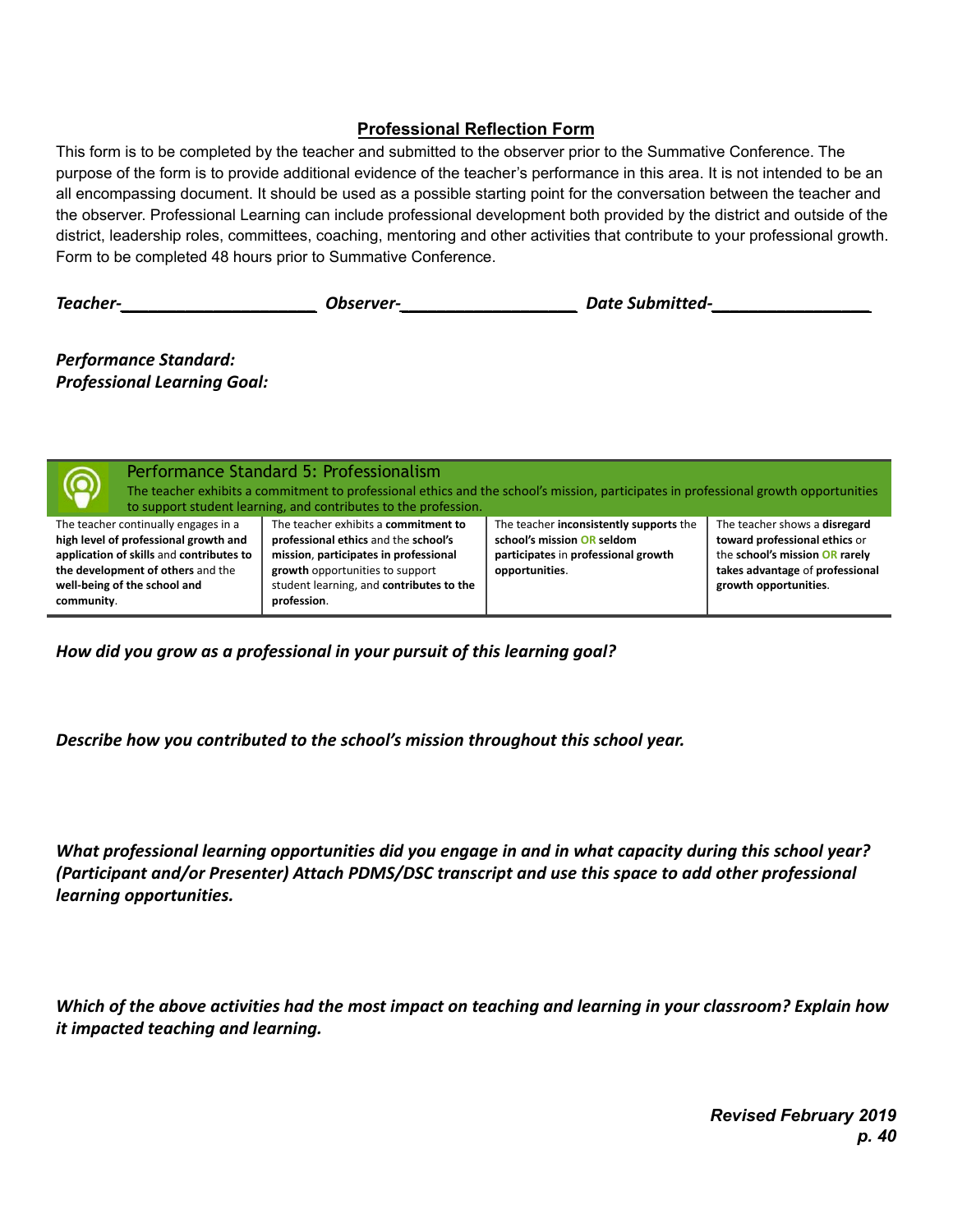## **Teaching and Learning Framework Improvement Plan**

<span id="page-41-0"></span>**Teacher: Observer: School : Date of Conference: Grade(s) : Subject Area(s): Performance Standard(s) Needing Improvement:**

The teacher and observer will share preliminary recommendations at an Improvement Plan Conference. If consensus between the teacher and observer is not reached, the observer shall develop the Improvement Plan.

**Deficiencies:** Describe specific deficiencies in teacher performance related to Performance Standards identified above.

**Measurable Goals:** List the specific measurable goals to improve performance to a satisfactory level. Indicate how progress will be measured for each goal.

**Professional Learning Activities, Interventions, and/ or Resources:** Describe professional learning activities, interventions, or resources the teacher is expected to engage in to meet the goals of the Improvement Plan.

**Evidence and Timelines for Goal Completion:** Indicate types of evidence and timelines for completion of the Improvement Plan goals including, but not limited to: observation follow - up timelines, target dates for activity completion, and target dates for evidence submission, data sets, and Improvement Plan completion date.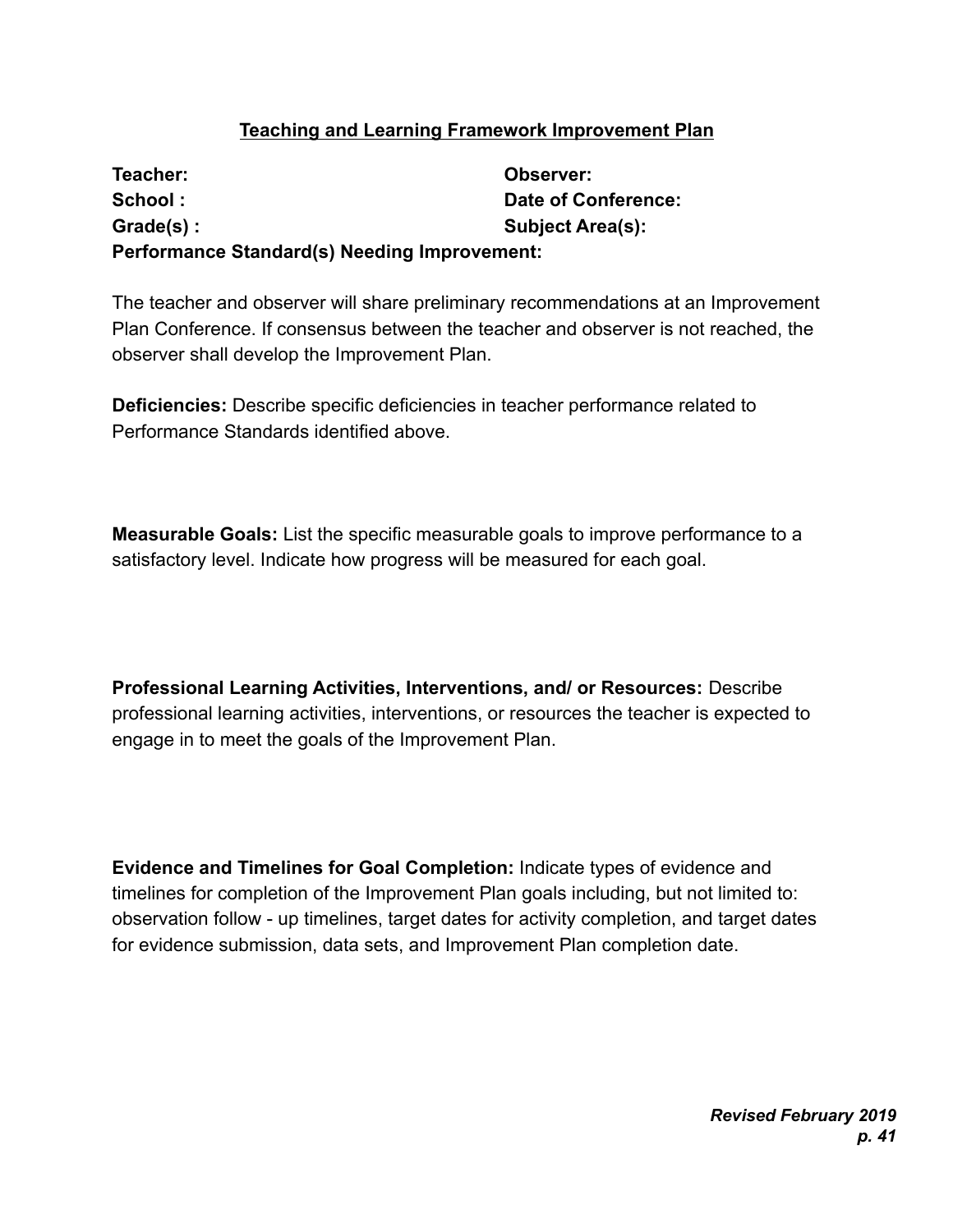**Plan Completion:** Describe how satisfactory or unsatisfactory completion of the plan will be determined. Indicate potential consequences of unsatisfactory completion of the plan.

#### *Plan Agreement:*

My signature below means that I have received the Improvement Plan, understand what is expected of me, and will work on the plan as described.

Teacher's Signature:\_\_\_\_\_\_\_\_\_\_\_\_\_\_\_\_\_\_\_\_\_\_\_\_\_ Date:\_\_\_\_\_\_\_\_

My signature below means that I have carefully reviewed the Improvement Plan with the teacher and have clearly communicated what is expected of the teacher to complete this plan.

| Observer's Signature: | Date: |
|-----------------------|-------|
|                       |       |

#### **Amendments to the Plan:**

Specify any changes to the Improvement Plan if it is amended during implementation.

| Teacher's Signature: | Date: |
|----------------------|-------|
|----------------------|-------|

|  | Observer's Signature: |  | Date: |
|--|-----------------------|--|-------|
|--|-----------------------|--|-------|

#### **Improvement Plan Completion:**

The teacher's completion of the Improvement Plan is:

\_\_-Satisfactory

\_\_-Unsatisfactory

Teacher's Signature: etc. The contract of the Date:

Observer's Signature: etc. All the Date:

*Revised February 2019 p. 42*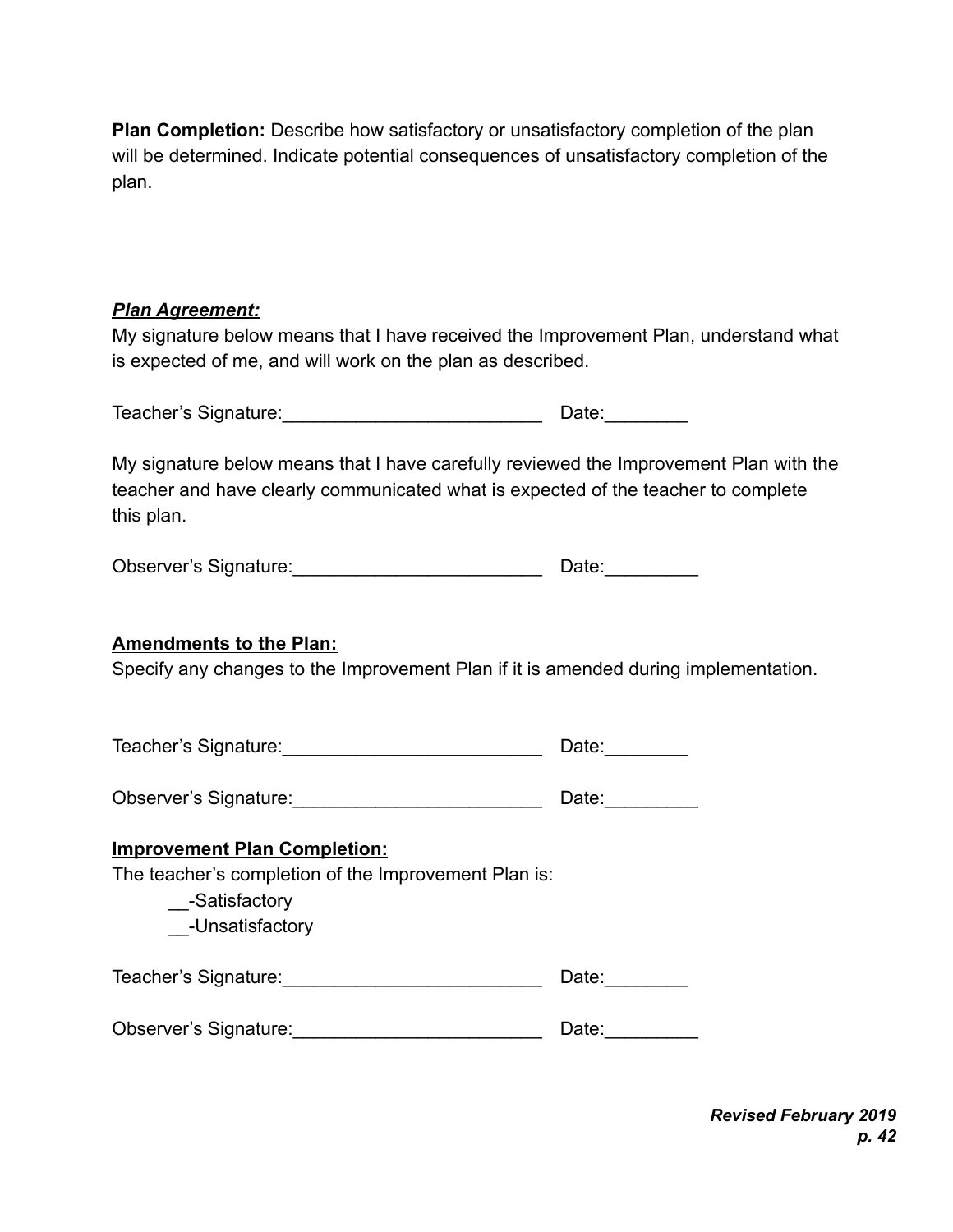## **Teaching and Learning Framework Expectations Follow Up Form**

| Teacher:                                             | Observer:                  |  |
|------------------------------------------------------|----------------------------|--|
| School:                                              | <b>Date of Conference:</b> |  |
| Grade(s):                                            | <b>Subject Area(s):</b>    |  |
| <b>Performance Standard(s) Needing Expectations:</b> |                            |  |

The teacher and observer will share preliminary recommendations at a Post-Observation Conference. If consensus between the teacher and observer is not reached, the observer shall develop the Expectations.

TYPE OF EXPECTATIONS FOLLOW - UP (check and date one) \_\_\_\_-Follow up for Formative Feedback Expectations Date of original Formative Documentation \_\_\_\_-Follow up for Summative Evaluation Expectations Date of original Summative Documentation

#### **EXPECTATIONS FOLLOW - UP DETAIL**

**Expectation:** [Number expectations if more than one.]

**Method of data collection:** How was evidence of expectations progress collected?

**Evidence collected:** What specific evidence was collected on what dates? Attach copies of any documents or artifacts collected. [If more than one Expectation, number evidence collected by Expectation number.]

> *Revised February 2019 p. 43*